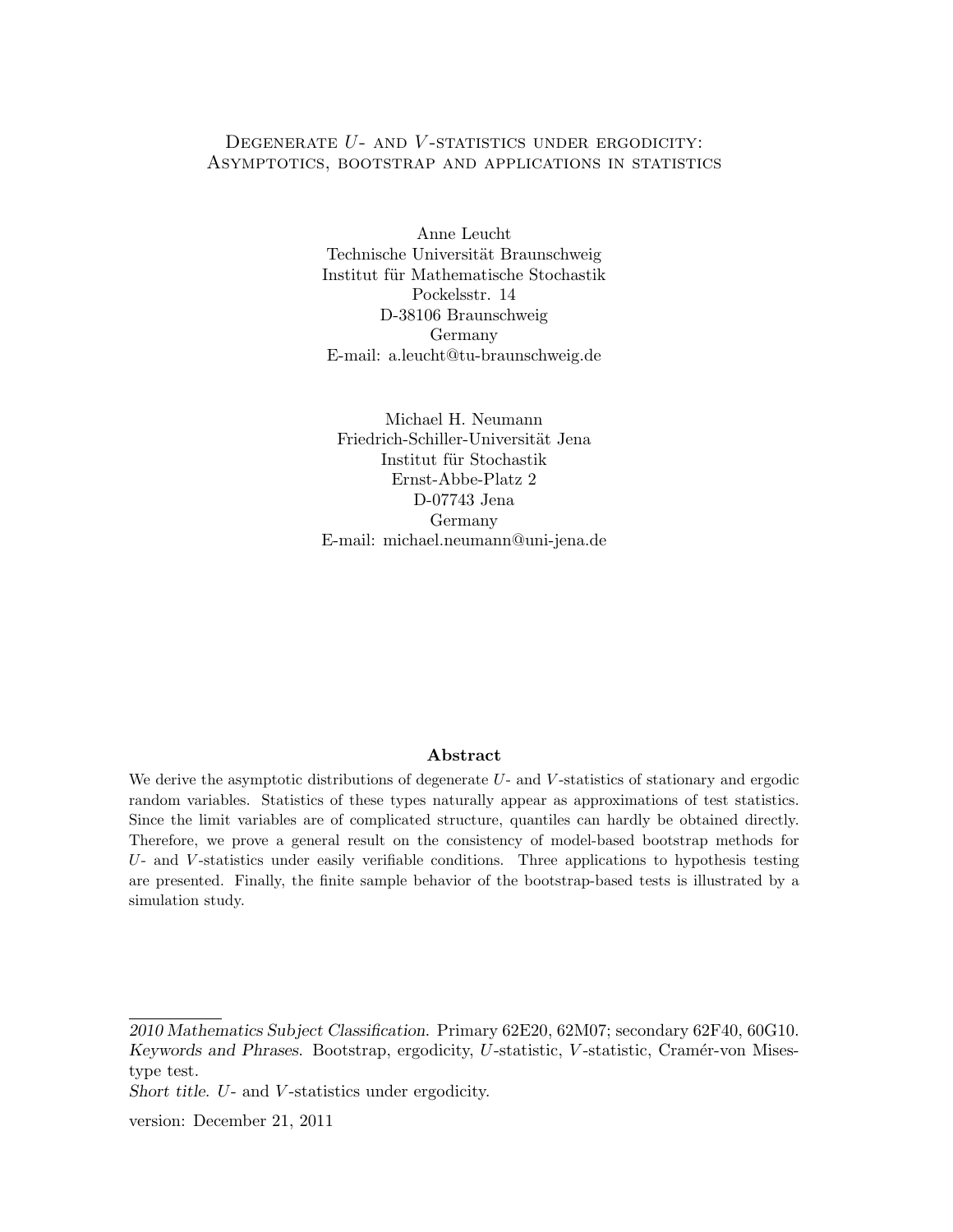### 1. INTRODUCTION

Many important test statistics can be rewritten as or approximated by degenerate Uor V -statistics. Well-known examples are the Cram´er-von Mises statistic, the Anderson-Darling statistic or the  $\chi^2$ -statistic. In this paper we derive the limit distributions of Uand V -statistics based on random variables from a strictly stationary and ergodic process. While the asymptotics of these statistics have been already derived in the case of mixing random variables, there is no such result under the weaker assumption of ergodicity. The latter condition is partly motivated by processes of interest in statistics which are known to be ergodic but do not satisfy any of the usual mixing conditions. As an example, an  $L_2$ -test for the intensity function of a Poisson count model is discussed in Section [5.3](#page-12-0) below. According to [Neumann](#page-29-0) [\(2011\)](#page-29-0), the underlying process is ergodic but not mixing in general. As in the majority of papers in the literature, we employ a spectral decomposition of the kernel to obtain an additive structure where we can use a central limit theorem to proceed to the limit. Most of the existing results have been derived under prerequisites that can hardly be checked in many applications; cf. Section [2](#page-1-0) for details. Here, we avoid any of these high-level assumptions. This is achieved by a restriction to positive semidefinite kernels and by a condition slightly stronger than the usual degeneracy property. It can be seen from the examples presented in Section [5](#page-8-0) that these conditions are often fulfilled in statistical applications. When composite hypotheses have to be tested, then an estimator of the parameter enters the statistic. It turns out that the effect of estimating the unknown parameter is asymptotically not negligible. We also derive the limit distribution in this case.

Although the limit variables have a simple structure as weighted sums of independent  $\chi^2$  variates, we cannot use these results to determine asymptotically correct critical values for tests of hypotheses. This is because the weights in the limiting variables are in most cases only implicitly given as eigenvalues of some integral equation which in turn depends on the distribution of the underlying random variables in a complicated way. Therefore, problems arise as soon as critical values for test statistics of  $U$ - and  $V$ -type have to be determined. The bootstrap offers a convenient way to circumvent these problems, see [Arcones and Gin´e](#page-27-0) [\(1992\)](#page-27-0), [Dehling and Mikosch](#page-28-0) [\(1994\)](#page-28-0) or [Leucht and Neumann](#page-29-1) [\(2009\)](#page-29-1) for the i.i.d. case. To the best of our knowledge, with the exception of [Leucht](#page-29-2) [\(2011\)](#page-29-2), bootstrap validity has not been studied when the observations are dependent. While Leucht imposed non-standard assumptions on the dependence structure of the underlying process, we use classical ergodicity here and prove consistency of general bootstrap methods. Moreover, we use techniques of proof that are completely different from those employed by [Leucht](#page-29-2) [\(2011\)](#page-29-2) which results from the fact that we do not have covariance inequalities at hand under our weaker assumptions regarding the dependence structure of the underlying process. Furthermore, our Lemma [4.2](#page-7-0) is of interest on its own. There we extend well-known results on the convergence of Hilbert-Schmidt operators and the associated eigenvalues.

The paper is organized as follows. In the subsequent Section [2,](#page-1-0) the limit distributions of degenerate U- and V -statistics are established. Section [3](#page-4-0) is dedicated to statistics with estimated parameters. We provide a general result on the consistency of bootstrap methods in Section [4](#page-6-0) while three possible applications are presented in Section [5.](#page-8-0) Afterwards, in Section [6,](#page-15-0) we report the results of a small simulation study. All proofs are deferred to the concluding Section [7.](#page-16-0)

## 2. ASYMPTOTIC DISTRIBUTIONS OF  $U$ - AND  $V$ -STATISTICS

<span id="page-1-0"></span>Assume that we have observations  $X_1, \ldots, X_n$  from a stationary and ergodic process  $(X_t)_{t\in T}$  with values in  $\mathbb{R}^d$ . For convenience of presentation, we assume to have a two-sided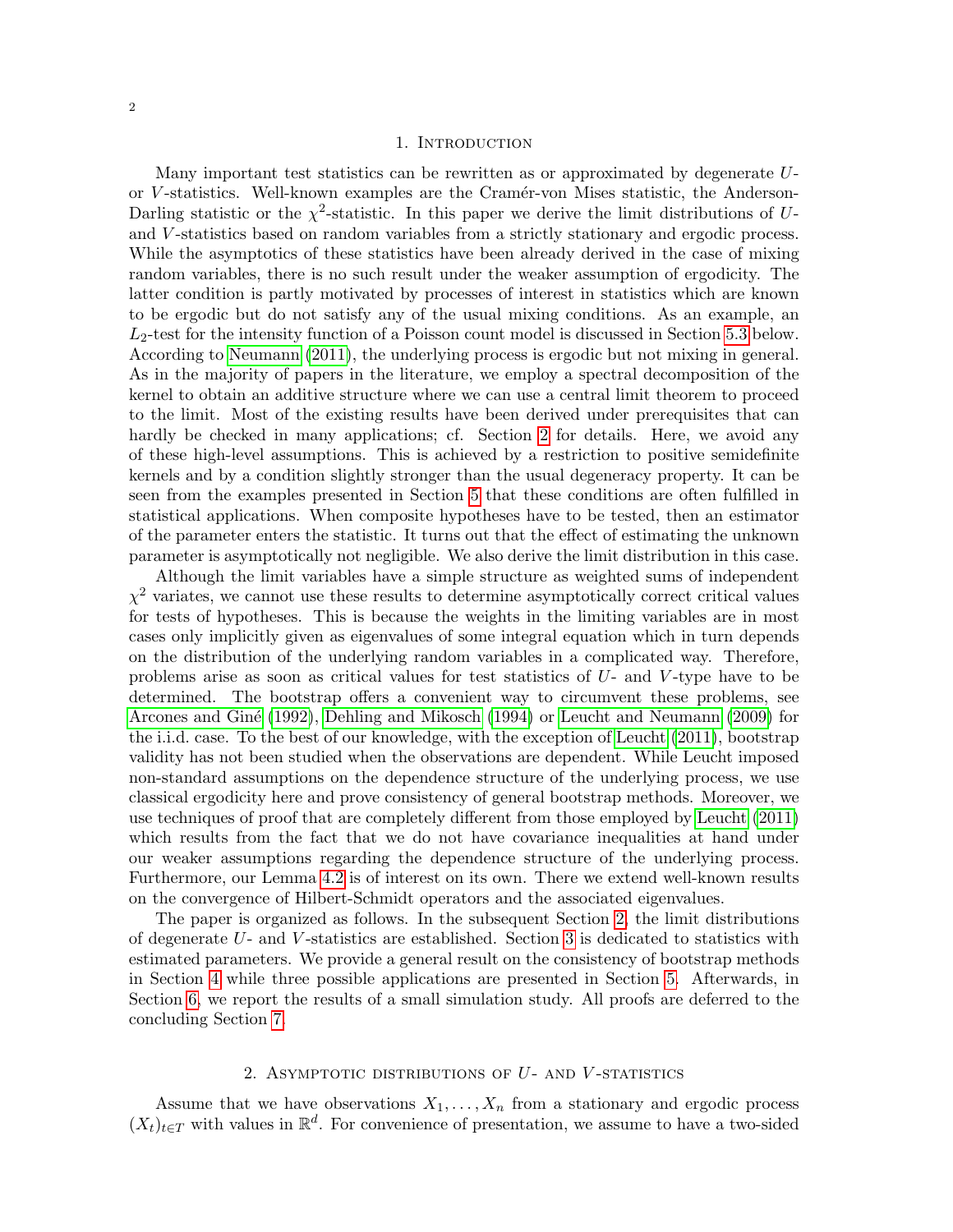sequence, i.e.  $T = \mathbb{Z}$ . In this section we are concerned with the asymptotic behavior of the  $U$ - and  $V$ -statistics

$$
U_n = \frac{1}{n} \sum_{1 \le s,t \le n, s \ne t} h(X_s, X_t)
$$
 and  $V_n = \frac{1}{n} \sum_{s,t=1}^n h(X_s, X_t).$ 

We impose the following assumption.

- (A1) (i)  $(X_t)_{t\in\mathbb{Z}}$  is a strictly stationary and ergodic process with values in  $\mathbb{R}^d$ .
	- (ii)  $h: \mathbb{R}^d \times \mathbb{R}^d \to \mathbb{R}$  is a symmetric, continuous and positive semidefinite function, i.e.,  $\forall c_1, \ldots, c_m \in \mathbb{R}, x_1, \ldots, x_m \in \mathbb{R}^d$  and  $m \in \mathbb{N}, \sum_{i,j=1}^m c_i c_j h(x_i, x_j) \geq 0$ .
	- (iii)  $Eh(X_0, X_0) < \infty$ .
	- (iv)  $E(h(x, X_t) | X_1, \ldots, X_{t-1}) = 0$  *a.s.* for all  $x \in \text{supp}(P^{X_0})$ .

*Remark* 1.  $(i)$  Concerning the dependence structure we do not assume anything beyond ergodicity of the underlying process. It is well known that strong mixing implies ergodicity; see e.g. Remark 2.6 on page 50 in combination with Proposition 2.8 on page 51 in [Bradley](#page-28-1) [\(2007\)](#page-28-1). On the other hand, there exist interesting processes which are ergodic but not mixing. [Andrews](#page-27-1) [\(1984\)](#page-27-1) has shown that a stationary AR(1) process  $(X_t)_{t\in\mathbb{Z}}$  given by  $X_t = \theta X_{t-1} + \varepsilon_t$  with i.i.d. Bernoulli distributed innovations is not strongly mixing. However, ergodicity is preserved under taking functions of an ergodic process. If  $(\varepsilon_t)_{t\in\mathbb{Z}}$ is a strictly stationary and ergodic process,  $Y_t = g((\ldots, \varepsilon_{t-1}, \varepsilon_t),(\varepsilon_{t+1}, \varepsilon_{t+2}, \ldots))$  for some Borel-measurable function g, then  $(Y_t)_{t \in \mathbb{Z}}$  is also ergodic; see Proposition 2.10 on page 54 in [Bradley](#page-28-1) [\(2007\)](#page-28-1). Since the above autoregressive process can be represented as a linear process in the  $\varepsilon_t$ 's, it follows that it is also ergodic. Another example of an ergodic and non-mixing process is considered in Section [5.3](#page-12-0) below.

 $(ii)$  For certain classes of processes, it can be much easier to prove ergodicity rather than mixing. While a verification of mixing properties often requires advanced coupling techniques, the above example shows that one can sometimes get ergodicity almost for free. It is known that any sequence  $(\varepsilon_t)_{t\in\mathbb{Z}}$  of i.i.d. random variables is ergodic. Hence, it is immediately clear that  $(Y_t)_{t\in\mathbb{Z}}$  with  $Y_t = g((\ldots, \varepsilon_{t-1}, \varepsilon_t),(\varepsilon_{t+1}, \varepsilon_{t+2}, \ldots))$  is also ergodic.

<span id="page-2-0"></span>Remark 2. (i) Within the proofs of the subsequent results, we require  $Eh^2(X_0, \tilde{X}_0)$  <  $\infty$ , where  $\tilde{X}_0$  denotes an independent copy of  $X_0$ . Note that it follows from positive semidefiniteness of h that

$$
h(x,x)h(y,y) - h^{2}(x,y) = \det \left( \begin{pmatrix} h(x,x) & h(x,y) \\ h(x,y) & h(y,y) \end{pmatrix} \right) \ge 0.
$$

Therefore, we obtain under (A1) that  $Eh^2(X_0, \tilde{X}_0) \leq (Eh(X_0, X_0))^2 < \infty$ .

(ii) Condition (A1)(iv) implies degeneracy of the kernel, i.e.  $Eh(x, X_1) = 0 \ \forall x \in$ supp $(P^{X_0})$ . We show in Section [5](#page-8-0) that typical test statistics in time series analysis can be approximated by V-statistics with a kernel satisfying our condition  $(A1)(iv)$ . This condition is not fulfilled in general when the classical Cram´er-von Mises statistic is applied to dependent data.

There are two approaches in the literature to derive the limit distributions of  $U_n$  and  $V_n$ . If the  $X_t$ ,  $t \in \mathbb{Z}$ , are i.i.d. real-valued random variables, one can express  $V_n$  in terms of the  $A_t$ ,  $t \in \mathbb{Z}$ , are i.i.d. real-valued random variables, one can express  $v_n$  in terms of the empirical process, that is,  $V_n = \iint h(x, y) G_n(dx) G_n(dy)$ , where  $G_n(x) = \sqrt{n} (F_n(x) F(x)$ ,  $F_n(x) = n^{-1} \sum_{t=1}^n \mathbb{1}(X_t \leq x)$  and  $F(x) = P(X_t \leq x)$ . Then one can employ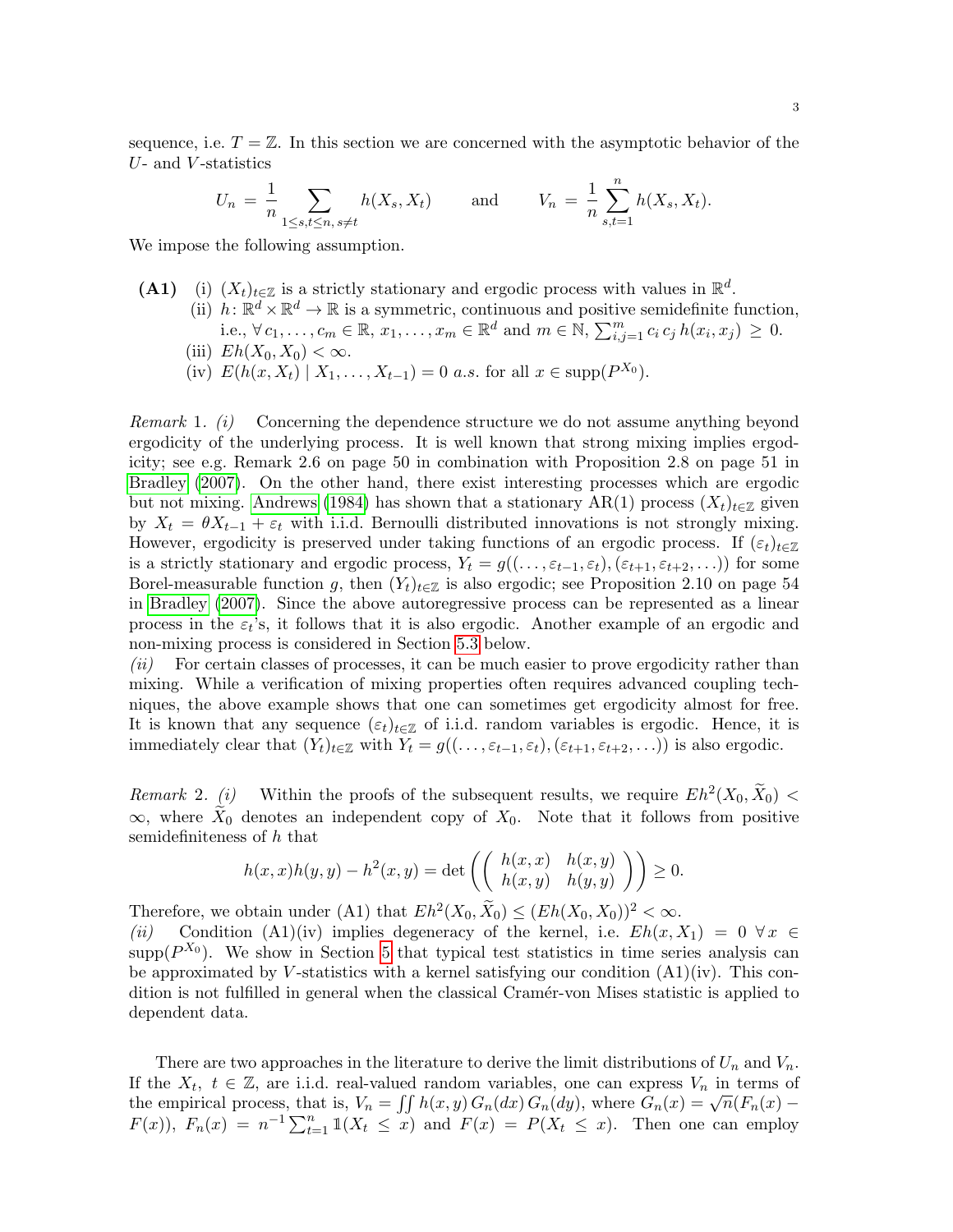empirical process technology to derive the limit distribution that is in this case described as a multiple stochastic integral of the kernel under consideration, with respect to increments of a centered Gaussian process; see e.g. [Babbel](#page-27-2) [\(1989\)](#page-27-2) and [Borisov and Bystrov](#page-27-3) [\(2006\)](#page-27-3). Similar techniques have been invoked by [Dehling and Taqqu](#page-28-2) [\(1991\)](#page-28-2) to obtain the asymptotics of U-statistics under long-range dependence. We do not pursue this approach here since it can get quite difficult to prove the required tightness property of the empirical process if nothing beyond ergodicity is assumed; see Remark 1 in [Fokianos and Neumann](#page-28-3) [\(2011\)](#page-28-3).

The other approach consists of first approximating the  $U$ - and  $V$ -statistics by weighted sums of products of partial sums and then applying a central limit theorem (CLT) to these sums. The classical method is based on the spectral theorem for self-adjoint Hilbert-Schmidt operators; see [Dunford and Schwartz](#page-28-4) [\(1963,](#page-28-4) p. 1087, Exercise 56). If  $Eh^2(X_0, \tilde{X}_0) < \infty$ , we can represent the kernel  $h$  as

<span id="page-3-0"></span>
$$
h(x,y) = \sum_{k} \lambda_k \, \Phi_k(x) \, \Phi_k(y). \tag{2.1}
$$

Here,  $(\lambda_k)_k$  is a possibly finite enumeration of the nonzero eigenvalues of the equation

<span id="page-3-1"></span>
$$
E[h(x, X_0) \Phi(X_0)] = \lambda \Phi(x), \qquad (2.2)
$$

repeated according to their multiplicity, and  $(\Phi_k)_k$  are associated orthonormal eigenfunctions, i.e.  $E[\Phi_i(X_0)\Phi_k(X_0)] = \delta_{i,k}$ . In the case of an infinite number of nonzero eigenvalues, convergence of the infinite series  $(2.1)$  has to be understood in the  $L_2$ -sense, that is,

$$
E\left(h(X_0, \widetilde{X}_0) - \sum_{k=1}^K \lambda_k \Phi_k(X_0) \Phi(\widetilde{X}_0)\right)^2 \underset{K \to \infty}{\longrightarrow} 0.
$$

This approach works perfectly well in the case of independent random variables since it is easy to show that  $U_n$  can be approximated by  $U_n^{(K)}$ , which denotes the U-statistic based on the underlying sample and the kernel

$$
h^{(K)}(x,y) = \sum_{k=1}^{K} \lambda_k \, \Phi_k(x) \, \Phi_k(y).
$$

The latter statistic can be written as

$$
U_n^{(K)} = \sum_{k=1}^K \lambda_k \left[ \left( \frac{1}{\sqrt{n}} \sum_{t=1}^n \Phi_k(X_t) \right)^2 - \frac{1}{n} \sum_{t=1}^n \Phi^2(X_t) \right]
$$

and the limit can be obtained by an application of a CLT and a law of large numbers to the inner sums; see e.g. [Gregory](#page-28-5) [\(1977\)](#page-28-5) and [Serfling](#page-29-3) [\(1980\)](#page-29-3).

This method has been adopted for mixing random variables by [Eagleson](#page-28-6) [\(1979\)](#page-28-6), [Carl](#page-28-7)[stein](#page-28-7) [\(1988\)](#page-28-7) and [Borisov and Volodko](#page-28-8) [\(2008\)](#page-28-8) as well as for associated random variables by [Dewan and Prakasa Rao](#page-28-9) [\(2001\)](#page-28-9) and [Huang and Zhang](#page-28-10) [\(2006\)](#page-28-10). In the case of dependent random variables, however, this approach requires some care. As pointed out by [Borisov](#page-28-8) [and Volodko](#page-28-8) [\(2008\)](#page-28-8), approximation [\(2.1\)](#page-3-0) is valid for almost all  $x, y \in \text{supp}(P^{X_0})$ . However, it is not guaranteed that the *joint* distribution of  $X_t$  and  $X_{t+h}$  is absolutely continuous with respect to  $P^{X_0} \otimes P^{X_0}$ , that is, [\(2.1\)](#page-3-0) might fail on a set with nonzero measure. [Borisov and](#page-28-8) [Volodko](#page-28-8) [\(2008\)](#page-28-8) have shown that this problem does not appear if an additional smoothness assumption on the kernel  $h$  is imposed what we therefore also do here. Furthermore, while a proof of the fact that

$$
\limsup_{n\to\infty}\left\{E\left(U_n-U_n^{(K)}\right)^2\right\}\underset{K\to\infty}{\longrightarrow}0
$$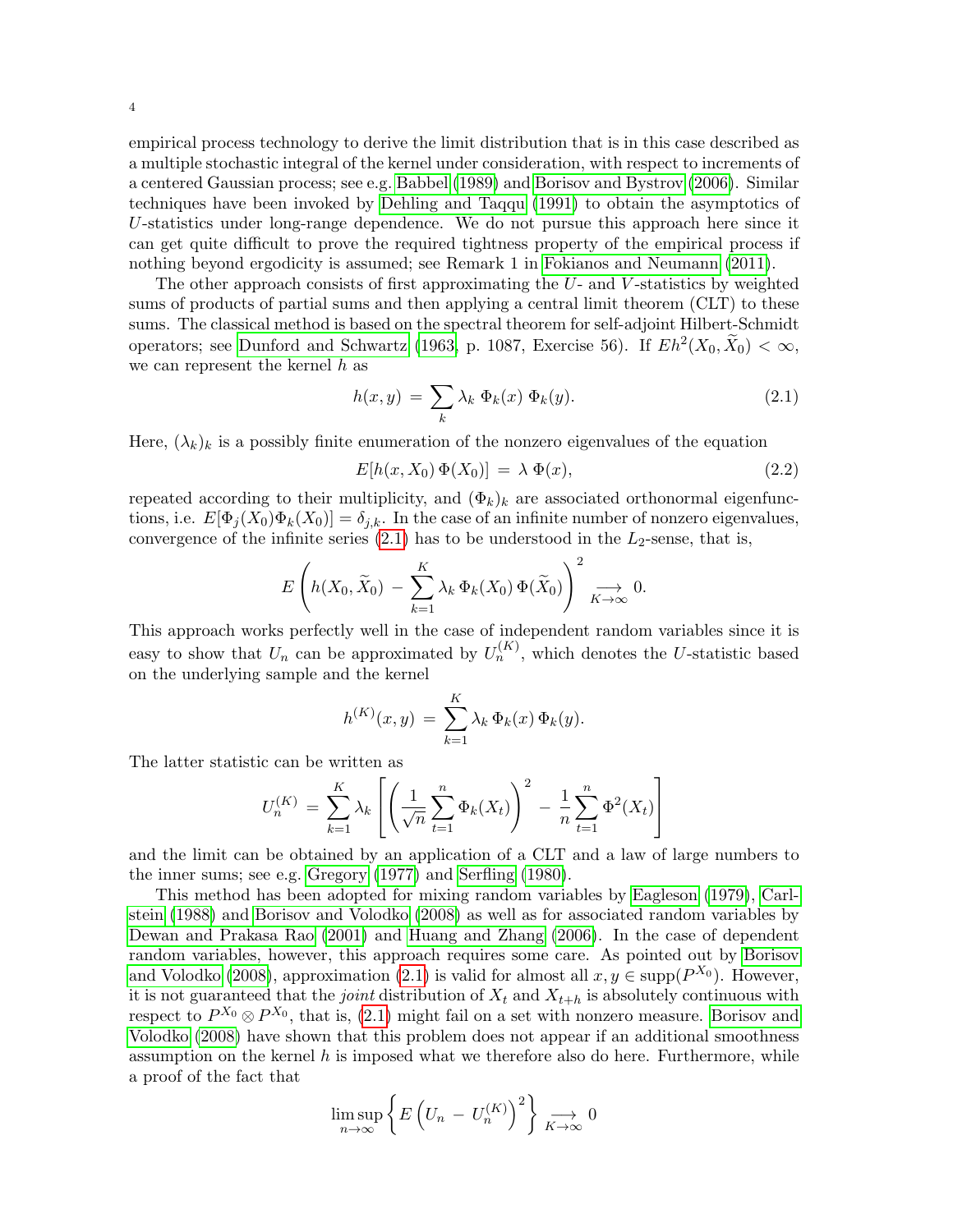is very simple in the independent case, it can be much more cumbersome in the case of dependent random variables, particularly if only ergodicity is at our disposal. Mainly for this reason, the authors of the above named papers imposed conditions on the eigenvalues and eigenfunctions whose validity is quite difficult or even impossible to verify for many concrete examples in statistical hypothesis testing. To avoid these problems, [Babbel](#page-27-2) [\(1989\)](#page-27-2) and [Leucht](#page-29-2) [\(2011\)](#page-29-2) used a wavelet expansion of the kernel function. They obtained different representations of the limit variables than those appearing from a spectral decomposition and which are not suitable for our purposes. Moreover, we cannot adopt the corresponding approximations because of the lack of the respective covariance inequalities under ergodicity.

It turns out that under assumption (A1) the spectral decomposition of the kernel can be invoked successfully in the stationary and ergodic setting. Indeed, it follows from a version of Mercer's theorem given in Theorem 2 in [Sun](#page-29-4) [\(2005\)](#page-29-4) that [\(2.1\)](#page-3-0) holds for all  $x, y \in \text{supp}(P^{X_0})$ . Although we have now pointwise convergence in  $(2.1)$ , we still have to show that  $U_n$  and  $V_n$ can actually be approximated by  $U_n^{(K)}$  and  $V_n^{(K)}$ , respectively. Deviating from the above mentioned papers, we do not prove convergence in  $L_2$  since this would require covariance estimates that are not available under ergodicity alone. At this point our assumption of  $h$ being positive semidefinite, together with the degeneracy condition  $(A1)(iv)$ , proves to be of help. We will need in fact only a few monotonicity arguments and  $(A1)(iv)$  to show that

$$
\sup_{n} \left\{ E|V_n - V_n^{(K)}| \right\} \underset{K \to \infty}{\longrightarrow} 0.
$$

This approximation together with a CLT for sums of martingale differences allows us to derive the limit distribution of  $V_n$ . The limit of the corresponding U-statistic is then obtained by the ergodic theorem since  $V_n - U_n = n^{-1} \sum_{t=1}^n h(X_t, X_t) \stackrel{a.s.}{\longrightarrow} Eh(X_0, X_0)$ . The following theorem contains the asymptotic results on the  $U$ - and  $V$ -statistics.

<span id="page-4-1"></span>**Theorem 2.1.** Under the assumption  $(A1)$ ,

$$
V_n \stackrel{d}{\longrightarrow} Z := \sum_k \lambda_k Z_k^2 \qquad and \qquad U_n \stackrel{d}{\longrightarrow} Z - Eh(X_0, X_0),
$$

as n tends to infinity. Here,  $(Z_k)_k$  is a sequence of independent standard normal random variables and  $(\lambda_k)_k$  denotes the sequence of nonzero eigenvalues of the equation [\(2.2\)](#page-3-1), enumerated according to their multiplicity.

Remark 3. It can be seen from Theorem [2.1](#page-4-1) that the limit distributions of  $V_n$  and  $U_n$  are the same as if  $X_1, \ldots, X_n$  were independent and identically distributed. This is due to assumption (A1)(iv) which implies that  $(\Phi_k(X_t))_{t\in\mathbb{N}}$  is a martingale difference sequence. In the case of i.i.d. random variables, it is well-known that these limits can be described by multiple stochastic integrals; see e.g. Section 1.4 in [Dynkin and Mandelbaum](#page-28-11) [\(1983\)](#page-28-11). Therefore, we could alternatively represent our limits by such integrals.

## 3. APPROXIMATION OF TEST STATISTICS OF CRAMÉR-VON MISES TYPE

<span id="page-4-0"></span>Statistics of Cramér-von Mises type are an important tool for testing statistical hypotheses. While such a statistic has exactly the form of a V -statistic in the case of a simple null hypothesis, it can often be approximated by a degenerate V-statistic in the more relevant case of a composite null hypothesis. In Proposition [3.1](#page-5-0) below we state a quite general approximation result for  $L_2$ -type statistics with estimated parameters. We consider kernels of the form

$$
h(x, y, \theta) = \int_{\Pi} [h_1(x, z, \theta)]' h_1(y, z, \theta) Q(dz), \qquad (3.1)
$$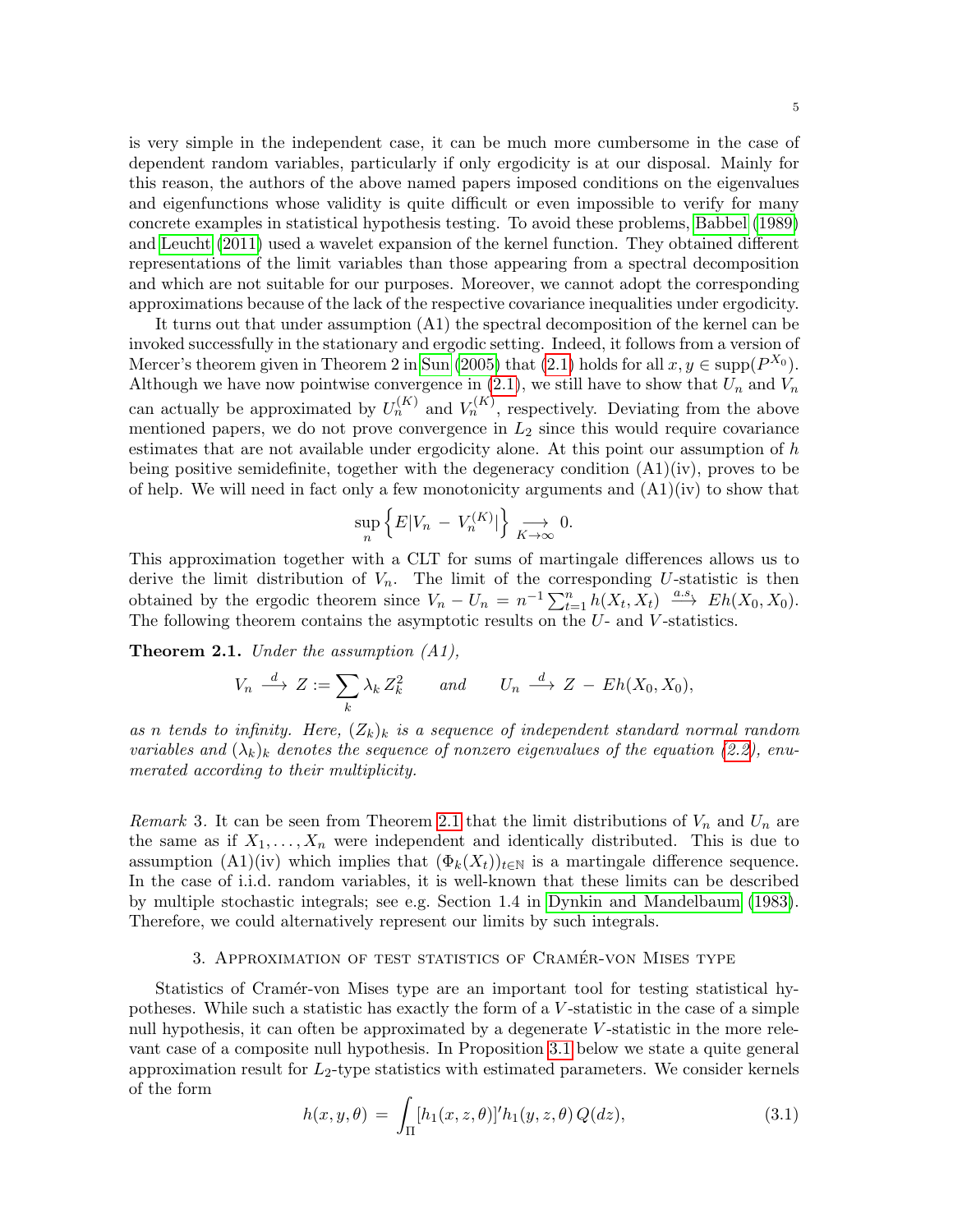for some vector-valued function  $h_1: \mathbb{R}^d \times \Pi \times \Theta \to \mathbb{R}^m$ ,  $\Pi \subseteq \mathbb{R}^q$ ,  $\Theta \subseteq \mathbb{R}^p$ , and a probability measure Q. (Throughout this paper prime denotes the transposed of a vector.) The corresponding U- and V-statistics based on random variables  $X_1, \ldots, X_n$  and an estimator  $\theta_n$ of  $\theta_0$  are

$$
U_n(\widehat{\theta}_n) = \frac{1}{n} \sum_{1 \leq s,t \leq n, s \neq t} h(X_s, X_t, \widehat{\theta}_n) \quad \text{and} \quad V_n(\widehat{\theta}_n) = \frac{1}{n} \sum_{s,t=1}^n h(X_s, X_t, \widehat{\theta}_n).
$$

Statistics of this type were considered by [de Wet and Randles](#page-28-12) [\(1987\)](#page-28-12) in the case of i.i.d. random variables. We present three specific applications in the context of stationary and ergodic processes in Section [5](#page-8-0) below. We impose the following assumption.

(A2) (i)  $(X_t)_{t\in\mathbb{Z}}$  is a strictly stationary and ergodic process with values in  $\mathbb{R}^d$ . (ii) The parameter estimator admits the expansion

$$
\widehat{\theta}_n - \theta_0 = \frac{1}{n} \sum_{t=1}^n l_t + o_P(n^{-1/2}),
$$

where  $l_t = L(X_t, X_{t-1}, \ldots)$  for some measurable function  $L$ ,  $E_{\theta_0}(l_t | X_{t-1}, X_{t-2}, ...) = 0_p a.s.$  with  $0_p$  denoting the *p*-dimensional vector of zeros, and  $E_{\theta_0} ||l_t||_2^2 < \infty$ .

- (iii) The function  $h_1$  satisfies  $\int_{\Pi} ||h_1(x, z, \theta_0)||_2^2 Q(dz) < \infty$  for all  $x \in \mathbb{R}^d$  and it holds  $\int_{\Pi} ||h_1(x, z, \theta_0) - h_1(\bar{x}, z, \theta_0)||_2^2 Q(dz) \longrightarrow_{\bar{x}\to x} 0$ . Moreover,  $E_{\theta_0}(h_1(X_t, z, \theta_0))$  $X_t, X_{t-1}, \ldots$  = 0<sub>m</sub> a.s.  $\forall z \in \Pi$  and  $\int_{\Pi} E_{\theta_0} ||h_1(X_0, z, \theta_0)||_2^2 Q(dz) < \infty$ .
- (iv) The function  $h_1$  is continuously differentiable w.r.t.  $\theta$  in a neighborhood  $\mathcal{U} =$  $\{\theta \in \Theta: ||\theta - \theta_0||_2 < \delta\}, \delta > 0, \text{ of } \theta_0 \text{ for all } (x', z')' \in \text{supp}(P^{X_0}) \times \Pi.$  Additionally  $E_{\theta_0} \int_{\Pi} ||h_1(X_0, z, \theta_0)||_F^2 Q(dz) < \infty$  and

$$
E_{\theta_0}\left[\int_{\Pi \theta \colon \|\theta-\theta_0\|_2 < \delta} \left\{\left\| \dot{h}_1(X_0,z,\theta) - \dot{h}_1(X_0,z,\theta_0) \right\|_F^2 \right\} Q(dz)\right] \underset{\delta \to 0}{\longrightarrow} 0,
$$

where  $||A||_F := (\sum_{i=1}^m \sum_{j=1}^p |a_{i,j}|^2)^{1/2}$  denotes the Frobenius norm of a matrix  $A = (a_{i,j})_{i=1,\dots,m;\; i=1,\dots,p}.$ 

The following proposition states that  $U$ - and  $V$ -statistics with kernels involving a parameter estimator can be approximated by statistics with appropriate fixed kernels.

<span id="page-5-0"></span>**Proposition 3.1.** Suppose that  $(A2)$  is fulfilled. Then

$$
U_n(\widehat{\theta}_n) = \widehat{U}_n + o_P(1) \quad with \quad \widehat{U}_n = \frac{1}{n} \sum_{1 \le s, t \le n, s \neq t} \widehat{h}(\bar{X}_s, \bar{X}_t)
$$

and

$$
V_n(\widehat{\theta}_n) = \widehat{V}_n + o_P(1) \quad \text{with} \quad \widehat{V}_n = \frac{1}{n} \sum_{s,t=1}^n \widehat{h}(\bar{X}_s, \bar{X}_t),
$$

where  $\bar{X}_t = (X'_t, l'_t)'$  and

$$
\widehat{h}(x,y) = \int_{\Pi} (h_1(x_1, z, \theta_0) + E_{\theta_0}[\dot{h}_1(X_1, z, \theta_0)] x_2)' \times (h_1(y_1, z, \theta_0) + E_{\theta_0}[\dot{h}_1(X_1, z, \theta_0)] y_2) Q(dz).
$$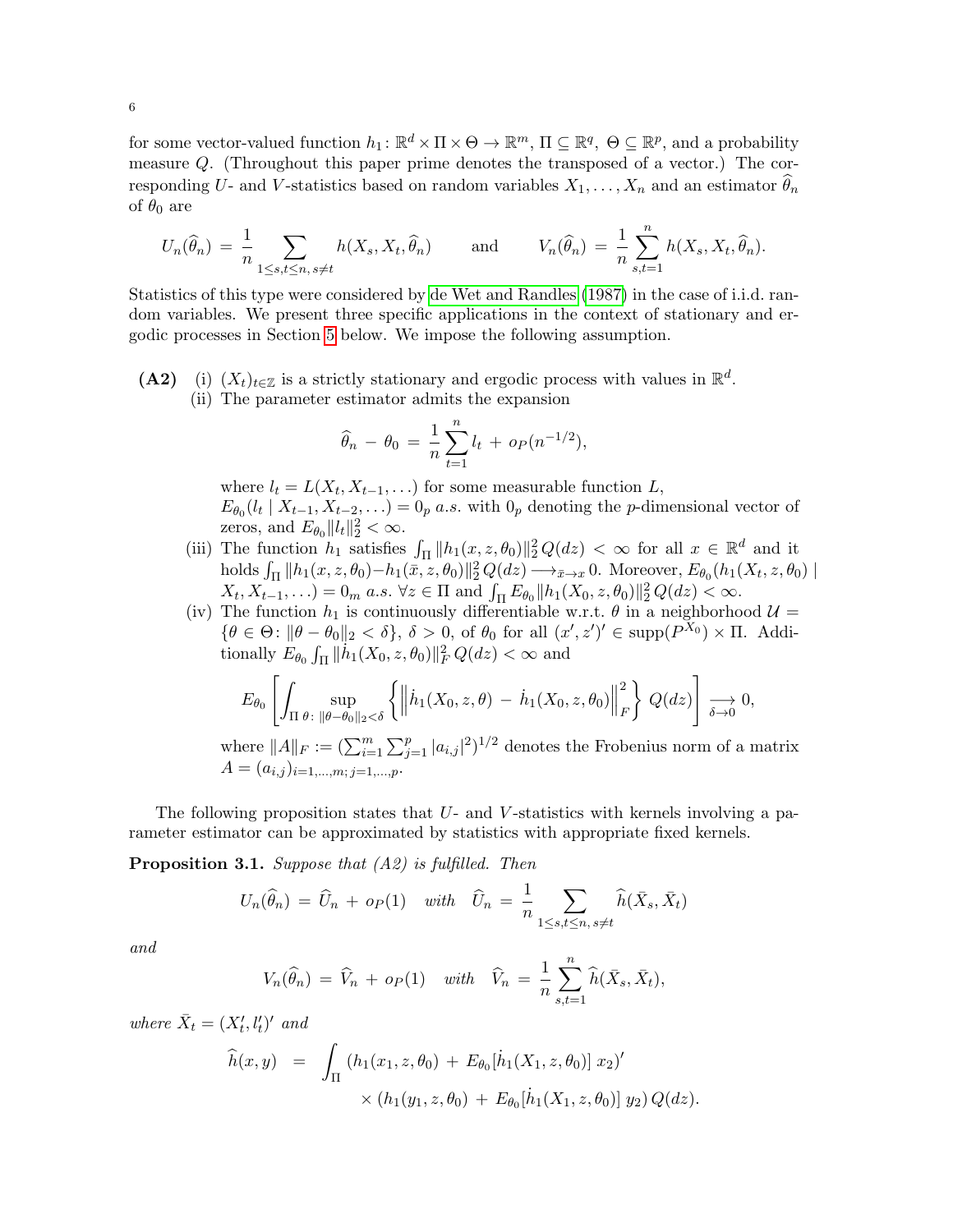<span id="page-6-3"></span>Remark 4. Due to the latter proposition, the asymptotic distributions of  $U_n(\widehat{\theta}_n)$  and  $V_n(\widehat{\theta}_n)$ coincide with those of  $\widehat{U}_n$  and  $\widehat{V}_n$ . Their limit in turn can be deduced immediately from Theorem [2.1.](#page-4-1)

#### 4. Bootstrap consistency

<span id="page-6-0"></span>The limit distributions of degenerate  $U$ - and  $V$ -statistics depend on the eigenvalues of equation [\(2.1\)](#page-3-0). The explicit derivation of these quantities is usually very complicated or even impossible. Moreover, they depend on an unknown parameter  $\theta_0$  in the setting of Sec-tion [3.](#page-4-0) Thus, quantiles of the (asymptotic) distributions of degenerate  $U$ - and  $V$ -statistics can hardly be determined directly. The bootstrap offers a suitable tool to circumvent these difficulties. Denote by  $(X_t^*)_{t\in\mathbb{Z}}$  a bootstrap process which is constructed on the basis of the sample  $X_1, \ldots, X_n$  and introduced to mimic the unknown stochastic properties of  $(X_t)_{t\in\mathbb{Z}}$ . As usual, starred symbols such as  $P^*$  and  $E^*$  refer to the distribution associated with  $X_t^*$ , conditioned on  $X_1, \ldots, X_n$ . In order to verify bootstrap consistency, we assume:

(B1) (i) The bootstrap process  $(X_t^*)_{t \in \mathbb{Z}}$  is strictly stationary with probability tending to one and takes its values in  $\mathbb{R}^d$ . Additionally,

<span id="page-6-1"></span>
$$
P^* \left( \sup_{\omega \colon \|\omega\|_2 \le K} \left| \frac{1}{n} \sum_{t=1}^n e^{i\omega' X_t^*} - E_{\theta_0} e^{i\omega' X_t} \right| > \epsilon \right) \xrightarrow{P} 0 \qquad \forall K < \infty, \epsilon > 0,
$$
 (4.1)

i.e. the empirical bootstrap measure converges weakly to  $P^{X_0}$  in probability.

(ii) The kernels of the bootstrap statistics  $h^*: \mathbb{R}^d \times \mathbb{R}^d \to \mathbb{R}$  are symmetric, positive semidefinite, and equicontinuous on compacta in probability, i.e.  $\forall K < \infty, \varepsilon >$  $0, x_0, y_0 \in \mathbb{R}^d$ ,  $\exists \delta > 0$  such that

$$
P\left(\sup_{x_0,y_0:\;||x_0||_2,||y_0||_2\leq K} \sup_{x,y:\;||x-x_0||_2,||y-y_0||_2\leq \delta} |h^*(x,y) - h^*(x_0,y_0)| > \epsilon\right) \underset{n\to\infty}{\longrightarrow} 0.
$$
  
(iii)  $h^*(x,y) \xrightarrow{P} h(x,y) \quad \forall x,y \in \text{supp}(P^{X_0}).$   
(iv)  $E^*h^*(X_0^*,X_0^*) \xrightarrow{P} Eh(X_0,X_0).$   
(v)  $E^*(h^*(x,X_t^*) | X_{t-1}^*,\ldots,X_1^*) = 0 \text{ a.s. } \forall x \in \text{supp}(P^{*X_0^*}).$ 

Remark 5. A verification of [\(4.1\)](#page-6-1) seems to be difficult at first glance. However, suppose that, based on the underlying sample  $\mathbb{X}_n = (X'_1, \ldots, X'_n)'$ , we can construct on an appropriate probability space  $(\Omega, \mathcal{A}, Q)$  versions  $(\widetilde{X}_t^{(n)})_{t=1,\dots,n}$  and  $(\widetilde{X}_t^{*(n)})_{t=1,\dots,n}$  of the processes  $(X_t)_{t=1,\dots,n}$  and  $(X_t^*)_{t=1,\dots,n}$  such that  $Q^{(\tilde{X}_t)_t} = P^{(X_t)_t}, Q^{(\tilde{X}_t^*)_t} = P^{*(X_t^*)_t}$  and

<span id="page-6-2"></span>
$$
Q\left(\frac{1}{n}\sum_{t=1}^{n}\min\left\{\|\widetilde{X}_{t}^{*}-\widetilde{X}_{t}\|_{2},1\right\}>\varepsilon\right)\xrightarrow{P}0\quad\forall\,\varepsilon>0\,\text{ as }\,n\to\infty.\tag{4.2}
$$

Then [\(4.1\)](#page-6-1) is an immediate consequence. We show for the example of Poisson count processes in Section [5.3](#page-12-0) below how such a coupling can actually be constructed. We think that this can also be done for other model-based bootstrap schemes when the processes satisfy a certain contractive condition. Furthermore, it might be expected that  $X_t^*$  $\stackrel{d}{\longrightarrow} X_t$ in probability is some sort of minimal requirement for bootstrap consistency. It can be seen that this also follows from [\(4.2\)](#page-6-2). The following lemma clarifies the connection between [\(4.1\)](#page-6-1), [\(4.2\)](#page-6-2), and the latter convergence result.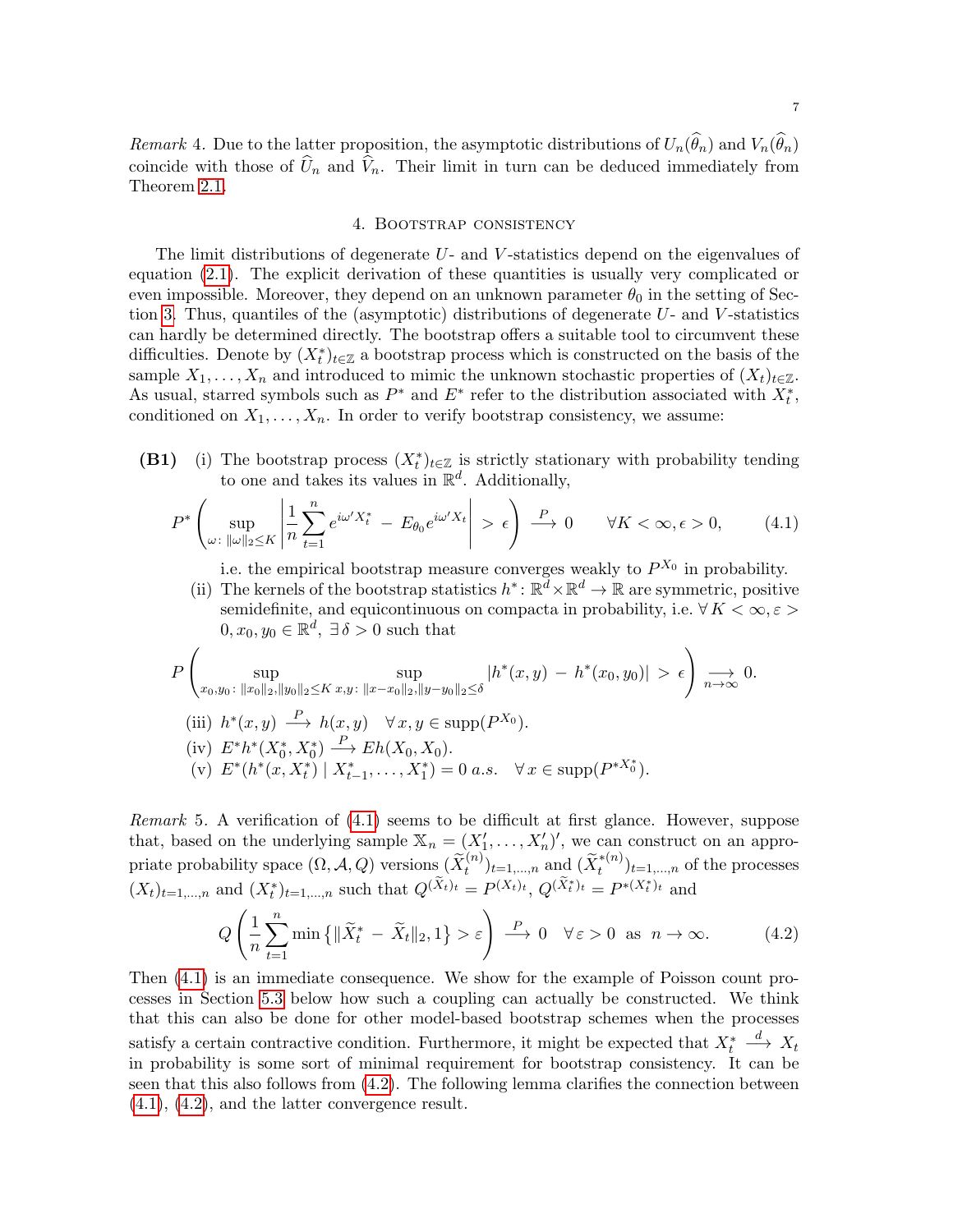<span id="page-7-3"></span>**Lemma 4.1.** Suppose that  $(X_t)_{t\in\mathbb{Z}}$  is a strictly stationary and ergodic process on a probability space  $(\Omega, \mathcal{A}, P)$ .

(i) If  $(X_t^{(n)}$  $(t_n^{(n)})_{t\in\mathbb{Z}}$ ,  $n\in\mathbb{N}$ , are processes on  $(\Omega, \mathcal{A}, P)$  with

$$
\frac{1}{n}\sum_{t=1}^{n}\min\left\{\|X_{t}^{(n)} - X_{t}\|_{2}, 1\right\} \stackrel{P}{\longrightarrow} 0,
$$

then

<span id="page-7-1"></span>
$$
P\left(\sup_{\omega:\;\|\omega\|_2\leq K} \left|\frac{1}{n}\sum_{t=1}^n e^{i\omega'X_t^{(n)}} - E e^{i\omega'X_0}\right| > \epsilon\right) \underset{n\to\infty}{\longrightarrow} 0 \quad \forall K < \infty, \epsilon > 0. \tag{4.3}
$$

(ii) The relation [\(4.3\)](#page-7-1) implies  $X_0^{(n)}$ 0  $\stackrel{d}{\longrightarrow} X_0.$ 

We introduce the bootstrap counterparts of the statistics  $U_n$  and  $V_n$ :

$$
U_n^* = \frac{1}{n} \sum_{1 \le s,t \le n, s \ne t}^n h^*(X_s^*, X_t^*) \qquad \text{and} \qquad V_n^* = \frac{1}{n} \sum_{s,t=1}^n h^*(X_s^*, X_t^*).
$$

To derive the limit distributions of  $U_n^*$  and  $V_n^*$  we will again use a spectral decomposition of the corresponding kernel function  $h^*$ . We denote by  $(\lambda_k^*)_k$  the sequence of nonzero eigenvalues of the equation  $E^*[h^*(x, X_0^*) \Phi(X_0^*)] = \lambda \Phi(x)$ , arranged in non-increasing order and according to multiplicity. Moreover let the eigenvalues  $(\lambda_k)_k$  of  $E[h(x, X_0) \Phi(X_0)] = \lambda \Phi(x)$ also be arranged in non-increasing order and according to multiplicity. It is well-known from functional analysis that the eigenvalues of two Hilbert-Schmidt operators converge if the corresponding kernels converge in  $L_2(\Omega_X, \mathcal{A}_X, P_X)$ . However, according to our knowledge, there is no such result if additionally the underlying Hilbert spaces vary, i.e., if we have  $L_2(\Omega_X, \mathcal{A}_X, P_X^{(n)})$  instead of  $L_2(\Omega_X, \mathcal{A}_X, P_X)$ . The following result turns out to be crucial for proving bootstrap consistency.

<span id="page-7-0"></span>**Lemma 4.2.** Suppose that  $(A1)$  and  $(B1)$  are fulfilled. Then

$$
\sup_k |\lambda_k^* - \lambda_k| \stackrel{P}{\longrightarrow} 0.
$$

Distributional convergence of the bootstrap statistics towards the limits of  $V_n$  and  $U_n$ implies bootstrap consistency if the limit distribution function is continuous. The latter property is ensured if  $P(h(X_0, X_0) \neq 0) > 0$ . The following theorem summarizes the results concerning bootstrap consistency.

<span id="page-7-2"></span>**Theorem 4.1.** Under the assumptions  $(A1)$  and  $(B1)$ ,

$$
V_n^* \xrightarrow{d} Z \qquad and \qquad U_n^* \xrightarrow{d} Z - Eh(X_0, X_0) \qquad in \text{ probability.}
$$
  
If additionally  $P(h(X_0, \tilde{X}_0) \neq 0) > 0$ , then  

$$
\sup_{x \in \mathbb{R}} |P^*(U_n^* \leq x) - P(U_n \leq x)| \xrightarrow{P} 0 \qquad and \qquad \sup_{x \in \mathbb{R}} |P^*(V_n^* \leq x) - P(V_n \leq x)| \xrightarrow{P} 0.
$$

As a last result in this section, we derive consistency for the bootstrap counterparts of the statistics with estimated parameters that have been investigated in Proposition [3.1](#page-5-0) and Remark [4.](#page-6-3) We write  $R_n^* = o_{P^*}(a_n)$  if  $P^*(||R_n^*||_2/|a_n| > \varepsilon) \stackrel{P}{\longrightarrow} 0$ ,  $\forall \varepsilon > 0$ , and assume: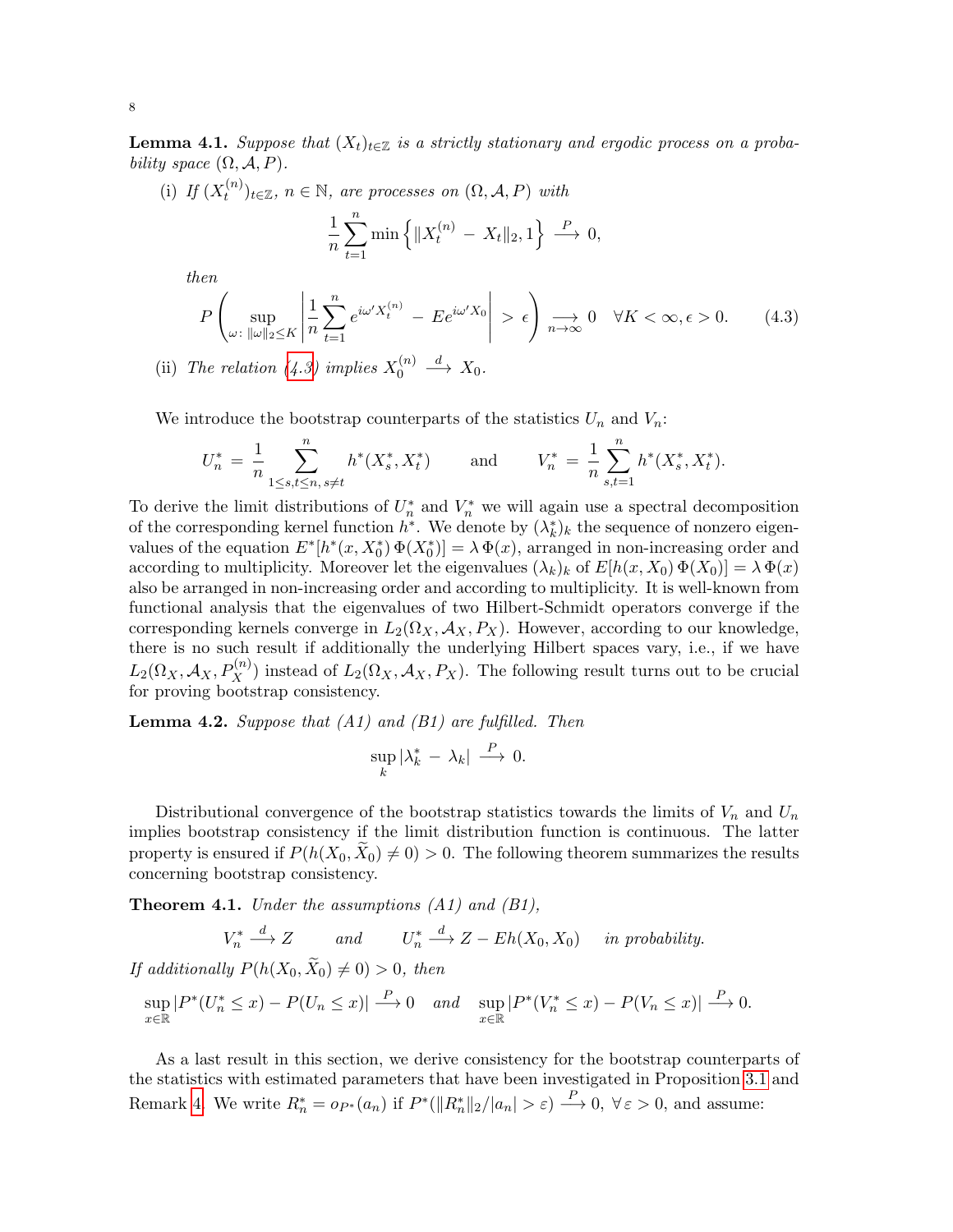(B2) (i) The parameter estimator  $\widehat{\theta}_n^* \in \Theta \subseteq \mathbb{R}^p$  admits the expansion

$$
\widehat{\theta}_n^* - \widehat{\theta}_n = \frac{1}{n} \sum_{t=1}^n l_t^* + op^* \left( n^{-1/2} \right),
$$

where  $l_t^* = L_{\widehat{\theta}_n}(X_t^*, X_{t-1}^*, \dots)$  for some measurable function  $L_{\widehat{\theta}_n}, E^*(l_t^* |$  $X_{t-1}^*, X_{t-2}^*, \dots$  = 0<sub>p</sub> a.s. and  $E^*$ || $l_t^*$ || $l_2^*$  $\stackrel{P}{\longrightarrow} E||l_t||_2^2.$ 

- (ii) (B1)(i) holds true for  $(\widetilde{X}_t^*)_t$  with  $\widetilde{X}_t^* = ((X_t^*)', (l_t^*)')'.$
- (iii) The function  $h_1$  satisfies  $\sup_{\theta \in \mathcal{U}} \int_{\Pi} ||h_1(x,z,\theta)||_2^2 Q(dz) < \infty \ \forall x \in \mathbb{R}^d$  and  $\mathcal{U} = \{\theta \in \Theta \colon \|\theta - \theta_0\|_2 < \delta\}, \, \delta > 0.$  It holds  $\int_{\Pi} ||h_1(x,z,\theta) - h_1(\overline{x},z,\overline{\theta})||_2^2 Q(dz) \longrightarrow 0$  as  $\overline{x} \to x$  and  $\overline{\theta} \to \theta \in \mathcal{U}$ . Moreover,  $E^*(h_1(X_t^*, z, \hat{\theta}_n) | X_{t-1}^*, \dots, X_1^*) = 0_m, a.s. \ \forall z \in \Pi \text{ and }$ Z Π  $E^* \|h_1(X_1^*, z, \widehat{\theta}_n)\|_2^2 Q(dz) \stackrel{P}{\longrightarrow}$  $\frac{1}{\Pi} E_{\theta_0} \| h_1(X_1, z, \theta_0) \|_2^2 Q(dz).$

(iv) The function  $h_1$  is continuously differentiable w.r.t.  $\theta$  in  $\mathcal U$  and

$$
E^* \left[ \int_{\Pi} \sup_{\theta : \|\theta - \widehat{\theta}_n\|_2 < \delta} \left\{ \left\| \dot{h}_1(X_1^*, z, \theta) - \dot{h}_1(X_1^*, z, \widehat{\theta}_n) \right\|_F^2 \right\} Q(dz) \right] \xrightarrow[\delta \to 0]{P} 0,
$$
\n
$$
\int_{\Pi} E^* \| \dot{h}_1(X_0^*, z, \widehat{\theta}_n) \|^2_F Q(dz) \xrightarrow{P} \int_{\Pi} E_{\theta_0} \| \dot{h}_1(X_0, z, \theta_0) \|^2_F Q(dz).
$$

The function  $\dot{h}_1$  satisfies  $\sup_{\theta \in \mathcal{U}} \int_{\Pi} ||\dot{h}_1(x, z, \theta)||_F^2 Q(dz) < \infty$ ,  $\forall x \in \mathbb{R}^d$ . It holds  $\int_{\Pi} \|\dot{h}_1(x, z, \theta) - h_1(\bar{x}, z, \bar{\theta})\|_F^2 Q(dz) \longrightarrow 0$  as  $\bar{x} \to x$  and  $\bar{\theta} \to \theta \in \mathcal{U}$ .

Defining the bootstrap counterparts of  $U_n(\hat{\theta}_n)$  and  $V_n(\hat{\theta}_n)$  as

$$
U_n^*(\widehat{\theta}_n^*) = \frac{1}{n} \sum_{1 \le s,t \le n, s \ne t} h(X_s^*, X_t^*, \widehat{\theta}_n) \quad \text{and} \quad V_n^*(\widehat{\theta}_n^*) = \frac{1}{n} \sum_{s,t=1}^n h(X_s^*, X_t^*, \widehat{\theta}_n)
$$

we obtain the following result.

<span id="page-8-1"></span>Proposition 4.1. Under the assumptions (A2) and (B2),

$$
V_n^*(\widehat{\theta}_n^*) \xrightarrow{d} \widehat{Z} := \sum_k \widehat{\lambda}_k Z_k^2 \qquad and \qquad U_n^*(\widehat{\theta}_n^*) \xrightarrow{d} \widehat{Z} - E_{\theta_0} \widehat{h}(X_0, X_0) \qquad in \ probability,
$$

where  $\widehat{h}$  is defined as in Proposition [3.1,](#page-5-0)  $(Z_k)_k$  is a sequence of independent standard normal random variables and  $(\lambda_k)_k$  denotes the sequence of nonzero eigenvalues of the equation  $E_{\theta_0}[h(x, X_0)\Phi(X_0)] = \lambda \Phi(x)$ , enumerated according to their multiplicity. If additionally  $P_{\theta_0}(h(X_0, X_0) \neq 0) > 0$ , then

$$
\sup_{x \in \mathbb{R}} |P^*(U_n^*(\widehat{\theta}_n^*) \le x) - P_{\theta_0}(U_n(\widehat{\theta}_n) \le x)| \stackrel{P}{\longrightarrow} 0
$$

and

$$
\sup_{x \in \mathbb{R}} |P^*(V_n^*(\widehat{\theta}_n^*) \le x) - P_{\theta_0}(V_n(\widehat{\theta}_n) \le x)| \stackrel{P}{\longrightarrow} 0.
$$

## 5. Applications

<span id="page-8-0"></span>In this section we present three different goodness-of-fit tests with test statistics that can be approximated by V-statistics.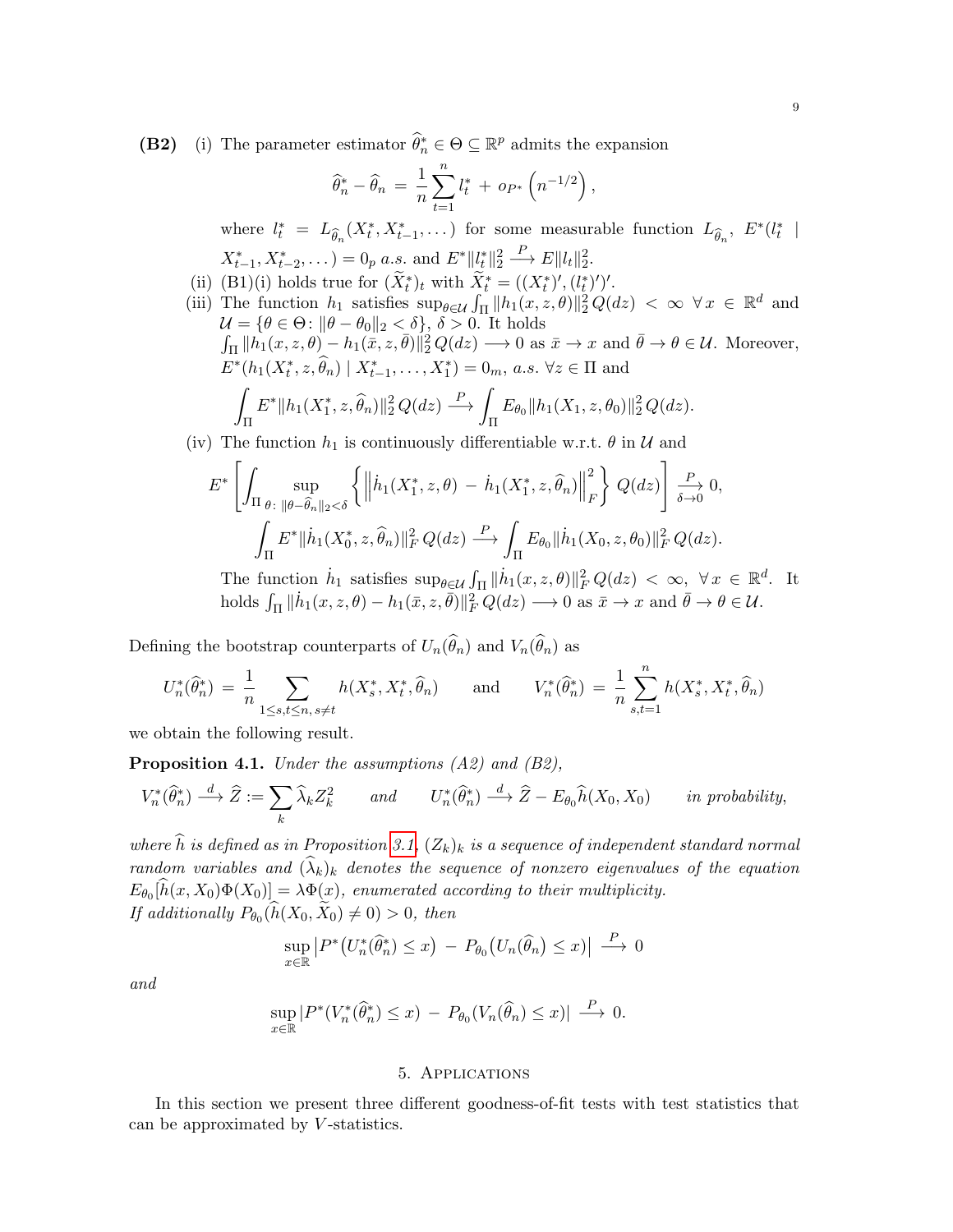5.1. A goodness-of-fit test for the conditional mean function of a time series. Let  $(X_t)_{t\in\mathbb{Z}}$  with  $X_t = (Y'_t, I'_{t-1})'$  be a strictly stationary and ergodic process with values in  $\mathbb{R}^d \times \mathbb{R}^m$ . In this part we are concerned with a test for the following problem:

$$
\mathcal{H}_0: \quad E(Y_t|I_{t-1}) = f(I_{t-1}, \theta_0) \qquad a.s. \text{ for some } \theta_0 \in \Theta \subseteq \mathbb{R}^p \text{ vs.}
$$
  

$$
\mathcal{H}_1: \quad P(E(Y_t|I_{t-1}) \neq f(I_{t-1}, \theta)) > 0 \quad \forall \theta \in \Theta.
$$

There is already a great variety of specification tests regarding the conditional mean in the literature. For a comprehensive overview of approaches in the i.i.d. as well as in the time series case, we refer the reader to [Escanciano](#page-28-13) [\(2007\)](#page-28-13). Here, we consider the test statistic

$$
\widehat{T}_n^{(1)} = \int_{\Pi} \left\| \frac{1}{\sqrt{n}} \sum_{t=1}^n \left[ Y_t - f(I_{t-1}, \widehat{\theta}_n) \right] w(I_{t-1}, z) \right\|_2^2 Q(dz),
$$

where w denotes a certain weight function and  $\hat{\theta}_n$  is an estimator for the unknown parameter  $\theta_0$ . This type of statistic has also been investigated by [Escanciano](#page-28-13) [\(2007\)](#page-28-13) in the case of real-valued response variables  $Y_t$ . However, since he invoked empirical process theory in order to establish the asymptotic null distribution, he had to impose a condition on the conditional distributions which is not fulfilled e.g. by Poisson count processes considered in Section [5.3](#page-12-0) below. We avoid such a condition with our  $V$ -statistics approach which does not require a tightness proof for the underlying process. [Fan and Li](#page-28-14) [\(1999\)](#page-28-14) proposed a test based on a similar statistic. While their test statistic is based on a non-parametric estimator with vanishing bandwidth of the conditional mean function, we use the corresponding fixed-kernel estimator instead. In comparison to our work, the method of [Fan and Li](#page-28-14) [\(1999\)](#page-28-14) is more suitable to detect local alternatives with sharp peaks while it suffers from a loss of power against so-called Pitman alternatives, see also [Fan and Li](#page-28-15) [\(2000\)](#page-28-15) for a comparative overview.

- (G1) (i)  $(X_t)_{t\in\mathbb{Z}}$  with  $X_t = (Y'_t, I'_{t-1})'$  is a strictly stationary and ergodic process.
	- (ii) The sequence of parameter estimators  $(\widehat{\theta}_n)_{n\in\mathbb{N}}$  satisfies (A2)(ii) with  $l_t =$  $l(X_t, \theta_0)$ .
	- (iii) The function  $f$  is continuous and continuously differentiable w.r.t. its second argument in a neighborhood  $\mathcal{U}(\theta_0)$  of  $\theta_0$  and  $E_{\theta_0} || \dot{f}(I_0, \theta_0) ||_F^2 < \infty$ . Moreover,

$$
E_{\theta_0}\left[\sup_{\theta\colon \|\theta-\theta_0\|_2<\delta}\ \left\| \dot{f}(I_0,\theta)\,-\,\dot{f}(I_0,\theta_0)\right\|^2_F\right]\xrightarrow[\delta\to 0]{}
$$

- (iv)  $E_{\theta_0}(Y_t f(I_{t-1}, \theta_0) \mid I_{t-1}, X_{t-1}, X_{t-2}, \dots) = 0$  a.s. and  $E_{\theta_0} || Y_t f(I_{t-1}, \theta_0) ||_2^2 <$ ∞.
- (v) The weight function  $w \colon \mathbb{R}^m \times \mathbb{R}^q \to \mathbb{R}$  is bounded and  $\int_{\Pi} w(x, z) w(y, z) Q(dz)$ is continuous in  $x$  and  $y$ .

Note that the first moment assumption of  $(G1)(iv)$  implies  $(A1)(iv)$ . It is equivalent to  $\mathcal{H}_0$ if  $E_{\theta_0}(Y_{t-1}|I_{t-1}, X_{t-1}, X_{t-2}, \dots) = E_{\theta_0}(Y_{t-1}|I_{t-1})$ . The subsequent result follows immediately from Remark [4.](#page-6-3)

Corollary 5.1. Under  $(G1)$ ,

$$
\widehat{T}^{(1)}_n \, \stackrel{d}{\longrightarrow} \, \sum_k \lambda^{(1)}_k \, Z^2_k,
$$

where  $(Z_k)_k$  is a sequence of i.i.d. standard normal random variables and  $(\lambda_k^{(1)})$  $\binom{1}{k}$ <sub>k</sub> is the sequence of nonzero eigenvalues of the equation  $E_{\theta_0}[h^{(1)}(x,X_0) \Phi(X_0)] = \lambda \Phi(x)$  with  $x =$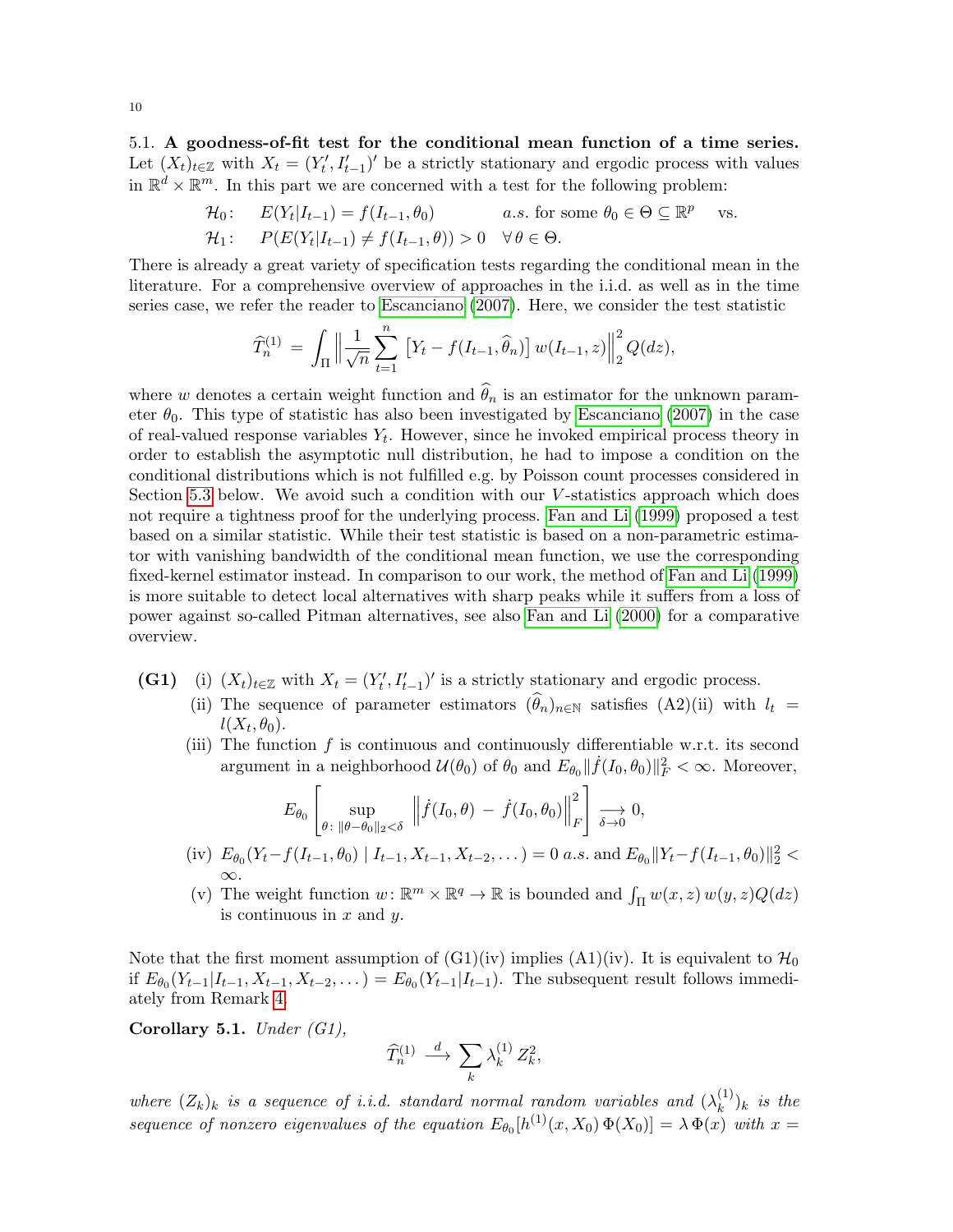$$
(x'_1, x'_2)', \ y = (y'_1, y'_2)' \in \mathbb{R}^d \times \mathbb{R}^m \ and \ kernel
$$
  
\n
$$
h^{(1)}(x, y) = \int_{\Pi} \left\{ (x_1 - f(x_2, \theta_0)) w(x_2, z) - E_{\theta_0}[\dot{f}(I_0, \theta_0) w(I_0, z)] l(x, \theta_0) \right\}' \times \left\{ (y_1 - f(y_2, \theta_0)) w(y_2, z) - E_{\theta_0}[\dot{f}(I_0, \theta_0) w(I_0, z)] l(y, \theta_0) \right\} Q(dz).
$$

It can be seen easily that under the alternative  $\mathcal{H}_1$ 

$$
\frac{1}{n}\widehat{T}_n^{(1)} = \int_{\Pi} ||E[(Y_1 - f(I_0, \theta_0)) w(I_0, z)]||_2^2 Q(dz) + o_P(1).
$$

if  $E||Y_1||_2^2 < \infty$ . Under additional conditions concerning the weight function, the leading term is strictly positive; see e.g. [Bierens and Ploberger](#page-27-4) [\(1997\)](#page-27-4) or [Stinchcombe and White](#page-29-5) [\(1998\)](#page-29-5). Thus under  $\mathcal{H}_1$ , we get

$$
P\left(\widehat{T}_n^{(1)} > K\right) \underset{n \to \infty}{\longrightarrow} 1 \qquad \forall K < \infty.
$$

While [Escanciano](#page-28-13) [\(2007\)](#page-28-13) proposed a wild bootstrap method to determine critical values of the test, one can alternatively employ certain model-based procedures in view of our Proposition [4.1.](#page-8-1) The latter approach may perform better since the bootstrap counterparts of the observed process converge to the original ones which does not hold true for the wild bootstrap. For instance, the algorithm proposed by [Leucht](#page-28-16) [\(2010\)](#page-28-16) is applicable for some special cases of the present framework. In particular, the author verifies  $X_1^*$  $\stackrel{d}{\longrightarrow} X_1$ in probability. In conjunction with a weak law of large numbers (Lemma 5.1 in [Leucht](#page-29-2)  $(2011)$ , this implies the validity of  $(B1)(i)$ .

5.2. A goodness-of-fit test for the conditional distribution of Markovian time series. It might happen that the conditional mean functions of two models coincide whereas their conditional distribution functions are essentially different. In what follows, we are concerned with the question whether the conditional distribution of a time series belongs to a certain parametric class. A review of the literature on this topic is given by [Bierens and](#page-27-5) [Wang](#page-27-5) [\(2011\)](#page-27-5). Inspired by [Neumann and Paparoditis](#page-29-6) [\(2008\)](#page-29-6), who established a Kolmogorov-Smirnov-type test for the conditional distributions of  $AR(p)$  and  $ARCH(p)$  processes, we consider a test of Cram´er-von Mises-type for the validity of certain Markovian time series models of order m. More precisely, based on

$$
\mathcal{M} := \{ P_{(X_t)_t} \mid P \left( X_t \in B \mid \sigma(X_s, s < t) \right) = P \left( X_t \in B \mid \sigma(X_s, t - m \le s < t) \right) \forall B \in \mathcal{B}, t \in \mathbb{Z} \}
$$
 and

$$
\mathcal{M}_0 := \left\{ P_{(X_t)_t} \mid X_t = G(\mathbb{X}_{t-1}, \varepsilon_t, \theta) \iff \varepsilon_t = H(\mathbb{X}_{t-1}, X_t, \theta) \sim F_{\varepsilon} \text{ i.i.d.}, \right\}
$$

$$
\theta \in \Theta \subseteq \mathbb{R}^p, \ \mathbb{X}_{t-1} := (X'_{t-1}, \dots, X'_{t-m})' \right\}
$$

with known measurable functions  $G$  and  $H$ ,  $G$  monotonically increasing in its second argument, the following problem is illuminated:

 $\mathcal{H}_0$ :  $P_{(X_t)_t} \in \mathcal{M}_0$  versus  $\mathcal{H}_1$ :  $P_{(X_t)_t} \in \mathcal{M} \backslash \mathcal{M}_0$ .

Here, we suggest a test statistic of  $L_2$ -type based on the empirical cumulative distribution function:

$$
\widehat{T}_n^{(2)} := \int_{\mathbb{R}^d \times \Pi} \left\{ \frac{1}{\sqrt{n}} \sum_{t=1}^n \left[ \mathbb{1}(X_t \leq z_1) - F_{\varepsilon}(H(\mathbb{X}_{t-1}, z_1, \widehat{\theta}_n)) \right] w(\mathbb{X}_{t-1}, z_2) \right\}^2 Q(dz),
$$

where  $z = (z_1', z_2')' \in \mathbb{R}^d \times \Pi$ ,  $\Pi \subseteq \mathbb{R}^{dm}$ .  $\widehat{\theta}_n$  is an estimator for the unknown parameter  $\theta_0$ and Q is a probability measure on  $\mathbb{R}^d \times \Pi$ .  $(x \preceq y$  means that  $x_i \leq y_i \ \forall i$ .) In order to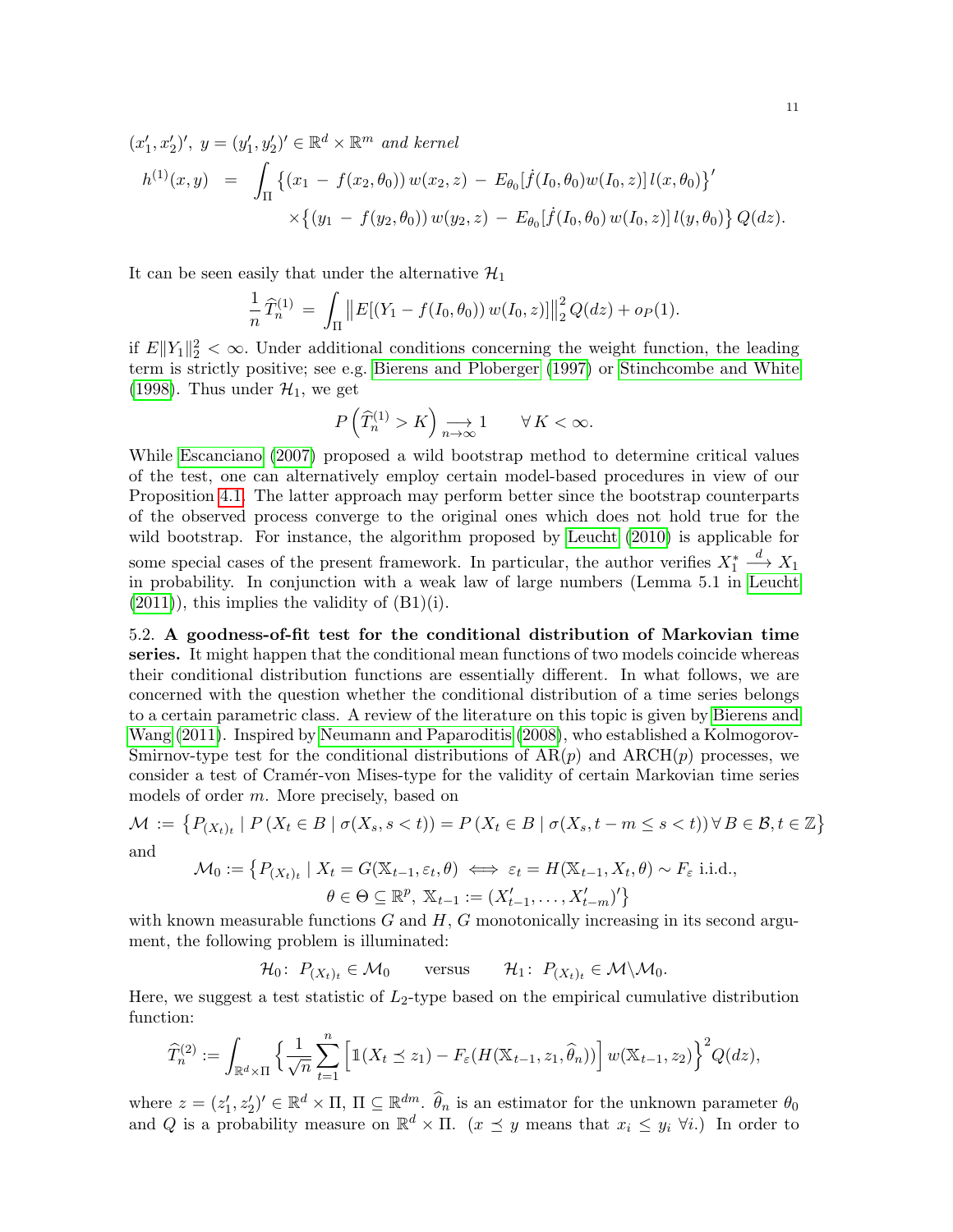derive the asymptotics of the test statistic under the null, we assume:

- (G2) (i)  $(X_t)_{t\in\mathbb{Z}}$  is a strictly stationary, ergodic process in M with values in  $\mathbb{R}^d$ .
	- (ii) The sequence of parameter estimators satisfies  $(A2)(ii)$  with  $l_t = l(X_t, X_{t-1}, \theta_0)$ .
	- (iii)  $F_{\varepsilon}$  is continuously differentiable.
	- $(iv)$  H is continuous and partially continuously differentiable w.r.t. its third component in some neighborhood  $\mathcal{U}(\theta_0)$  of  $\theta_0$ . Additionally,  $\int_{\mathbb{R}^d \times \Pi} E_{\theta_0} \|\dot{F}_{\varepsilon}(H(\mathbb{X}_0, z_1, \theta_0)) \dot{H}(\mathbb{X}_0, z_1, \theta_0) w(\mathbb{X}_0, z_2) \|_F^2 Q(dz) < \infty$  and  $E_{\theta_0}$  $\lceil$  $\mathbb{R}^d$ × $\Pi$ sup θ:  $\|\theta-\theta_0\|_2<\delta$  $\left\{\left\|\right\}$  $\dot{F}_{\varepsilon}(H(\mathbb{X}_0,z_1,\theta))\dot{H}(\mathbb{X}_0,z_1,\theta)$  $- \dot{F}_{\varepsilon}(H(\mathbb{X}_0, z_1, \theta_0)) \dot{H}(\mathbb{X}_0, z_1, \theta_0) \Big\|$ 2  $\frac{d}{dr}\left|w(\mathbb X_0, z_2)\right|\Big\}Q(dz)$ 1  $\longrightarrow_{\delta \to 0} 0.$
	- (v) The weight function  $w: \mathbb{R}^{dm} \times \Pi \to \mathbb{R}$  is continuous and bounded. The probability measure Q is absolutely continuous w.r.t. the Lebesgue measure.

Again by Remark [4,](#page-6-3) we obtain the limit distribution of  $\widehat{T}_n^{(2)}$ .

**Corollary 5.2.** Suppose that (G2) holds. Then, under  $\mathcal{H}_0$ ,

$$
\widehat{T}^{(2)}_n \ \stackrel{d}{\longrightarrow} \ \sum_k \lambda^{(2)}_k \, Z^2_k,
$$

where  $(Z_k)_k$  is a sequence of i.i.d. standard normal random variables and  $(\lambda_k^{(2)})_k$  is the k sequence of nonzero eigenvalues of the equation  $E_{\theta_0}[h^{(2)}(x,X_0)\Phi(X_0)] = \lambda \Phi(x)$  for  $x =$  $(x'_1, x'_2)'$ ,  $y = (y'_1, y'_2)' \in \mathbb{R}^d \times \mathbb{R}^{dm}$  and with kernel

$$
h^{(2)}(x,y) := \int_{\mathbb{R}^d \times \Pi} \{ [\mathbb{1}(x_1 \le z_1) - F_{\varepsilon}(H(x_2, z_1, \theta_0))] w(x_2, z_2) - E_{\theta_0}[\dot{F}_{\varepsilon}(H(\mathbb{X}_0, z_1, \theta_0)) \dot{H}(\mathbb{X}_0, z_1, \theta_0) w(\mathbb{X}_0, z_2)] l(x, \theta_0) \} \times \{ [\mathbb{1}(y_1 \le z_1) - F_{\varepsilon}(H(y_2, z_1, \theta_0))] w(y_2, z_2) - E_{\theta_0}[\dot{F}_{\varepsilon}(H(\mathbb{X}_0, z_1, \theta_0)) \dot{H}(\mathbb{X}_0, z_1, \theta_0) w(\mathbb{X}_0, z_2)] l(y, \theta_0) \} Q(dz).
$$

Concerning the behavior of the test statistic under the alternative hypothesis, we have

$$
\frac{1}{n}\widehat{T}_n^{(2)} = \int_{\mathbb{R}^d \times \Pi} \left\{ E\Big[ \big( \mathbb{1}(X_t \preceq z_1) - F_{\varepsilon}(H(\mathbb{X}_{t-1}, z_1, \theta_0)) w(\mathbb{X}_{t-1}, z_2) \Big] \right\}^2 Q(dz) + op(1).
$$

Thus for suitably chosen weight functions  $w$  and probability measures  $Q$ , one obtains

$$
P\left(\widehat{T}_n^{(2)} > K\right) \underset{n \to \infty}{\longrightarrow} 1 \qquad \forall K < \infty.
$$

To approximate critical values of the test, model-based bootstrap methods can be employed. Naturally, one would draw bootstrap innovations  $(\varepsilon_t^*)_{t=1,\dots,n}$  according to an estimator of  $F_{\varepsilon}$ . After determining an initial value  $\mathbb{X}_0^*$ , the bootstrap sample can be generated iteratively,  $X_t^* = G(\mathbb{X}_{t-1}^*, \varepsilon_t^*, \widehat{\theta}_n)$ . Then quantiles of the empirical distribution of

$$
\widehat{T}_n^{(2)*} = \int_{\mathbb{R}^d \times \Pi} \left\{ \frac{1}{\sqrt{n}} \sum_{t=1}^n \left[ \mathbb{1}(X_t^* \leq z_1) - F_{\varepsilon}(H(\mathbb{X}_{t-1}^*, z_1, \widehat{\theta}_n^*)) \right] w(\mathbb{X}_{t-1}^*, z_2) \right\}^2 Q(dz)
$$

are used to estimate critical values, where  $\widehat{\theta}_n^*$  denotes the bootstrap parameter estimator. Again Proposition [4.1](#page-8-1) can be invoked to verify the validity of this algorithm under certain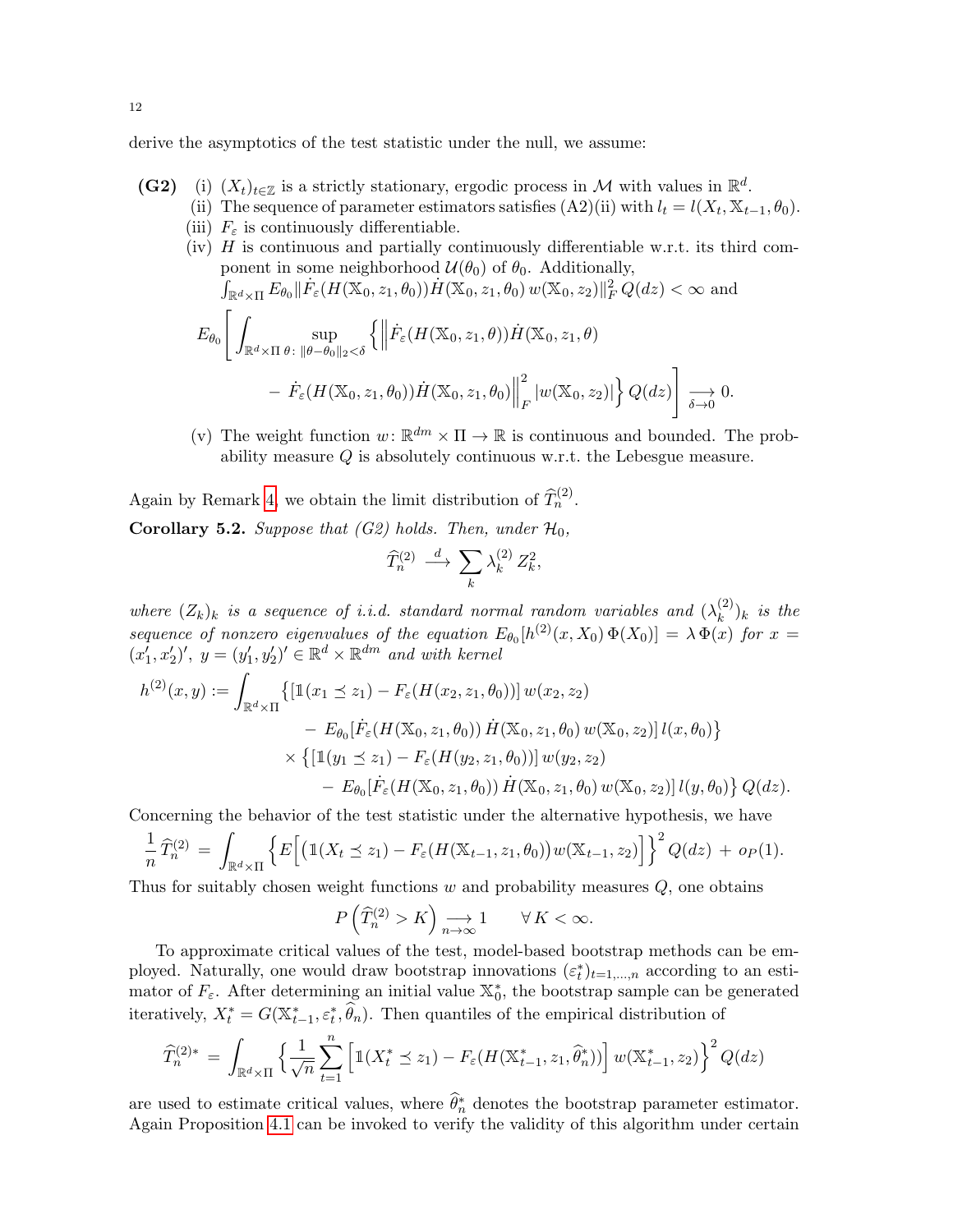regularity conditions on the function G and the innovation distribution function  $F_{\varepsilon}$ . As two concrete examples we mention  $AR(p)$  and  $ARCH(p)$  bootstrap methods and refer the reader to [Neumann and Paparoditis](#page-29-6) [\(2008\)](#page-29-6) for details.

<span id="page-12-0"></span>5.3. A goodness-of-fit test for Poisson count processes. Assume that observations  $Y_0, \ldots, Y_n$  are available, where  $((Y_t, \lambda_t)')_{t \in \mathbb{Z}}$  is a strictly stationary process with

$$
Y_t | \mathcal{F}_{t-1} \sim \text{Poisson}(\lambda_t),
$$

 $\mathcal{F}_t = \sigma(Y_t, \lambda_t, Y_{t-1}, \lambda_{t-1}, \dots)$ . We assume that

$$
\lambda_t = f(\lambda_{t-1}, Y_{t-1}),
$$

with a function  $f: [0, \infty) \times \mathbb{N}_0 \to (0, \infty)$ ,  $\mathbb{N}_0 = \mathbb{N} \cup \{0\}$ . Models of this type have been considered before e.g. by [Rydberg and Shephard](#page-29-7) [\(2000\)](#page-29-7), [Streett](#page-29-8) [\(2000\)](#page-29-8), [Davis, Dunsmuir](#page-28-17) [and Streett](#page-28-17) [\(2003\)](#page-28-17), [Ferland, Latour and Oraichi](#page-28-18) [\(2006\)](#page-28-18), [Fokianos, Rahbek and Tjøstheim](#page-28-19) [\(2009\)](#page-28-19), [Gao, King, Lu and Tjøstheim](#page-28-20) [\(2009\)](#page-28-20), [Fokianos and Tjøstheim](#page-28-21) [\(2010\)](#page-28-21), [Neumann](#page-29-0) [\(2011\)](#page-29-0), and [Fokianos and Neumann](#page-28-3) [\(2011\)](#page-28-3). According to Theorem 2.1(i) and Theo-rem 3.1(iii) in [Neumann](#page-29-0) [\(2011\)](#page-29-0), the contractive condition  $(G3)(i)$  below ensures the existence of a unique strictly stationary and ergodic solution  $((Y_t, \lambda_t)')_{t \in \mathbb{Z}}$  to the system of model equations above. However, these processes are not mixing in general; see Remark 3 of [Neumann](#page-29-0) [\(2011\)](#page-29-0) for a counterexample.

A first goodness-of-fit test for the problem

$$
\mathcal{H}_0: f \in \{f_\theta \mid \theta \in \Theta\} \qquad \text{versus} \qquad \mathcal{H}_1: f \notin \{f_\theta \mid \theta \in \Theta\}
$$

with  $\Theta \subseteq \mathbb{R}^p$  based on the statistic  $G_n = n^{-1/2} \sum_{t=1}^n [(Y_t - \widehat{\lambda}_t)^2 - Y_t]$  was discussed by [Neumann](#page-29-0) [\(2011\)](#page-29-0). Here,  $\hat{\theta}_n$  was any  $\sqrt{n}$ -consistent estimator of  $\theta$ ,  $\hat{\lambda}_1$  an arbitrary initial value, and, for  $t = 2, \ldots, n$ ,  $\lambda_t = f_{\widehat{\theta}_n}(\lambda_{t-1}, Y_{t-1})$ . [Fokianos and Neumann](#page-28-3) [\(2011\)](#page-28-3) proposed a Kolmogorov-Smirnov-type test based on the statistic  $\sup_z\left|\sum_{t=1}^n((Y_t-\widehat{\lambda}_t)/\sqrt{\widehat{\lambda}_t}\right)w(z-\widehat{\lambda}_t)$  $\widehat{I}_{t-1})$ , where  $\widehat{I}_s = (Y_s, \widehat{\lambda}_s)'$ . They investigated the asymptotics of their test statistic employing empirical process theory and assumed the involved weight function  $w$  to be Lipschitz continuous in order to be able to prove tightness of the corresponding process. In particular, they failed to include the natural case of indicator weight functions; see Remark 1 in their paper.

Below we derive the limit distribution of an  $L_2$ -type statistic by means of our results on V -statistics, where we allow for a more general class of weight functions. We consider the following test statistic:

$$
\widehat{T}_n^{(3)} = \int_{\Pi} \left\{ \frac{1}{\sqrt{n}} \sum_{t=1}^n (Y_t - \widehat{\lambda}_t) w(z - \widehat{I}_{t-1}) \right\}^2 Q(dz),
$$

where Q is a probability measure on  $\Pi = \mathbb{N}_0 \times [0, \infty)$ .

Proposition [3.1](#page-5-0) and Theorem [2.1](#page-4-1) cannot be used directly for deriving the limit distribution of  $\widehat{T}_n^{(3)}$  since this statistic has not the structure required in Proposition [3.1.](#page-5-0) The estimated intensities  $\hat{\lambda}_t$  do not form a stationary process and since we do not want to assume that w is differentiable, we cannot simply treat the effect of estimating  $\theta_0$  by  $\hat{\theta}_n$  in  $w(z - I_{t-1})$  by a direct Taylor expansion. It can be shown by backward iterations that, for given  $(Y_t)_{t\in\mathbb{Z}}$  and  $\theta \in \Theta$ , the system of equations  $\lambda_t = f_{\theta}(\lambda_{t-1}, Y_{t-1})$   $(t \in \mathbb{Z})$  has a unique stationary solution  $(\lambda_t(\theta))_{t\in\mathbb{Z}}$ , where  $\lambda_t(\theta) = g_\theta(Y_{t-1}, Y_{t-2}, \ldots)$  for some measurable function  $g_{\theta}$ ; see also the proof of Theorem 3.1 in [Neumann](#page-29-0) [\(2011\)](#page-29-0). In the technical part below we will use  $\lambda_t(\theta_n)$  as a substitute for  $\lambda_t$ . Of course, we have that  $\lambda_t = \lambda_t(\theta_0)$ .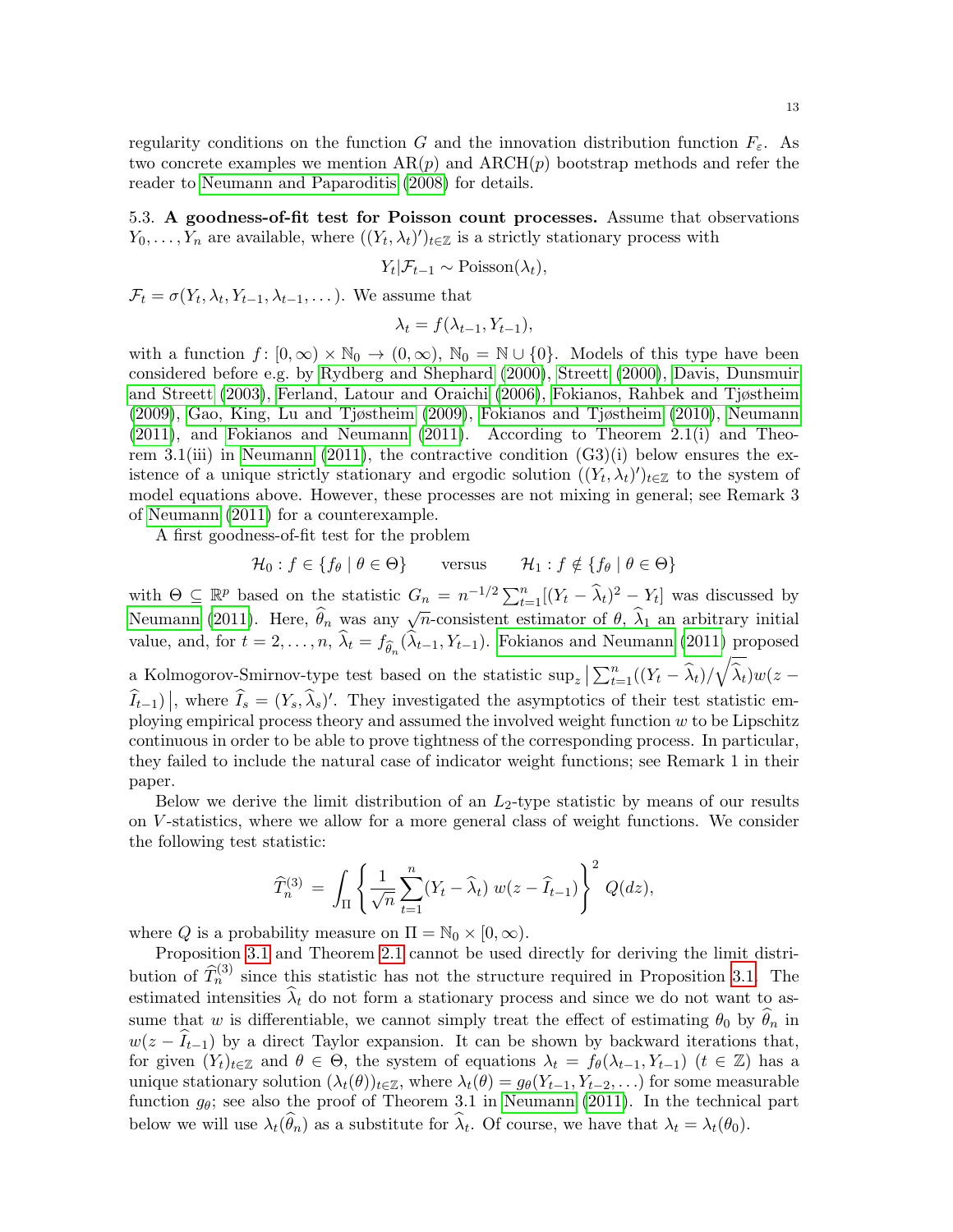In order to show that the test statistic behaves asymptotically as a degenerate V -statistic and to derive its limit distribution on the basis of Theorem [2.1,](#page-4-1) we assume:

- (G3) (i)  $|f_\theta(\lambda, y) f_\theta(\overline{\lambda}, \overline{y})| \leq \kappa_1 |\lambda \overline{\lambda}| + \kappa_2 |y \overline{y}|, \forall \lambda, \overline{\lambda} \geq 0, y, \overline{y} \in \mathbb{N}_0, \theta \in \Theta$  with  $\|\theta - \theta_0\|_2 \leq \delta$  for some  $\delta > 0$ ,  $\kappa_1, \kappa_2 \geq 0$  and  $\kappa := \kappa_1 + \kappa_2 < 1$ .
	- (ii)  $|f_{\theta}(\lambda, y) f_{\theta_0}(\lambda, y)| \leq C \|\theta \theta_0\|_2(\lambda + y + 1), \ \forall \lambda \geq 0, y \in \mathbb{N}_0, \theta \in \Theta$  with  $\|\theta - \theta_0\|_2 \leq \delta$  for some  $\delta > 0$ .
	- (iii)  $\lambda_t(\theta)$  is continuously differentiable w.r.t.  $\theta$  in some neighborhood of  $\theta_0$  such that  $E_{\theta_0} \dot{\lambda}_1^2(\theta_0) < \infty$  and  $E_{\theta_0}[\sup_{\theta : \ \|\theta - \theta_0\|_2 \leq \delta} |\dot{\lambda}_1(\theta) - \dot{\lambda}_1(\theta_0)|^2] \longrightarrow 0$  as  $\delta \to 0$ .
	- (iv) The weight function  $w$  is non-negative, bounded, and satisfies

$$
\sup_{y \in \mathbb{N}_0} \int_{\Pi} |w(z - (y, \lambda_1)') - w(z - (y, \lambda_2)')|^2 Q(dz) = O(|\lambda_1 - \lambda_2|).
$$

(v) The parameter estimator admits the expansion

$$
\widehat{\theta}_n - \theta_0 = \frac{1}{n} \sum_{t=1}^n l_t + o_P(n^{-1/2}),
$$

where  $l_t = L_{\theta_0}(Y_t, Y_{t-1}, \dots)$  with some measurable function  $L_{\theta_0}$ . Moreover,  $E_{\theta_0}(l_t | \mathcal{F}_{t-1}) = 0_p \text{ a.s. and } E_{\theta_0} || l_t ||_2^2 < \infty.$ 

- *Remark* 6. (i) Assumptions  $(G3)(i)$  to (iii) are satisfied for instance in the case of linear Poisson autoregressions; see [Fokianos and Neumann](#page-28-3) [\(2011\)](#page-28-3).
	- (ii)  $(G3)(iv)$  is obviously satisfied if w is Lipschitz continuous. It is also satisfied if w is of bounded squared variation in its second argument, that is,

$$
\sup_{y\in\mathbb{N}_0}\sup_{-\infty<\lambda_0<\lambda_1<\cdots<\lambda_M<\infty,\,M\in\mathbb{N}}\sum_{j=1}^M|w(y,\lambda_{j-1})\,-\,w(y,\lambda_j)|^2\,<\,\infty.
$$

This includes the case where  $w(z - I_{t-1}) = \mathbb{1}(I_{t-1} \preceq z)$ .

(iii)  $(G3)(v)$  is satisfied for the conditional maximum likelihood estimator in the case of linear Poisson autoregressions; see e.g. [Fokianos, Rahbek and Tjøstheim](#page-28-19) [\(2009\)](#page-28-19). It is also fulfilled for the least squares estimator in the model  $\lambda_t = \theta_1 - \theta_2 Y_{t-1}$ ; for more details see below.

The following lemma shows that the test statistic can be approximated by a statistic as required in Theorem [2.1.](#page-4-1)

**Lemma 5.1.** Suppose that  $(G3)$  is satisfied. Then

$$
\widehat{T}_n^{(3)} = \frac{1}{n^2} \sum_{s,t=1}^n h^{(3)}(X_s, X_t) + o_P(1),
$$

where  $X_t = (Y_t, \lambda_t, I'_{t-1}, l'_t)', t \in \mathbb{N}$  and

$$
h^{(3)}(x,y) = \int_{\Pi} \left\{ (x_1 - x_2) w(z - x_3) - [E_{\theta_0}(\dot{\lambda}_1(\theta_0) w(z - I_0))]'x_4 \right\} \times \left\{ (y_1 - y_2) w(z - y_3) - [E_{\theta_0}(\dot{\lambda}_1(\theta_0) w(z - I_0))]'y_4 \right\} Q(dz).
$$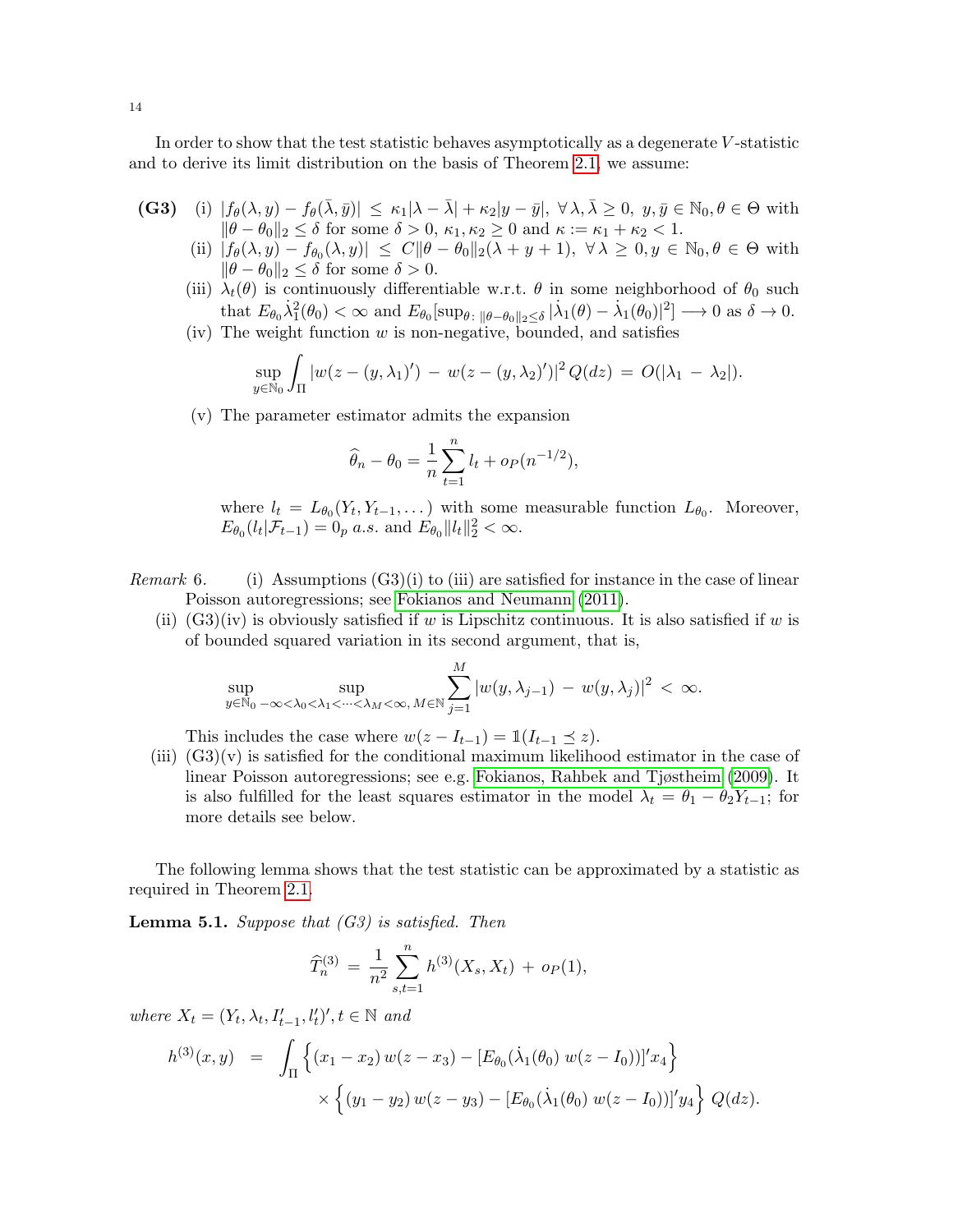The proof of this lemma can be found in an extended version of this paper, [Leucht and](#page-29-9) [Neumann](#page-29-9) [\(2011\)](#page-29-9).

**Corollary 5.3.** Suppose that (G3) is satisfied. Then, under  $\mathcal{H}_0$ ,

$$
\widehat{T}^{(3)}_n \, \stackrel{d}{\longrightarrow} \, \sum_k \lambda_k^{(3)} \, Z_k^2,
$$

where  $(Z_k)_k$  is a sequence of i.i.d. standard normal variables and  $(\lambda_k^{(3)})$  $\binom{S}{k}$  is the sequence of nonzero eigenvalues of the equation  $E_{\theta_0}[h^{(3)}(x,X_1) \Phi(X_1)] = \lambda \Phi(x)$ .

Under  $\mathcal{H}_1$ , we obtain

$$
\frac{1}{n}\widehat{T}_n^{(3)} = \int_{\Pi} \left[ E(Y_t - \lambda_t(\theta_0)) w(z - I_{t-1}(\theta_0)) \right]^2 Q(dz) + op(1)
$$

which in turn implies

$$
P\left(\widehat{T}_n^{(3)} > K\right) \underset{n \to \infty}{\longrightarrow} 1 \qquad \forall K < \infty
$$

under suitable assumptions on w and Q.

Finally, we suggest a parametric bootstrap method to determine critical values of the test:

- (1) Determine  $\widehat{\theta}_n$ .
- (2) Generate an initial intensity  $\lambda_0^*$  and, for  $t = 0, \ldots, n$ , generate conditioned on  $\lambda_0^*, \ldots, \lambda_t^*, Y_0^*, \ldots, Y_{t-1}^*$  counts  $Y_t^* \sim \text{Poisson}(\lambda_t^*)$ , where  $\lambda_t^* = f_{\widehat{\theta}_n}(\lambda_{t-1}^*, Y_{t-1}^*)$ .
- (3) Determine  $\widehat{\theta}_n^*$  such that  $\widehat{\theta}_n^* \widehat{\theta}_n = n^{-1} \sum_{t=1}^n l_t^* + op_*(1)$ .
- (4) Generate  $\widehat{\lambda}_t^* = f_{\widehat{\theta}_n^*}(\widehat{\lambda}_{t-1}^*, Y_{t-1}^*)$ ,  $t \in \mathbb{N}$ , with an arbitrary  $\widehat{\lambda}_0^*$ .
- (5) Compute the bootstrap test statistic

$$
\widehat{T}_n^{(3)*} \, = \, \int_{\Pi} \Big[ \frac{1}{\sqrt{n}} \sum_{t=1}^n (Y_t^* - \widehat{\lambda}_t^*) \, \, w(z - \widehat{I}_{t-1}^*) \Big]^2 \, Q(dz).
$$

We can again approximate the bootstrap version of the test statistic by a bootstrap V -statistic. Consistency will then follow from Theorem [4.1.](#page-7-2) In our simulations presented in the next section, we restricted our attention to a null hypothesis with

$$
\lambda_t = \theta_1 + \theta_2 Y_{t-1},
$$

where  $\theta \in \Theta := \{(\theta_1, \theta_2)' : \theta_1 > 0, 0 \leq \theta_2 < 1\}$ . The model equation can be rewritten in form of a linear autoregressive model as

$$
Y_t = \theta_1 + \theta_2 Y_{t-1} + \varepsilon_t,
$$

where  $\varepsilon_t = Y_t - \lambda_t$  satisfies  $E(\epsilon_t | \mathcal{F}_{t-1}) = 0$  and  $E(\epsilon_t^2 | \mathcal{F}_{t-1}) = \lambda_t$ . Here, the unknown parameter  $\theta = (\theta_1, \theta_2)'$  can be most easily estimated by least squares, i.e.,

$$
\widehat{\theta}_n = \arg \min_{\theta \in \Theta} \sum_{t=1}^n (Y_t - \theta_1 - \theta_2 Y_{t-1})^2.
$$

It will be shown in the course of the proof of Lemma [5.2](#page-15-1) below that

$$
\widehat{\theta}_n^* - \widehat{\theta}_n = \frac{1}{n} \sum_{t=1}^n l_t^* + op_*(n^{-1/2}),
$$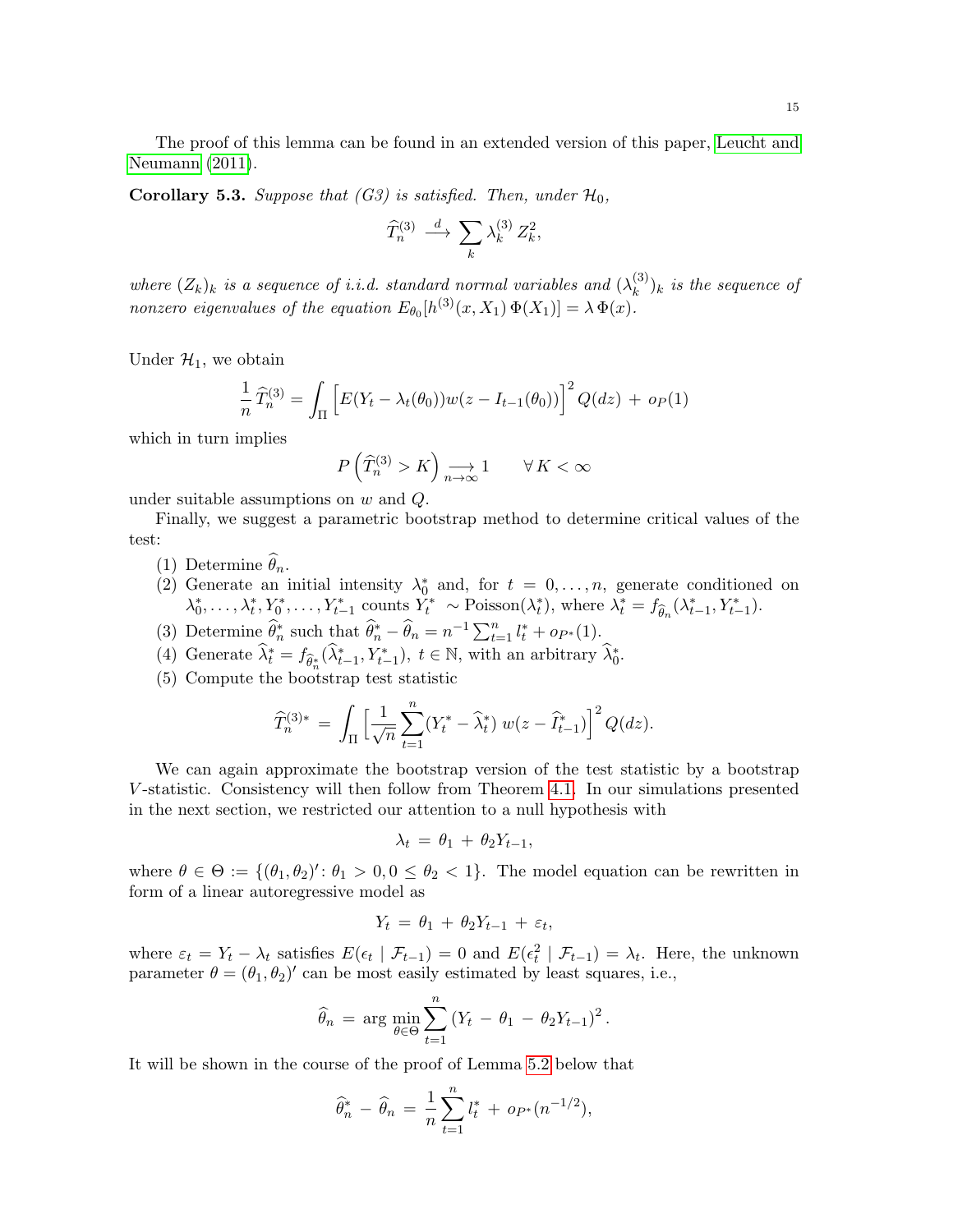where  $l_t^* = M^{-1}(Y_t^* - \lambda_t^*, Y_{t-1}^*(Y_t^* - \lambda_t^*))'$ ,  $M = \begin{pmatrix} 1 & EY_0^* \\ EY_0^* & E(Y_0^*)^2 \end{pmatrix}$  . Among the conditions summarized in (B1), [\(4.1\)](#page-6-1) seems to be the most difficult one to check. We therefore conclude this section with an assertion that allows us to apply Lemma [4.1](#page-7-3) which yields that [\(4.1\)](#page-6-1) holds true.

<span id="page-15-1"></span>**Lemma 5.2.** Suppose that the conditions imposed above hold true. Then there exists a coupling of  $X_1, \ldots, X_n$  and  $X_1^*, \ldots, X_n^*$  on a probability space  $(\widetilde{\Omega}, \widetilde{\mathcal{A}}, \widetilde{P})$  such that

$$
\frac{1}{n}\sum_{t=1}^{n}\min\{\|X_t - X_t^*\|_2, 1\} \stackrel{\tilde{P}}{\longrightarrow} 0.
$$

Hence, we obtain bootstrap consistency as indicated above.

#### 6. Simulations

<span id="page-15-0"></span>We explored the finite sample behavior of our bootstrap-based tests by a few numerical examples. We considered the goodness-of-fit test for Poisson count models of Section [5.3](#page-12-0) and we assumed that observations  $Y_0, \ldots, Y_n$  from a strictly stationary process  $((Y_t, \lambda_t))_{t \in \mathbb{Z}}$ are available, where

$$
Y_t | \mathcal{F}_{t-1} \sim \text{Poisson}(\lambda_t),
$$

 $\mathcal{F}_t = \sigma(Y_t, \lambda_t, Y_{t-1}, \lambda_{t-1}, \ldots)$ . To keep the computational effort at a reasonable size, we restricted our attention to the simple case of  $\lambda_t = f(Y_{t-1})$ . The null model was a linear specification for  $f$ , that is,

$$
H_0: \t f \in \{g: g(y) = \theta_1 + \theta_2 y \text{ for } (\theta_1, \theta_2)' \in \Theta\},\
$$

where  $\Theta = \{(\theta_1, \theta_2)': \theta_1 > 0, 0 \leq \theta_2 < 1\}$ . The parameter  $\theta = (\theta_1, \theta_2)'$  was estimated by least squares and we used the test statistic

$$
\widehat{T}_n^{(3)} = \int_{\mathbb{N}_0 \times [0,\infty)} \left\{ \frac{1}{\sqrt{n}} \sum_{t=1}^n (Y_t - \widehat{\lambda}_t) \ w(z - (Y_{t-1}, \widehat{\lambda}_{t-1})') \right\}^2 Q(dz).
$$

Our choice of  $w(x_1, x_2) = 1_{(-1,1)}(x_1)1_{(-1,1)}(x_2)$  and  $Q = Q_1 \otimes Q_2$  with  $Q_1 = \text{Poisson}(1)$ and  $Q_2 = \text{Exp}(1)$  led to

$$
\begin{split}\n\widehat{T}_{n}^{(3)} &= \frac{1}{n} \sum_{s,t=1}^{n} (Y_s - \widehat{\lambda}_s)(Y_t - \widehat{\lambda}_t) \sum_{k=0}^{\infty} \mathbb{1}_{(-1,1)}(k - Y_{s-1}) \mathbb{1}_{(-1,1)}(k - Y_{t-1}) \frac{e^{-1}}{k!} \\
&\quad \times \int_{0}^{\infty} \mathbb{1}_{(-1,1)}(\lambda - \lambda_{s-1}) \mathbb{1}_{(-1,1)}(\lambda - \lambda_{t-1}) e^{-\lambda} d\lambda \\
&= \frac{1}{n} \sum_{s,t=1}^{n} (Y_s - \widehat{\lambda}_s)(Y_t - \widehat{\lambda}_t) \frac{\mathbb{1}(Y_{s-1} = Y_{t-1})}{e Y_{s-1}!} \\
&\quad \times \max \left\{0, e^{-\max\{\widehat{\lambda}_{s-1} - 1, \widehat{\lambda}_{t-1} - 1, 0\}} - e^{-\min\{\widehat{\lambda}_{s-1} + 1, \widehat{\lambda}_{t-1} + 1\}}\right\}.\n\end{split}
$$

To get some impression about the power, we considered three different alternatives,

$$
H_1^{(1)}: \t f(y) = \theta_1 + \theta_2 y e^{-y^2},
$$
  
\n
$$
H_1^{(2)}: \t f(y) = \theta_1 + \theta_2 (1 - e^{-y}),
$$
  
\n
$$
H_1^{(3)}: \t f(y) = \theta_1 + \theta_2 e^{-y};
$$

see Figure 1. In all four cases, we have chosen  $\theta_1 = 0.5$  and  $\theta_2 = 0.7$ . To obtain critical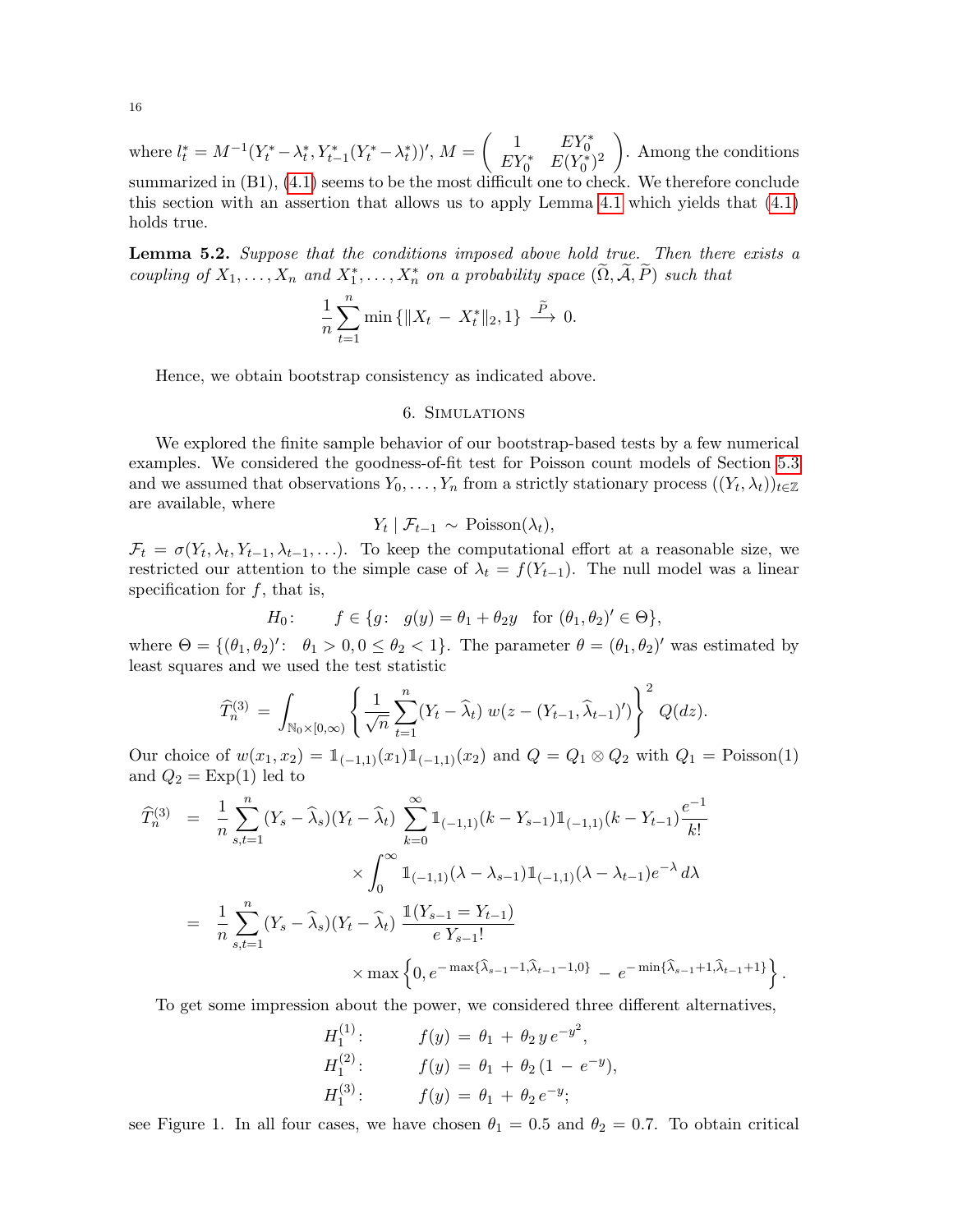

FIGURE 1. Intensity functions under  $H_0$  (black),  $H_1^{(1)}$  (blue),  $H_1^{(2)}$  (green), and  $H_1^{(3)}$  (red).

values, we generated 500 bootstrap samples according to the model-based method described in Section [5.3.](#page-12-0) Size and power were estimated on the basis of 500 simulation runs. The implementations were carried out with the aid of the statistical software package  $R$ ; see [R](#page-29-10) [Development Core Team](#page-29-10) [\(2007\)](#page-29-10). The results for nominal significance levels  $\alpha = 0.05$  and 0.1 and sample sizes  $n = 100, 200$  and 300 are shown in Table 1. It can be seen that the

|             | $\alpha = 0.05$ |                            |  |                   | $\alpha=0.1$                                                                                                                                    |             |             |             |
|-------------|-----------------|----------------------------|--|-------------------|-------------------------------------------------------------------------------------------------------------------------------------------------|-------------|-------------|-------------|
| $\mathbf n$ |                 | $H_1^{(1)} \mid H_1^{(2)}$ |  | $+ H_1^{(3) - n}$ | $H_0$                                                                                                                                           | $H^{(1)}_1$ | $+ H^{(2)}$ | $H_1^{(3)}$ |
|             |                 |                            |  |                   | $100 \parallel 0.080 \parallel 0.212 \parallel 0.274 \parallel 0.700 \parallel 0.121 \parallel 0.310 \parallel 0.414 \parallel 0.798$           |             |             |             |
|             |                 |                            |  |                   | 200   0.070   0.438   0.480   0.922    0.126   0.572   0.608   0.964                                                                            |             |             |             |
| 300         |                 |                            |  |                   | $\parallel$ 0.056 $\parallel$ 0.600 $\parallel$ 0.566 $\parallel$ 0.992 $\parallel$ 0.102 $\parallel$ 0.708 $\parallel$ 0.678 $\parallel$ 0.996 |             |             |             |

Table 1. Rejection frequencies

prescribed size is kept fairly well. The power behavior is very satisfactory for all of our alternatives. Having a particular alternative in mind, the power can even be increased by a tailor-made choice of the weights w and  $Q$ ; cf. [Anderson and Darling](#page-27-6) [\(1954\)](#page-27-6) in the case of generalized Cramér-von Mises statistics.

## 7. Proofs

<span id="page-16-0"></span>*Proof of Theorem [2.1.](#page-4-1)* We denote by  $(\lambda_k)_k$  an enumeration of the positive eigenvalues of  $(2.1)$  in decreasing order and according to their multiplicity and by  $(\Phi_k)_k$  the corresponding eigenfunctions with  $E[\Phi_i(X_0)\Phi_k(X_0)] = \delta_{ik}$ . To avoid an explicit distinction of the cases whether the number of nonzero eigenvalues of [\(2.1\)](#page-3-0) is finite or not, we set  $\lambda_k := 0$  and  $\Phi_k \equiv 0, \forall k > L$  if the number L of nonzero eigenvalues is finite. It follows from a version of Mercer's theorem (see Theorem 2 of [Sun](#page-29-4) [\(2005\)](#page-29-4) with  $\mathcal{X} = \text{supp}(P^{X_0})$  that

<span id="page-16-1"></span>
$$
h^{(K)}(x,y) = \sum_{k=1}^{K} \lambda_k \, \Phi_k(x) \, \Phi_k(y) \xrightarrow[K \to \infty]{} h(x,y) \qquad \forall \, x, y \in \text{supp}(P^{X_0}).\tag{7.1}
$$

The convergence of the series in [\(7.1\)](#page-16-1) is absolute and uniform on compact subsets of  $\text{supp}(P^{X_0}) := \{x \in \mathbb{R}^d \mid \forall \text{ open } O : x \in O \Rightarrow P^{X_0}(O) > 0\}.$  The prerequisites of this result can be checked fairly easily here. Of course,  $P^{X_0}$  is nondegenerate on supp $(P^{X_0})$ and there are compact sets  $A_1 \subseteq A_2 \subseteq \ldots$  such that  $\text{supp}(P^{X_0}) = \bigcup_{n=1}^{\infty} A_n$ . Assump-tion 1 of [Sun](#page-29-4) [\(2005\)](#page-29-4) is a consequence of  $E|h(X_0, X_0)| < \infty$ . Moreover, (A1) implies his Assumptions 2 and 3 in view of the Propositions 1 - 3 in that paper.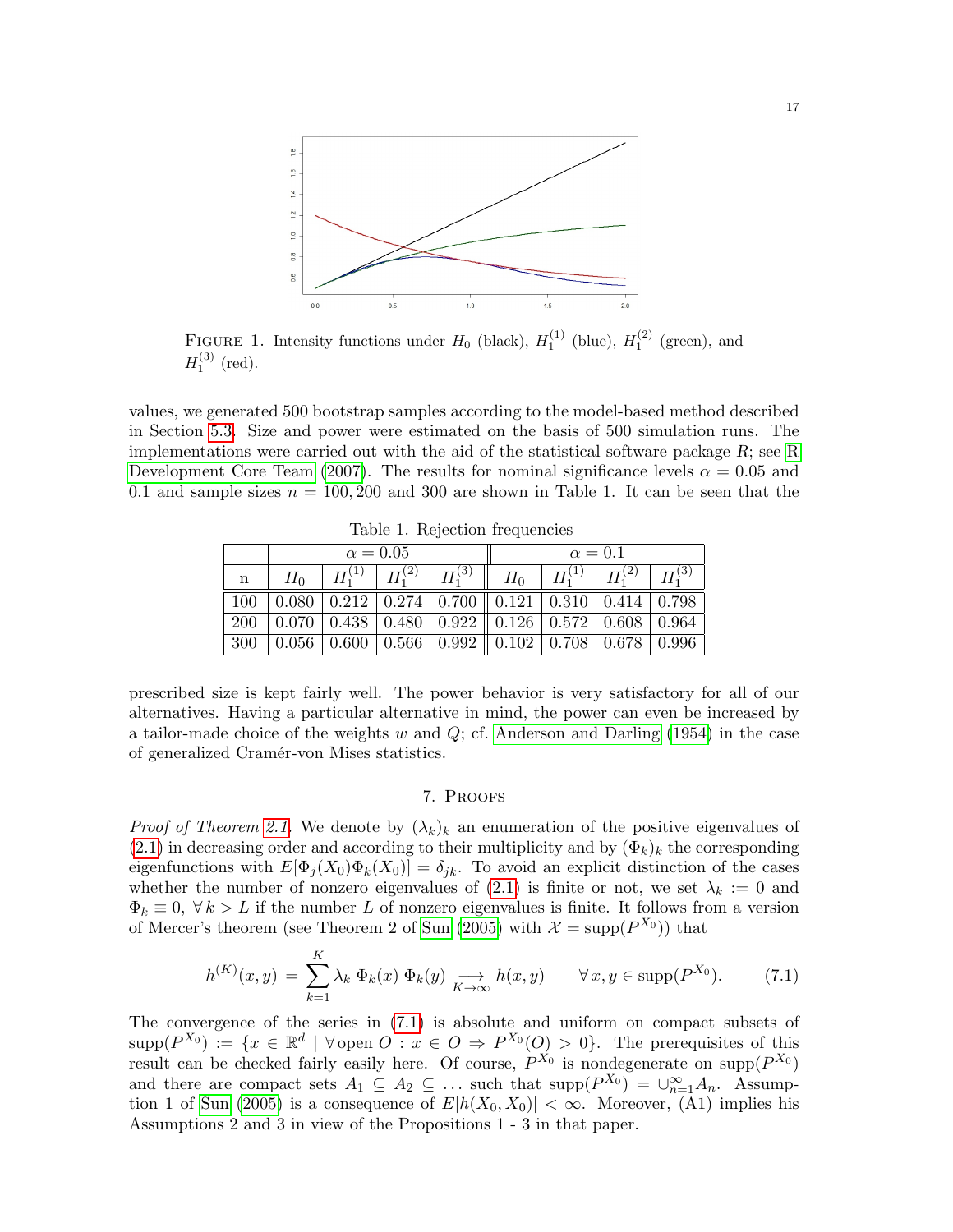We define

$$
V_n^{(K)} = \frac{1}{n} \sum_{s,t=1}^n h^{(K)}(X_s, X_t).
$$

It follows from the non-negativity of the eigenvalues  $\lambda_k$  that

$$
V_n - V_n^{(K)} = \frac{1}{n} \sum_{k=K+1}^{\infty} \lambda_k \left( \sum_{s=1}^n \Phi_k(X_s) \right)^2 \ge 0.
$$

Therefore, from  $EV_n = Eh(X_0, X_0) < \infty$  and [\(7.1\)](#page-16-1) we obtain by majorized convergence that

<span id="page-17-4"></span>
$$
E|V_n - V_n^{(K)}| = E\left[h(X_0, X_0) - h^{(K)}(X_0, X_0)\right] \xrightarrow[K \to \infty]{} 0. \tag{7.2}
$$

This means that we can actually approximate  $V_n$  by  $V_n^{(K)}$ . We rewrite this quantity as

$$
V_n^{(K)} = \sum_{k=1}^K \lambda_k Z_{n,k}^2,
$$

where  $Z_{n,k} = n^{-1/2} \sum_{t=1}^{n} \Phi_k(X_t)$ . Next we will show that

<span id="page-17-3"></span>
$$
\begin{pmatrix} Z_{n,1} \\ \vdots \\ Z_{n,K} \end{pmatrix} \stackrel{d}{\longrightarrow} \begin{pmatrix} Z_1 \\ \vdots \\ Z_K \end{pmatrix} \sim \mathcal{N}(0_K, I_K), \tag{7.3}
$$

where  $I_K$  denotes the  $K \times K$  identity matrix and  $K \leq L$ . By the Cramér-Wold device it suffices to show that, for arbitrary real  $c_1, \ldots, c_K$ ,

<span id="page-17-2"></span>
$$
\sum_{k=1}^{K} c_k Z_{n,k} \stackrel{d}{\longrightarrow} \sum_{k=1}^{K} c_k Z_k \sim \mathcal{N}\left(0, \sum_{k=1}^{K} c_k^2\right). \tag{7.4}
$$

Let  $Y_t = \sum_{k=1}^K c_k \Phi_k(X_t)$ . We will show that the  $Y_t$ 's satisfy the conditions of a CLT from [McLeish](#page-29-11) [\(1974\)](#page-29-11). It is clear that the process  $(Y_t)_{t\in\mathbb{Z}}$  inherits the properties of stationarity and ergodicity from  $(X_t)_{t\in\mathbb{Z}}$ . Let  $\mathcal{F}_t = \sigma(X_t, \ldots, X_1)$ . It follows from (iv) of assumption (A1) that

$$
\lambda_k E(\Phi_k(X_t) | \mathcal{F}_{t-1}) = \int E(h(x, X_t) | \mathcal{F}_{t-1}) \Phi_k(x) P^{X_0}(dx) = 0,
$$

which implies that

<span id="page-17-0"></span>
$$
E(Y_t \mid \mathcal{F}_{t-1}) = 0. \tag{7.5}
$$

Furthermore, we have that  $EY_t^2 = \sum_{j,k=1}^K c_j c_k E[\Phi_j(X_t)\Phi_k(X_t)] = \sum_{k=1}^K c_k^2$ . Since  $(Y_t)_{t\in\mathbb{Z}}$  is stationary and ergodic, we obtain by the ergodic theorem (see e.g. Theorem 2.3 on page 48 in [Bradley](#page-28-1) [\(2007\)](#page-28-1)) that

$$
\frac{1}{n} \sum_{t=1}^{n} Y_t^2 \xrightarrow{a.s.} \sum_{k=1}^{K} c_k^2.
$$
\n(7.6)

Finally, since  $EY_t^2 < \infty$ , we conclude that the Lindeberg condition is fulfilled, that is,

<span id="page-17-1"></span>
$$
\frac{1}{n}\sum_{t=1}^{n} E\left[Y_t^2 \mathbb{1}(|Y_t| > \epsilon \sqrt{n})\right] \underset{n \to \infty}{\longrightarrow} 0 \qquad \forall \epsilon > 0. \tag{7.7}
$$

18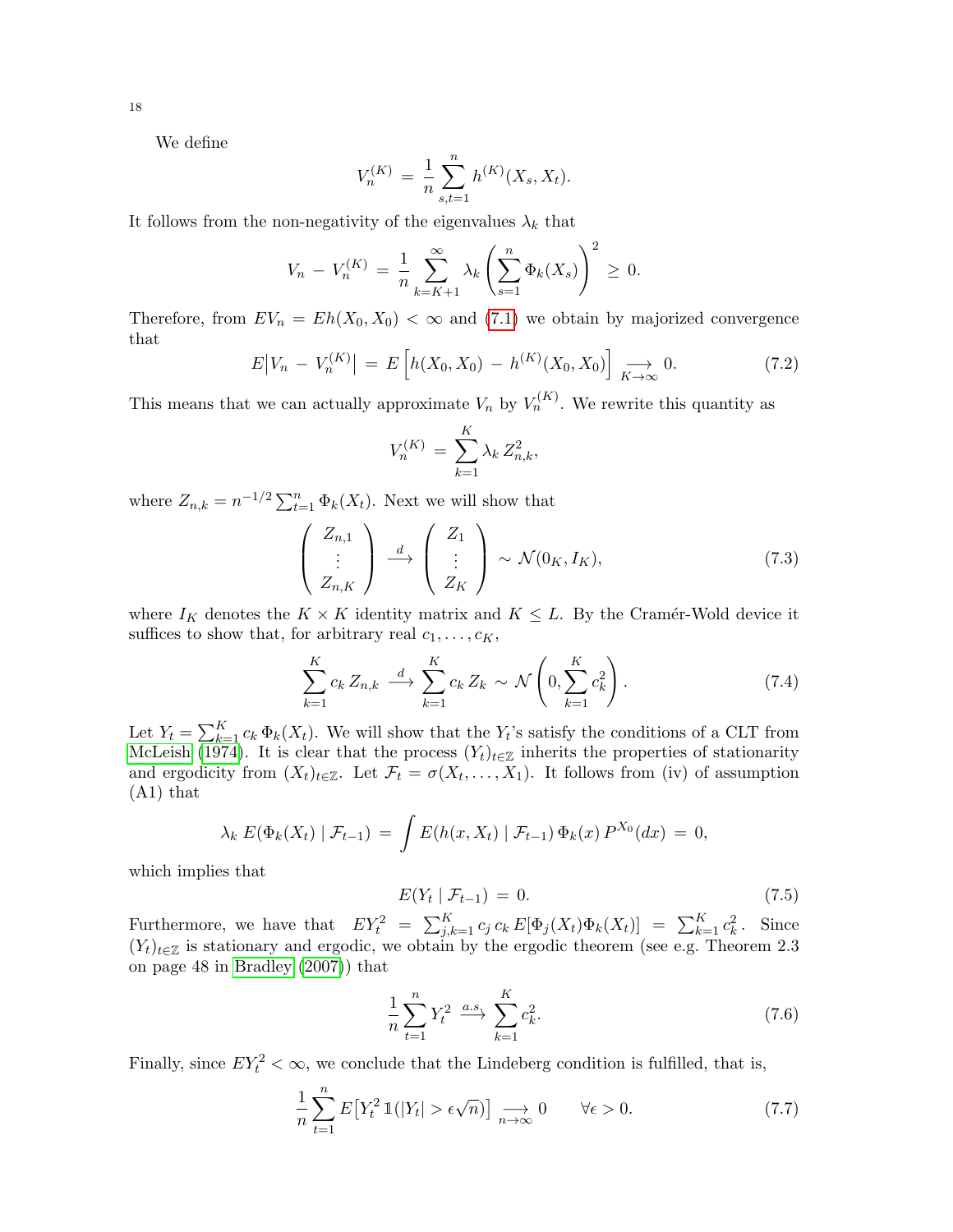From [\(7.5\)](#page-17-0) to [\(7.7\)](#page-17-1) we see that the conditions of the CLT of [McLeish](#page-29-11) [\(1974,](#page-29-11) Theorem 2.3) are fulfilled, see also his comments after this theorem. Therefore, [\(7.4\)](#page-17-2) and also [\(7.3\)](#page-17-3) hold true which implies by the continuous mapping theorem that

<span id="page-18-0"></span>
$$
V_n^{(K)} \xrightarrow{d} Z^{(K)} = \sum_{k=1}^K \lambda_k Z_k^2. \tag{7.8}
$$

Finally, since  $\sum_{k=1}^{\infty} \lambda_k = Eh(X_0, X_0) < \infty$ , we obtain

<span id="page-18-1"></span>
$$
E|Z - Z^{(K)}| = \sum_{k=K}^{\infty} \lambda_k \underset{K \to \infty}{\longrightarrow} 0. \tag{7.9}
$$

Applying Theorem 3.2 from [Billingsley](#page-27-7) [\(1999\)](#page-27-7), we see that [\(7.2\)](#page-17-4), [\(7.8\)](#page-18-0) and [\(7.9\)](#page-18-1) imply that

$$
V_n \stackrel{d}{\longrightarrow} Z.
$$

Using once more the ergodic theorem, we obtain

$$
\frac{1}{n}\sum_{t=1}^{n}h(X_t, X_t) \stackrel{a.s.}{\longrightarrow} Eh(X_0, X_0),
$$

which proves that

$$
U_n \stackrel{d}{\longrightarrow} Z - Eh(X_0, X_0).
$$

Proof of Proposition [3.1.](#page-5-0) We consider the V-statistic first and decompose the integrand in  $V_n(\widehat{\theta}_n)$  as follows:

<span id="page-18-2"></span>
$$
\frac{1}{\sqrt{n}} \sum_{t=1}^{n} h_1(X_t, z, \hat{\theta}_n)
$$
\n
$$
= \frac{1}{\sqrt{n}} \sum_{t=1}^{n} \left\{ h_1(X_t, z, \theta_0) + E_{\theta_0}[\dot{h}_1(X_1, z, \theta_0)] \, l_t \right\}
$$
\n
$$
+ \frac{1}{\sqrt{n}} \sum_{t=1}^{n} \left( \dot{h}_1(X_t, z, \theta_0) - E_{\theta_0}[\dot{h}_1(X_1, z, \theta_0)] \right) \frac{1}{n} \sum_{s=1}^{n} l_s
$$
\n
$$
+ \frac{1}{\sqrt{n}} \sum_{t=1}^{n} \left( h_1(X_t, z, \hat{\theta}_n) - h_1(X_t, z, \theta_0) - \dot{h}_1(X_t, z, \theta_0)(\hat{\theta}_n - \theta_0) \right)
$$
\n
$$
+ \frac{1}{\sqrt{n}} \sum_{t=1}^{n} \dot{h}_1(X_t, z, \theta_0) \left( \hat{\theta}_n - \theta_0 - \frac{1}{n} \sum_{s=1}^{n} l_s \right)
$$
\n
$$
=: S_n(z) + R_{n,1}(z) + R_{n,2}(z) + R_{n,3}(z).
$$
\n(7.10)

Since

$$
E_{\theta_0}\left[\int \|S_n(z)\|_2^2 Q(dz)\right] = E_{\theta_0}\left[\int \left\|h_1(X_1, z, \theta_0) + E_{\theta_0}[\dot{h}_1(X_1, z, \theta_0)] l_1\right\|_2^2 Q(dz)\right] < \infty,
$$

it suffices to show that

$$
T_{n,i} := \int \|R_{n,i}(z)\|_2^2 Q(dz) = o_P(1) \quad \text{for } i = 1,2,3.
$$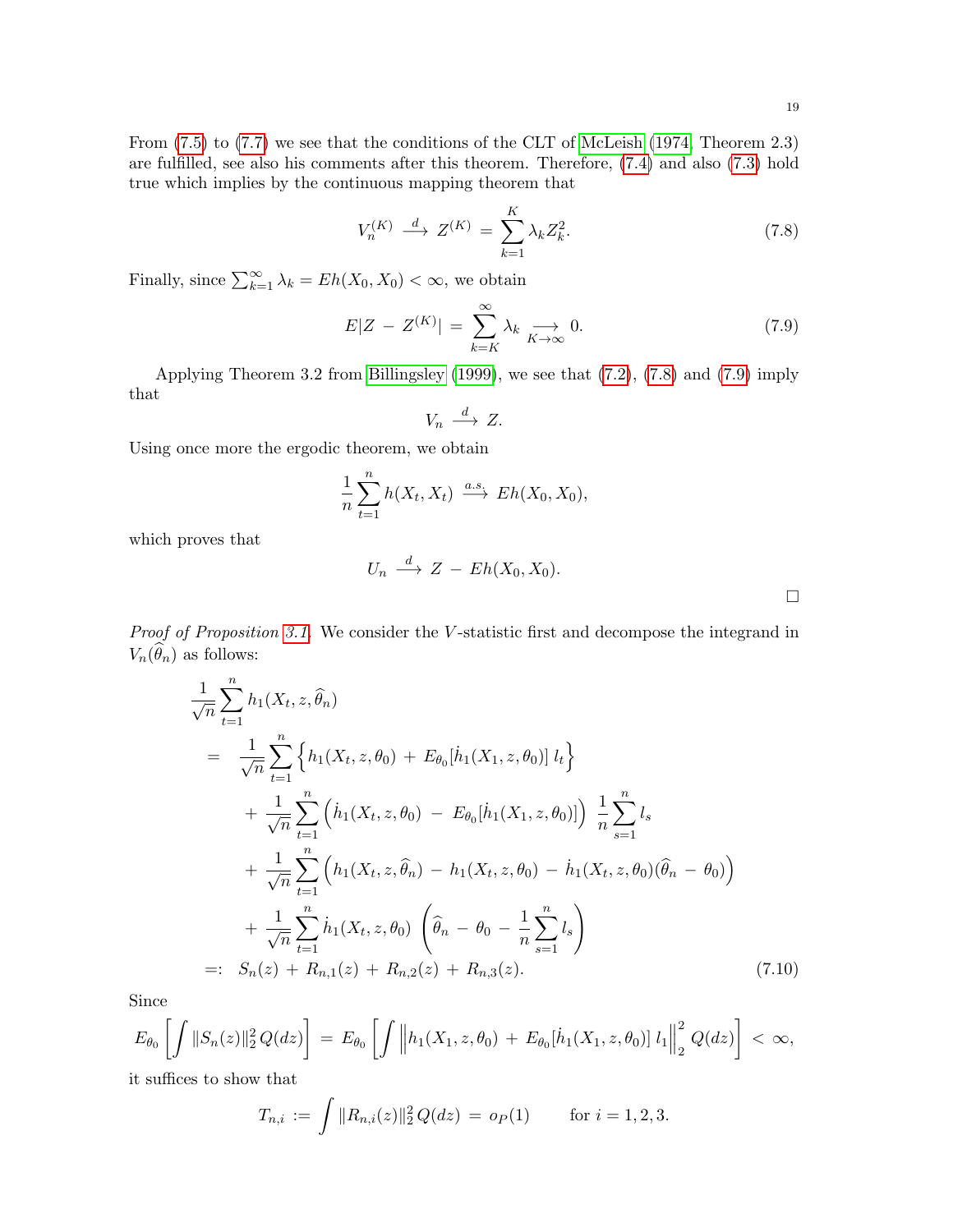To prove negligibility of  $T_{n,1}$ , we will first show that

<span id="page-19-1"></span>
$$
\frac{1}{n^2} \sum_{s,t=1}^n \widetilde{h}(X_s, X_t) \stackrel{P}{\longrightarrow} 0_{p \times p},\tag{7.11}
$$

where  $0_{p\times p}$  denotes the  $(p \times p)$  null matrix and

$$
\widetilde{h}(x,y) = \int \left( \dot{h}_1(x,z,\theta_0) - E_{\theta_0}[\dot{h}_1(X_1,z,\theta_0)] \right)' \left( \dot{h}_1(y,z,\theta_0) - E_{\theta_0}[\dot{h}_1(X_1,z,\theta_0)] \right) Q(dz).
$$

Denote by  $\widetilde{h}^{(i,j)}(x, y)$  the  $(i, j)$ th entry of  $\widetilde{h}(x, y)$  and let  $\widetilde{h}^{(i,j)}_M(x, y) = (\widetilde{h}^{(i,j)}(x, y) \wedge M) \vee$  $(-M)$ . It follows from the ergodic theorem that

$$
P_n := n^{-1} \sum_{t=1}^n \delta_{X_t} \Longrightarrow P^{X_0} \quad a.s.,
$$

which implies that  $P_n \otimes P_n \Longrightarrow P^{X_0} \otimes P^{X_0}$  holds almost surely. Therefore, and since  $\widetilde{h}_M^{(i,j)}$ M is a bounded and continuous function we obtain that

<span id="page-19-0"></span>
$$
\frac{1}{n^2} \sum_{s,t=1}^n \widetilde{h}_M^{(i,j)}(X_s, X_t) = \int \widetilde{h}_M^{(i,j)} dP_n \otimes P_n \xrightarrow{a.s.} \int \widetilde{h}_M^{(i,j)} dP^{X_0} \otimes P^{X_0} = E_{\theta_0} \widetilde{h}_M^{(i,j)}(X_0, \widetilde{X}_0)
$$
\n(7.12)

holds for all  $M < \infty$ . Furthermore, it follows from the Cauchy-Schwarz inequality that

$$
|\widetilde{h}^{(i,j)}(x,y)| \leq \sqrt{\widetilde{h}^{(i,i)}(x,x)} \sqrt{\widetilde{h}^{(j,j)}(y,y)} \leq \widetilde{h}^{(i,i)}(x,x) \vee \widetilde{h}^{(j,j)}(y,y),
$$

which implies by  $(A2)(iv)$  that

$$
\sup_{n} \left\{ E_{\theta_{0}} \left| \frac{1}{n^{2}} \sum_{s,t=1}^{n} \tilde{h}_{M}^{(i,j)}(X_{s}, X_{t}) - \tilde{h}^{(i,j)}(X_{s}, X_{t}) \right| \right\}
$$
\n
$$
\leq \sup_{n} \left\{ \frac{1}{n^{2}} \sum_{s,t=1}^{n} E_{\theta_{0}} \left[ |\tilde{h}^{(i,j)}(X_{s}, X_{t})| \mathbb{1}(|\tilde{h}^{(i,j)}(X_{s}, X_{t})| > M) \right] \right\}
$$
\n
$$
\leq E_{\theta_{0}} \left[ \tilde{h}^{(i,i)}(X_{1}, X_{1}) \mathbb{1}(\tilde{h}^{(i,i)}(X_{1}, X_{1}) > M) \right]
$$
\n
$$
+ E_{\theta_{0}} \left[ \tilde{h}^{(j,j)}(X_{1}, X_{1}) \mathbb{1}(\tilde{h}^{(j,j)}(X_{1}, X_{1}) > M) \right]
$$
\n
$$
\xrightarrow[M \to \infty]{} 0.
$$

This yields

$$
E_{\theta_0} \widetilde{h}_M^{(i,j)}(X_0, \widetilde{X}_0) \underset{M \to \infty}{\longrightarrow} E_{\theta_0} \widetilde{h}^{(i,j)}(X_0, \widetilde{X}_0) = 0,
$$

which implies in conjunction with [\(7.12\)](#page-19-0) that [\(7.11\)](#page-19-1) holds true. Since  $n^{-1/2} \sum_{s=1}^{n} l_s =$  $O_P(1)$  we obtain from  $(7.11)$  that

<span id="page-19-2"></span>
$$
T_{n,1} = o_P(1). \tag{7.13}
$$

From (A2)(iv) and  $\hat{\theta}_n - \theta_0 = O_P(n^{-1/2})$  we conclude

<span id="page-19-3"></span>
$$
T_{n,2} = \frac{\|\widehat{\theta}_n - \theta_0\|_2^2}{n} \int \left( \sum_{t=1}^n \sup_{\theta : \|\theta - \theta_0\|_2 \le \|\widehat{\theta}_n - \theta_0\|_2} \left\| \dot{h}_1(X_t, z, \theta) - \dot{h}_1(X_t, z, \theta_0) \right\|_F \right)^2 Q(dz)
$$
  
=  $o_P(1).$  (7.14)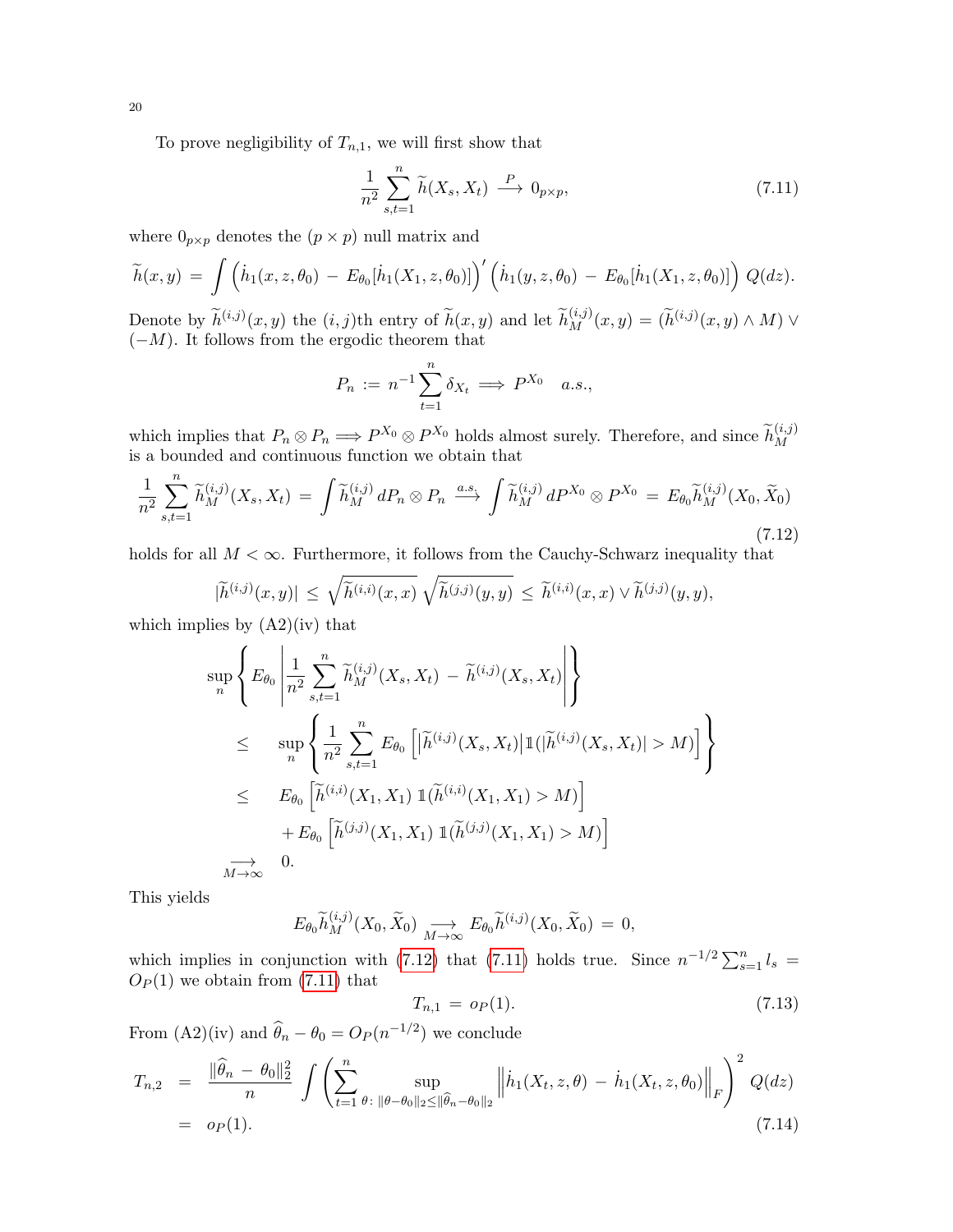Moreover, we get from  $(A2)(ii)$  and  $(iv)$ 

<span id="page-20-0"></span>
$$
T_{n,3} \leq \frac{1}{n} \int \left\| \sum_{t=1}^{n} \dot{h}_1(X_t, z, \theta_0) \right\|_F^2 Q(dz) \times \left\| \hat{\theta}_n - \theta_0 - \frac{1}{n} \sum_{s=1}^{n} l_s \right\|_2^2
$$
  
=  $o_P(1).$  (7.15)

Finally,  $(7.10)$  and  $(7.13)$  to  $(7.15)$  yield the approximation result for the V-statistic. The result for the U-statistic can be obtained in a similar manner.  $\Box$ 

*Proof of Lemma [4.1.](#page-7-3)* Since  $|e^{ix} - e^{iy}| \le \min\{|x - y|, 2\} \forall x, y \in \mathbb{R}$ , we obtain

$$
\sup_{\omega: \|\omega\|_2 \le K} \left| \frac{1}{n} \sum_{t=1}^n e^{i\omega' X_t^{(n)}} - \frac{1}{n} \sum_{t=1}^n e^{i\omega' X_t} \right| \le \frac{1}{n} \sum_{t=1}^n \min \left\{ K \, \|X_t^{(n)} - X_t\|_2, 2 \right\} \xrightarrow{P} 0.
$$

Furthermore, since  $(X_t)_{t\in\mathbb{Z}}$  is strictly stationary and ergodic, we obtain by Corollary 11.3.4 in [Dudley](#page-28-22) [\(1989\)](#page-28-22) that

$$
\sup_{\omega \colon \|\omega\|_2 \le K} \left| \frac{1}{n} \sum_{t=1}^n e^{i\omega' X_t} - E e^{i\omega' X_t} \right| \stackrel{a.s.}{\longrightarrow} 0,
$$

which completes the proof of (i).

It follows from [\(4.3\)](#page-7-1) that we can choose for arbitrary  $\epsilon > 0$  a sequence  $(K_n)_{n \in \mathbb{N}}$  with  $K_n \to \infty$  as  $n \to \infty$  such that

$$
P\left(\sup_{\omega:\;\|\omega\|_2\leq K_n}\left|\frac{1}{n}\sum_{t=1}^n e^{i\omega'X_t^{(n)}} - E e^{i\omega'X_0}\right| > \epsilon\right) =: \delta_n \underset{n\to\infty}{\longrightarrow} 0
$$

holds. Therefore we obtain by Jensen's inequality, for fixed  $\omega \in \mathbb{R}^d$ ,

$$
\begin{aligned}\n\left| E e^{i\omega' X_0^{(n)}} - E e^{i\omega' X_0} \right| &\leq E \left| \frac{1}{n} \sum_{t=1}^n e^{i\omega' X_t^{(n)}} - E e^{i\omega' X_0} \right| \\
&\leq \epsilon + 2 \delta_n \qquad \forall n \text{ with } \|\omega\|_2 \leq K_n.\n\end{aligned}
$$

This implies that  $E e^{i\omega' X_0^{(n)}} \longrightarrow_{n \to \infty} E e^{i\omega' X_0} \forall \omega$  and hence  $P^{X_0^{(n)}} \Longrightarrow P^{X_0}$ . — Первый проста в сервести в сервести в сервести в сервести в сервести в сервести в сервести в сервести в се<br>В сервести в сервести в сервести в сервести в сервести в сервести в сервести в сервести в сервести в сервести<br>

*Proof of Lemma [4.2.](#page-7-0)* We intend to invoke Corollary  $XI.9.4(a)$  from [Dunford and Schwartz](#page-28-4) [\(1963,](#page-28-4) page 1090) to derive the desired estimate for the eigenvalues. In the case of two eigenvalue problems,

$$
\int g(x, y) \Phi(x) \tau(dy) = \lambda \Phi(x) \quad \text{and} \quad \int g^*(x, y) \Phi(x) \tau(dy) = \lambda \Phi(x),
$$

with symmetric, positive semi-definite functions g and  $g^*$ , denote by  $(\mu_k)_{k \in \mathbb{N}}$  and  $(\mu_k^*)_{k \in \mathbb{N}}$ the corresponding eigenvalues, arranged in decreasing order and repeated according to multiplicity. According to symmetry of the functions  $g$  and  $g^*$ , the associated Hilbert-Schmidt operators  $T$  and  $T^*$  are self-adjoint. Moreover, they are positive in view of the positive semi-definiteness of the kernels g and  $g^*$ . This implies that  $(T_{adj}T)^{1/2} = |T| = T$  and  $(T^*_{adj}T^*)^{1/2} = T^*$ . Therefore,  $(\mu_k)_{k \in \mathbb{N}}$  and  $(\mu_k^*)_{k \in \mathbb{N}}$  coincide with the so-called characteristic numbers, i.e. the eigenvalues of  $(T_{adj}T)^{1/2}$  and  $(T_{adj}^*T^*)^{1/2}$ . Now it follows from the corollary mentioned above and Lemma XI.6.2 of [Dunford and Schwartz](#page-28-4) [\(1963,](#page-28-4) page 1010) that

$$
\sup_{k} |\mu_k^* - \mu_k| \leq ||T^* - T||,
$$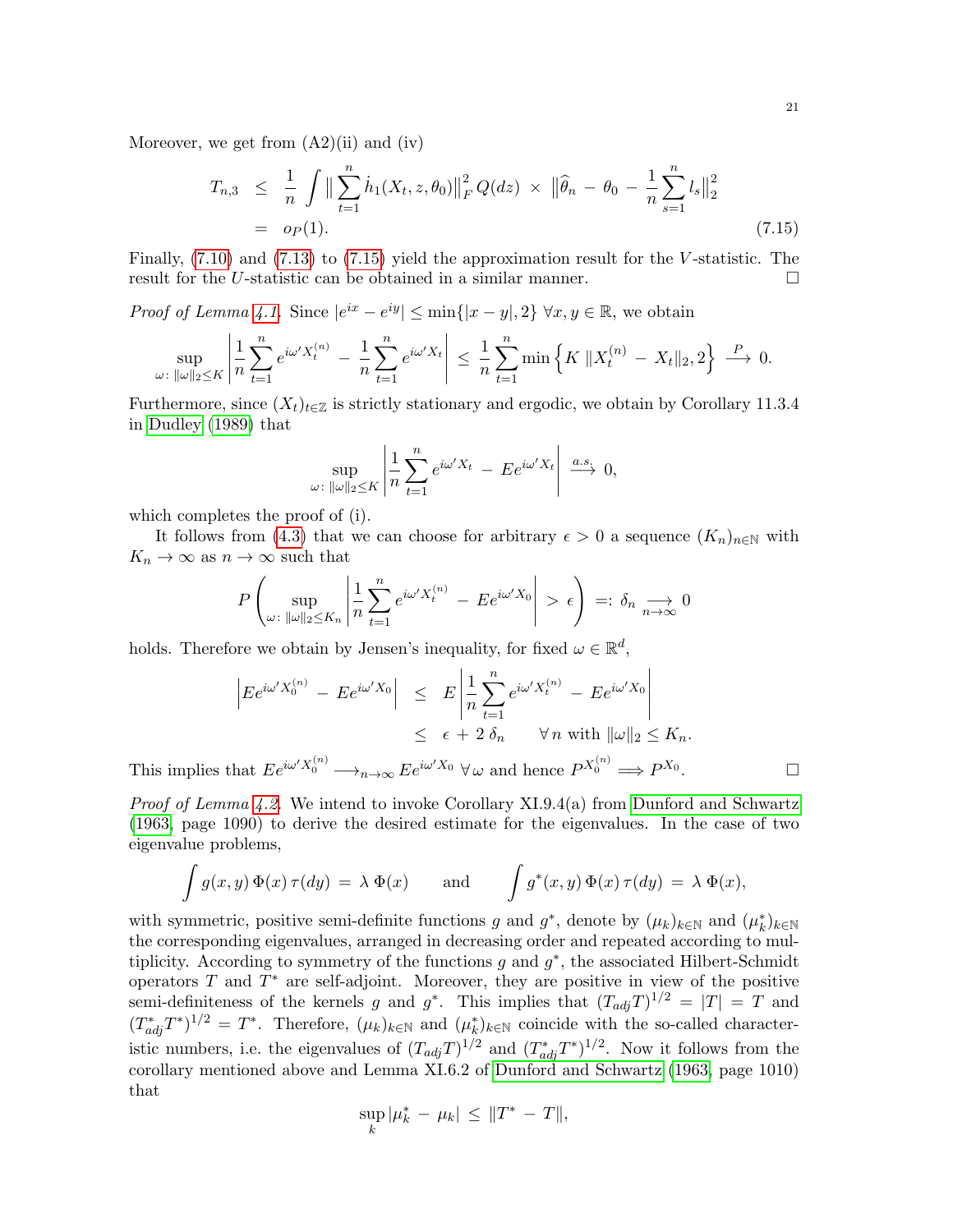where  $\|\cdot\|$  denotes the Hilbert-Schmidt norm satisfying

$$
||T^* - T|| = \sqrt{\int \int (g^*(x, y) - g(x, y))^2 \tau(dx) \tau(dy)};
$$

see Exercise XI.8.44 in [Dunford and Schwartz](#page-28-4) [\(1963,](#page-28-4) page 1083).

To prove the assertion of the lemma, we have to compare the eigenvalues of the eigenvalue problems

<span id="page-21-0"></span>
$$
\int h(x, y) \Phi(y) P^{X_0}(dy) = \lambda \Phi(x)
$$
\n(7.16)

and

<span id="page-21-1"></span>
$$
\int h^*(x, y) \, \Phi(y) \, P^{*X_0^*}(dy) \, = \, \lambda \, \Phi(x). \tag{7.17}
$$

Unfortunately, the integrating measures,  $P^{X_0}$  and  $P^{*X_0^*}$ , are not the same and the above corollary cannot be applied directly. In what follows we replace the eigenvalue problems [\(7.16\)](#page-21-0) and [\(7.17\)](#page-21-1) by equivalent ones with one and the same integrating measure. It follows from  $(B1)(i)$  that  $X_0^*$  $\frac{d}{dx} X_0$ , which implies  $(X_0^*, \tilde{X}_0^*) \stackrel{d}{\longrightarrow} (X_0, \tilde{X}_0)$  in probability. Given the underlying sample  $\mathbb{X}_n = (X'_1, \ldots, X'_n)'$ , we can construct appropriate probability spaces  $(\Omega, \mathcal{A}, Q)$  with random elements  $(X, \tilde{X})$  and  $(X^*, \tilde{X}^*)$  such that

$$
Q^{(X,\widetilde{X})} = P^{(X_0,\widetilde{X}_0)}, \qquad Q^{(X^*,\widetilde{X}^*)} = P^{*(X_0^*,\widetilde{X}_0^*)}
$$

and, because of  $(X_0^*, \tilde{X}_0^*) \stackrel{d}{\longrightarrow} (X_0, \tilde{X}_0)$  in probability,

<span id="page-21-2"></span>
$$
(X^*, \widetilde{X}^*) \stackrel{Q}{\longrightarrow} (X, \widetilde{X}) \quad \text{in } P\text{-probability}
$$
\n
$$
(7.18)
$$

according to the Skorohod representation theorem (Theorem 6.7 in [Billingsley](#page-27-7) [\(1999,](#page-27-7) p. 70)). Here we can choose the canonical space, i.e.  $\Omega = \text{supp}\{P^{X_0}\}\times \text{supp}\{P^{X_0}\}\times \text{supp}\{P^{*X_0^*}\}\times$ supp $\{P^{*X_0^*}\}\$  and  $\mathcal{A} = \mathcal{B}^{4d}$ . The convergence in [\(7.18\)](#page-21-2) means in particular that the distributions  $(Q^{(X^*,\tilde{X}^*)})$  are tight in probability. Therefore, we conclude from  $(B1)(ii)$  that

$$
Q\left(|h^*(X^*,\widetilde{X}^*) - h^*(X,\widetilde{X})| > \varepsilon\right) \xrightarrow{P} 0 \qquad \forall \varepsilon > 0.
$$

Furthermore, from  $(B1)(ii)$  and  $(iii)$ ,

$$
Q\left(|h^*(X,\widetilde{X}) - h(X,\widetilde{X})| > \varepsilon\right) \stackrel{P}{\longrightarrow} 0 \qquad \forall \varepsilon > 0,
$$

which yields

<span id="page-21-3"></span>
$$
h^*(X^*, \widetilde{X}^*) \xrightarrow{Q} h(X, \widetilde{X}) \quad \text{in } P\text{-probability.}
$$
\n
$$
(7.19)
$$

In view of (i) of Remark [2](#page-2-0) and  $(B1)(iv)$ ,  $([h^*(X^*, \tilde{X}^*)]^2)$  is uniformly integrable in probability. This implies in conjunction with [\(7.19\)](#page-21-3) that

<span id="page-21-6"></span>
$$
E_Q\left(h^*(X^*,\widetilde{X}^*) - h(X,\widetilde{X})\right)^2 \xrightarrow{P} 0. \tag{7.20}
$$

Instead of [\(7.16\)](#page-21-0) and [\(7.17\)](#page-21-1), we consider the eigenvalue problems

<span id="page-21-4"></span>
$$
\int h_Q(\omega,\nu) \Psi(\nu) Q(d\nu) = \lambda \Psi(\omega)
$$
\n(7.21)

and

<span id="page-21-5"></span>
$$
\int h_Q^*(\omega,\nu)\,\Psi(\nu)\,Q(d\nu)\,=\,\lambda\,\Psi(\omega),\tag{7.22}
$$

where  $h_Q(\omega, \nu) = h(X(\omega), \tilde{X}(\nu))$  and  $h_Q^*(\omega, \nu) = h^*(X^*(\omega), \tilde{X}^*(\nu))$ . It can be easily verified that [\(7.21\)](#page-21-4) and [\(7.22\)](#page-21-5) have the same eigenvalues with the same multiplicities as [\(7.16\)](#page-21-0) and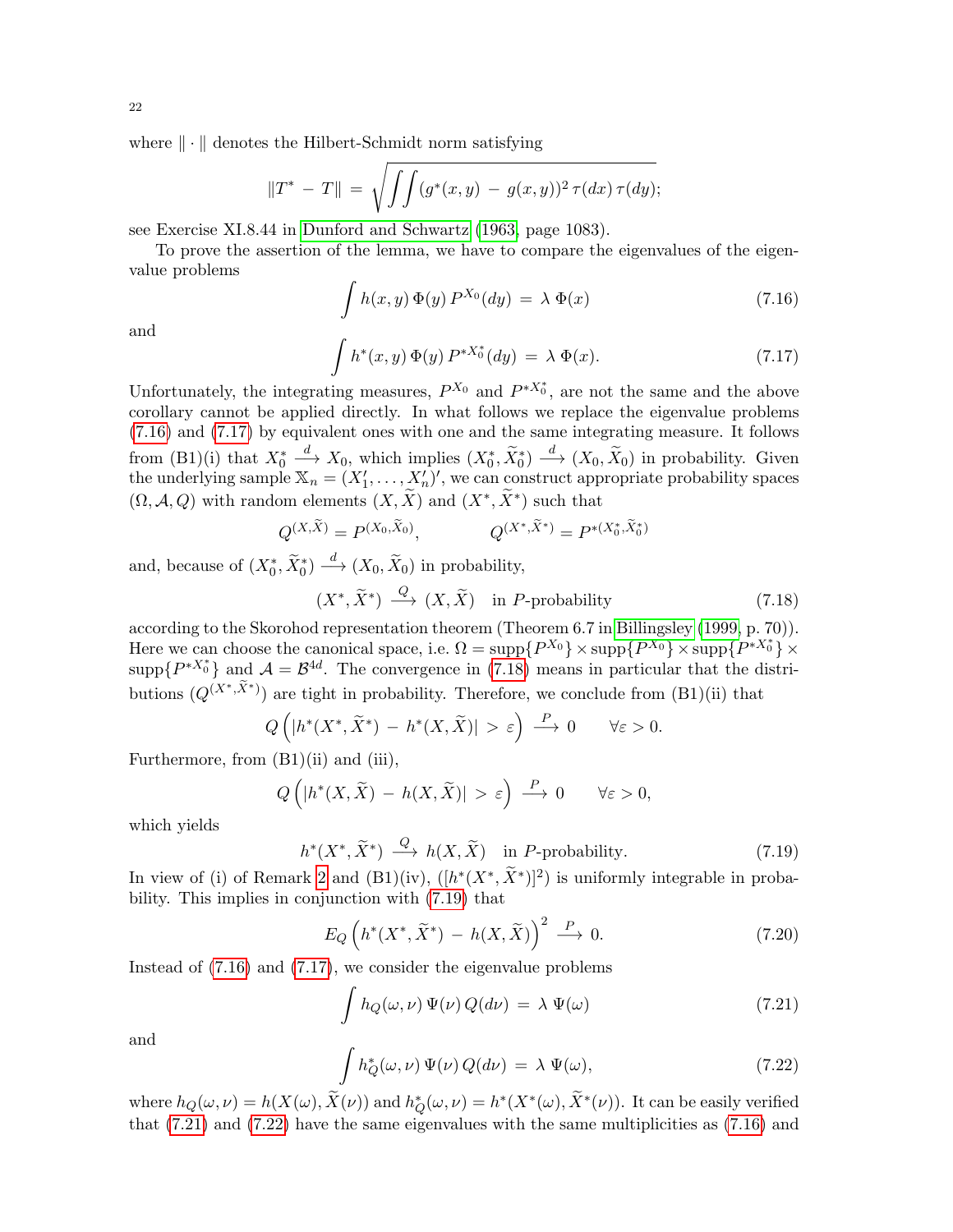$$
\int h(x,y)\,\Phi(y)\,P^{X_0}(dy) = \lambda\,\Phi(x).
$$

Define  $\Psi(\omega) = \Phi(X(\omega))$ . Then

$$
\int h_Q(\omega,\nu)\Psi(\nu) Q(d\nu) = \int h(X(\omega), \tilde{X}(\nu))\Phi(\tilde{X}(\nu)) Q(d\nu)
$$
  
= 
$$
\int h(X(\omega), y)\Phi(y) P^{X_0}(dy) = \lambda \Phi(X(\omega)) = \lambda \Psi(\omega),
$$

that is,  $\lambda$  is also an eigenvalue of [\(7.21\)](#page-21-4) and  $\Psi$  is a corresponding eigenfunction. Vice versa, suppose that  $\Psi$  is an eigenfunction of [\(7.21\)](#page-21-4) to the eigenvalue  $\lambda$ , that is,

$$
\int h_Q(\omega,\nu)\Psi(\nu)\,Q(d\nu) = \lambda\,\Psi(\omega).
$$

Since  $h_Q(\omega, \nu) = h_Q(\omega', \nu)$  if  $X(\omega) = X(\omega')$ , we obtain from the eigenvalue equation that  $\Psi(\omega) = \Psi(\omega')$  if  $X(\omega) = X(\omega')$ . Therefore, we can define  $\Phi$  on the range of X as

$$
\Phi(x) = \Psi(\omega) \quad \text{if } x = X(\omega).
$$

Now it follows, for  $x = X(\omega)$ , that

$$
\int h(x, y)\Phi(y) P^{X_0}(dy) = \int h_Q(\omega, \nu)\Psi(\nu) Q(d\nu)
$$
  
=  $\lambda \Psi(\omega) = \lambda \Phi(x),$ 

that is,  $\lambda$  is also an eigenvalue of [\(7.16\)](#page-21-0) and  $\Phi$  is a corresponding eigenfunction. Hence, we obtain from Corollary XI.9.4(a) and Exercise XI.8.44 in [Dunford and Schwartz](#page-28-4) [\(1963\)](#page-28-4) that

$$
\sup_{k} |\lambda_{k}^{*} - \lambda_{k}| \leq \|T^{*} - T\|
$$
\n
$$
= \sqrt{\int \int \left( h_{Q}(\omega, \nu) - h_{Q}^{*}(\omega, \nu) \right)^{2} Q(d\omega) Q(d\nu)}
$$
\n
$$
= \sqrt{E_{Q} \left( h^{*}(X^{*}, \widetilde{X}^{*}) - h(X, \widetilde{X}) \right)^{2}},
$$

which yields in conjunction with  $(7.20)$  the assertion.

*Proof of Theorem [4.1.](#page-7-2)* We denote by  $(\lambda_k^*)_k$  an enumeration of the positive eigenvalues of  $E^*[h^*(x, X_1^*)\Phi(X_1^*)] = \lambda \Phi(x)$  in nonincreasing order and according to their multiplicity and by  $(\Phi_k^*)_k$  the corresponding orthonormal eigenfunctions. For sake of notational simplicity, we set  $\lambda_k^* := 0$  and  $\Phi_k^* \equiv 0$ ,  $\forall k > L^*$  if the number  $L^*$  of nonzero eigenvalues is finite. Again Mercer's theorem (see Theorem 2 of [Sun](#page-29-4) [\(2005\)](#page-29-4), this time with  $\mathcal{X} = \text{supp}(P^{*X_0^*})$ ) yields

$$
h^*(x, y) = \sum_{k=1}^{\infty} \lambda_k^* \Phi_k^*(x) \Phi_k^*(y), \quad \forall x, y \in \text{supp}(P^{*X_0^*}).
$$

We approximate this infinite series again by a finite one,

$$
h^{*(K)}(x,y) = \sum_{k=1}^{K} \lambda_k^* \Phi_k^*(x) \Phi_k^*(y).
$$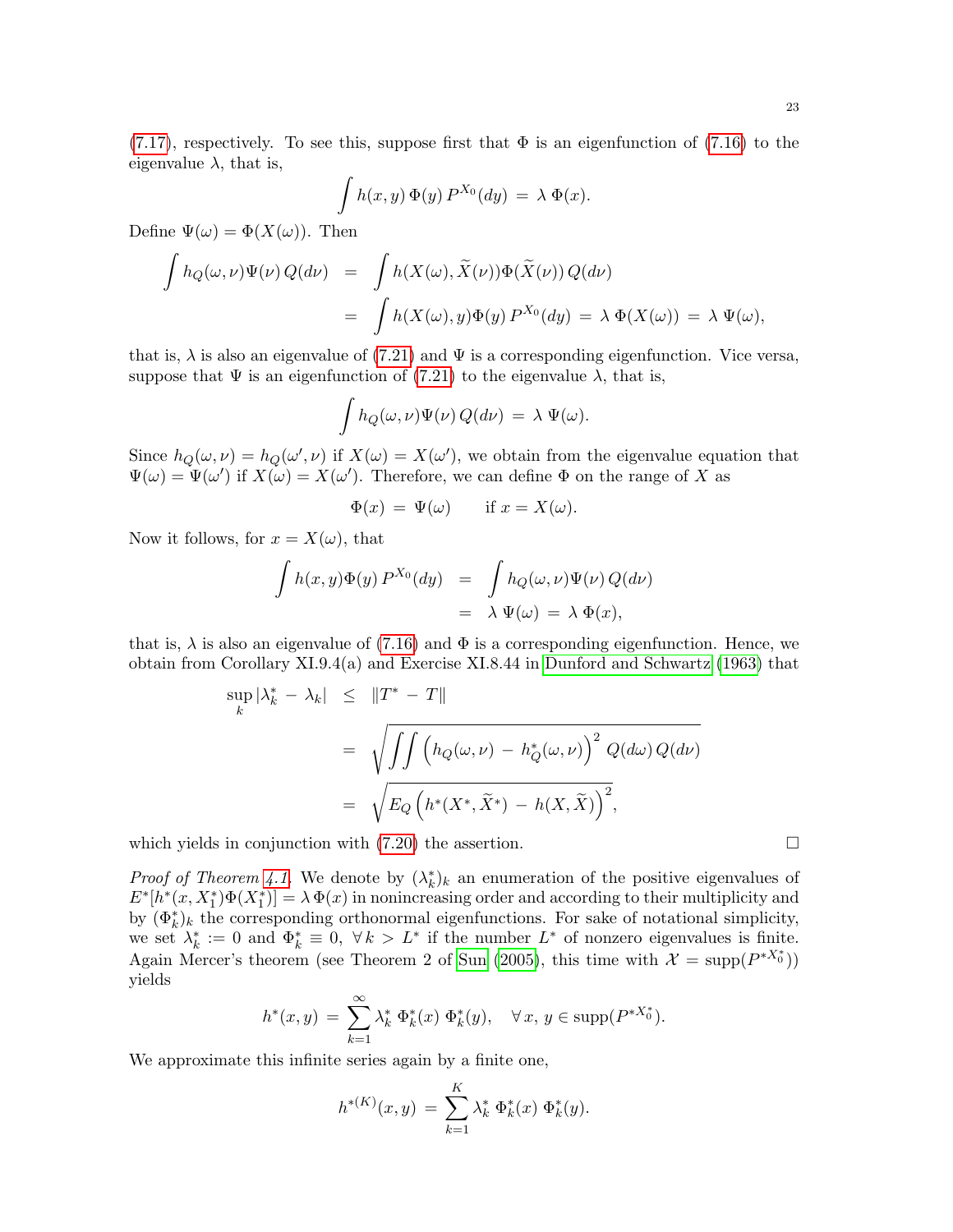As an appropriate approximation to  $V_n^*$  we use

$$
V_n^{*(K)} = \frac{1}{n} \sum_{s,t=1}^n h^{*(K)}(X_s^*, X_t^*).
$$

First we show that the error of this approximation can be made arbitrarily small if  $K$  is sufficiently large. It follows from Lemma [4.2](#page-7-0) that

$$
E^*V_n^{*(K)} = \sum_{k=1}^K \lambda_k^* E^*(\Phi_k^*(X_0^*))^2
$$
  
= 
$$
\sum_{k=1}^K \lambda_k^* \stackrel{P}{\longrightarrow} \sum_{k=1}^K \lambda_k = EV_n^{(K)}
$$

Furthermore, we obtain from assumption  $(B1)(iv)$  that

$$
E^*V_n^* = E^*h^*(X_0^*, X_0^*) \xrightarrow{P} Eh(X_0, X_0) = EV_n,
$$

which implies in conjunction with  $V_n^* \geq V_n^{*(K)}$  that

<span id="page-23-5"></span>
$$
E^*|V_n^* - V_n^{*(K)}| = E^*[V_n^* - V_n^{*(K)}] \xrightarrow{P} \delta_K,
$$
\n(7.23)

.

where  $\delta_K := E|V_n - V_n^{(K)}| \longrightarrow_{K \to \infty} 0$ ; see the proof of Theorem [2.1.](#page-4-1) Hence, it suffices to study the asymptotics of  $V_n^{*(K)}$ . We will prove that

<span id="page-23-0"></span>
$$
V_n^{*(K)} \stackrel{d}{\longrightarrow} \sum_{k=1}^K \lambda_k Z_k^2 \qquad \text{in probability}, \tag{7.24}
$$

where  $Z_1, \ldots, Z_K$  are independent standard normal variables and  $K \leq L$ . By Lemma [4.2,](#page-7-0) the continuous mapping theorem and the Cramér-Wold device,  $(7.24)$  will follow from

<span id="page-23-4"></span>
$$
\frac{1}{\sqrt{n}} \sum_{k=1}^{K} Y_t^* \stackrel{d}{\longrightarrow} \mathcal{N}\left(0, \sum_{k=1}^{K} c_k^2\right) \qquad \text{in probability},\tag{7.25}
$$

where  $Y_t^* = \sum_{k=1}^K c_k \Phi_k^*(X_t^*)$  and  $c_1, \ldots, c_K$  are arbitrary real numbers. In order to prove this, we verify that the conditions of the CLT of [McLeish](#page-29-11) [\(1974\)](#page-29-11) are fulfilled in probability.

Let  $\mathcal{F}_t^* = \sigma(X_t^*, \ldots, X_1^*)$ . Since

$$
\lambda_k^* E^*(\Phi_k^*(X_t^*) \mid \mathcal{F}_{t-1}^*) = \int E^*[h^*(x, X_t^*) \mid \mathcal{F}_{t-1}^*] \Phi_k^*(x) P^{X_0^*}(dx) = 0 \quad a.s.,
$$

we get

<span id="page-23-3"></span>
$$
E(Y_t^* | \mathcal{F}_{t-1}^*) = 0 \qquad a.s. \tag{7.26}
$$

Next,

<span id="page-23-2"></span>
$$
\frac{1}{n}\sum_{t=1}^{n}(Y_t^*)^2 - EY_0^2 = o_{P^*}(1)
$$
\n(7.27)

has to be verified, which is equivalent to  $n^{-1} \sum_{t=1}^{n} (Y_t^*)^2 - E^*[Y_0^*]^2 = o_{P^*}(1)$  since  $EY_0^2 =$  $E^*[Y_0^*]^2 = \sum_{k=1}^K c_k^2$ . Using the representation  $h^*(x, x) = \sum_k \lambda_k^* (\Phi_k^*(x))^2$  we conclude from the uniform integrability of  $h^*(X_0^*, X_0^*)$  that  $((\Phi_k^*(X_0^*))^2)_n$  is also uniformly integrable. Since additionally the bootstrap distributions and the empirical bootstrap distributions are tight with probability tending to one, it suffices to prove

<span id="page-23-1"></span>
$$
\frac{1}{n}\sum_{t=1}^{n}\Phi_{k,l,M}^{*}(X_{t}^{*}) - E^{*}\Phi_{k,l,M}^{*}(X_{0}^{*}) = o_{P^{*}}(1) \quad \forall k,l = 1,\ldots,K, M \in \mathbb{N},\tag{7.28}
$$

24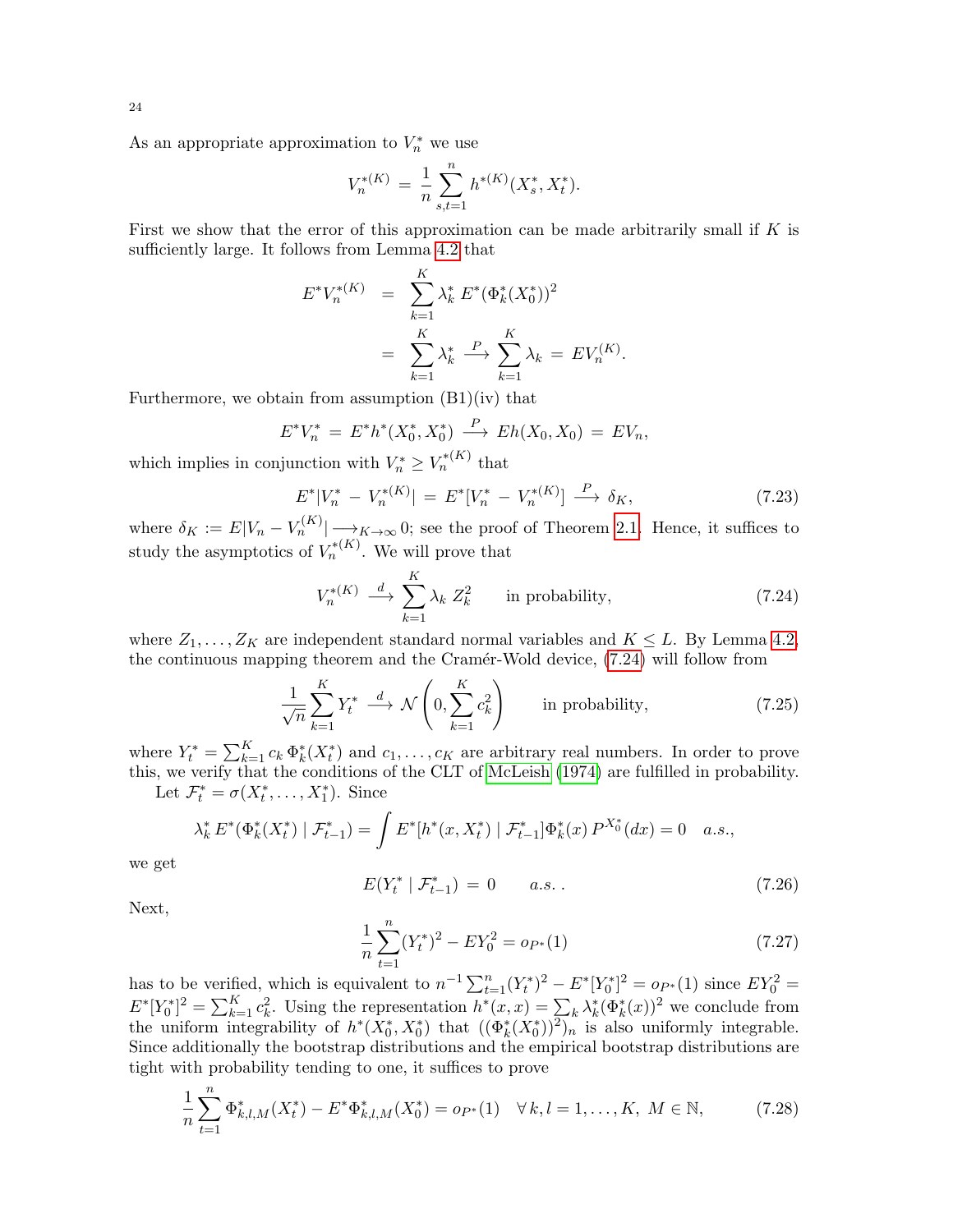where  $\Phi_{k,l,M}^*(x) = [(\Phi_k^*(x) \Phi_l^*(x) \wedge M) \vee (-M)] \mathbb{1}(x \in [-M, M]^d)$ . The basic idea of the proof is to establish a coupling between variables that obey the bootstrap and the empirical bootstrap law, respectively, such that their difference tends to zero. In order to verify [\(7.28\)](#page-23-1), we then employ the equicontinuity (with probability tending to one) of  $(\Phi_{k,l,M}^*)$ on supp $(P^{*X_0^*}) \cap [-M, M]^d$ . The latter property can be concluded from  $(B1)(ii)$  and the inequality

$$
\lambda_k^* \left( \Phi_k^*(x) - \Phi_k^*(y) \right)^2 \le \sum_{j=1}^\infty \lambda_j^* \left( \Phi_j^*(x) - \Phi_j^*(y) \right)^2
$$
  
=  $h^*(x, x) - h^*(x, y) - h^*(y, x) - h^*(y, y), \quad x, y \in \text{supp}(P^{*X_0^*}).$ 

Before constructing our coupling, we point out that the bootstrap distribution is a random measure depending on  $\mathbb{X}_n = (X'_1, \ldots, X'_n)'$  and the empirical bootstrap distribution is random as well, depending on  $\mathbb{X}_n^*(\mathbb{X}_n) = ((X_1^*(\mathbb{X}_n))', \ldots, (X_n^*(\mathbb{X}_n))')'.$  For sake of clarity, we therefore introduce sequences of "favorable events" as follows: We choose a sequence of sets  $(\mathfrak{X}_n)_{n\in\mathbb{N}}$  such that  $(h^*)$  is equicontinuous on  $[-M, M]^{2d} \cap \text{supp}(P^{X_0^*|\mathbb{X}_n=x_n}) \times$  $\supp(P^{X_0^*|X_n=x_n})$  and  $P^{X_0^*|X_n=x_n} \implies P^{X_0}$  uniformly for any sequence  $(x_n)_n$  with  $x_n \in$  $\mathfrak{X}_n, n \in \mathbb{N}$ . Similarly,  $(\mathfrak{X}_n^*)_n$  are defined such that  $P^{\bar{X}_{n,0}^*[\mathbb{X}_n] \times \pi_n^*({\mathbb{X}_n}) = x_n^*({x_n})} \Longrightarrow P^{X_0}$  uniformly for all sequences  $(x_n^*(x_n))_n$  and  $(x_n)_n$  with  $x_n^* \in \mathfrak{X}_n^*$  and  $x_n \in \mathfrak{X}_n$ . Here  $\bar{X}_{n,0}^*$  is distributed according to the empirical bootstrap distribution conditionally on  $\mathbb{X}_n^*(\mathbb{X}_n)$ . According to  $(B1)(i), (ii)$  the sequences of sets  $(\mathfrak{X}_n)_n$  and  $(\mathfrak{X}_n)_n$  can be chosen such that  $P(\mathbb{X}_n \in \mathfrak{X}_n) \longrightarrow 1$ and  $P(\mathbb{X}_n^* \in \mathfrak{X}_n^* \mid \mathbb{X}_n = x_n) \longrightarrow 1$  as  $n \to \infty$  uniformly for all  $(x_n)_n$  with  $x_n \in \mathfrak{X}_n$ . Now we consider arbitrary but fixed sequences  $(x_n)_n$  and  $(x_n^*(x_n))_n$  as above. The coupling can be established following the lines of the proof of the Skorohod representation theorem. However, this result can not be applied directly since it is dedicated to derive a.s. convergence from weak convergence in the case of a fixed limit measure. In contrast we intend to construct a probability space  $(\Omega, \mathcal{A}, Q)$  such that there exist processes  $(Y_n)_n$  and  $(\bar{Y}_n)_n$ with  $Q^{Y_n} = P^{X_0^*|X_n=x_n}$ ,  $Q^{\bar{Y}_n} = P^{\bar{X}_{n,0}^*|\mathbb{X}_n^*(X_n)=x_n^*(x_n)}$  and  $\bar{Y}_n(\omega) - Y_n(\omega) \longrightarrow 0$ ,  $\forall \omega \in \Omega$ . Proceeding as in the proof of Skorohod's representation theorem (see e.g. Theorem 6.7 in [Billingsley](#page-27-7) [\(1999\)](#page-27-7)), one can define  $(\Omega, \mathcal{A}, Q)$  as well as  $(Y_n)_n$  and  $(\bar{Y}_n)_n$  with the desired marginals such that  $Y_n(\omega) \longrightarrow Y(\omega)$  and  $\overline{Y}_n(\omega) \longrightarrow Y(\omega)$ ,  $\forall \omega \in \Omega$ , where  $Q^Y = P^{X_1}$ . This in turn yields the aforementioned convergence of  $(\tilde{Y}_n - Y_n)_n$ . The latter relation finally implies

$$
E_Q[\Phi_{k,l,M}^{(x_n)}(\bar{Y}_n) - \Phi_{k,l,M}^{(x_n)}(Y_n)] \leq \varepsilon Q(\|\bar{Y}_n - Y_n\|_2 \leq \delta) + 2M Q(\|\bar{Y}_n - Y_n\|_2 > \delta) \underset{n \to \infty}{\longrightarrow} \varepsilon
$$

for any  $\varepsilon > 0$  and suitably chosen  $\delta = \delta(\varepsilon) > 0$ . Here,  $\Phi_{k,l,M}^{(x_n)}$  denotes the version of  $\Phi_{k,l,M}^*$ given  $\mathbb{X}_n = x_n$ . Summing up, [\(7.28\)](#page-23-1) and thus [\(7.27\)](#page-23-2) can be deduced.

Again from uniform integrability of  $((\Phi_k^*(X_0^*))^2)_n$ , we obtain that

<span id="page-24-0"></span>
$$
\frac{1}{n}\sum_{t=1}^{n} E^* \left[ (Y_t^*)^2 \mathbb{1}(|Y_t^*| > \epsilon \sqrt{n}) \right] \xrightarrow{P} 0 \qquad \forall \epsilon > 0,
$$
\n(7.29)

that is, the Lindeberg condition is fulfilled in probability. From [\(7.26\)](#page-23-3), [\(7.27\)](#page-23-2) and [\(7.29\)](#page-24-0) we conclude that we can apply Theorem 2.4 from [McLeish](#page-29-11) [\(1974\)](#page-29-11), which proves [\(7.25\)](#page-23-4) and therefore also [\(7.24\)](#page-23-0). From [\(7.23\)](#page-23-5), [\(7.24\)](#page-23-0) and [\(7.9\)](#page-18-1) we obtain by Theorem 3.2 in [Billingsley](#page-27-7) [\(1999\)](#page-27-7) the first assertion,

$$
V_n^* \stackrel{d}{\longrightarrow} Z \qquad \text{in probability.}
$$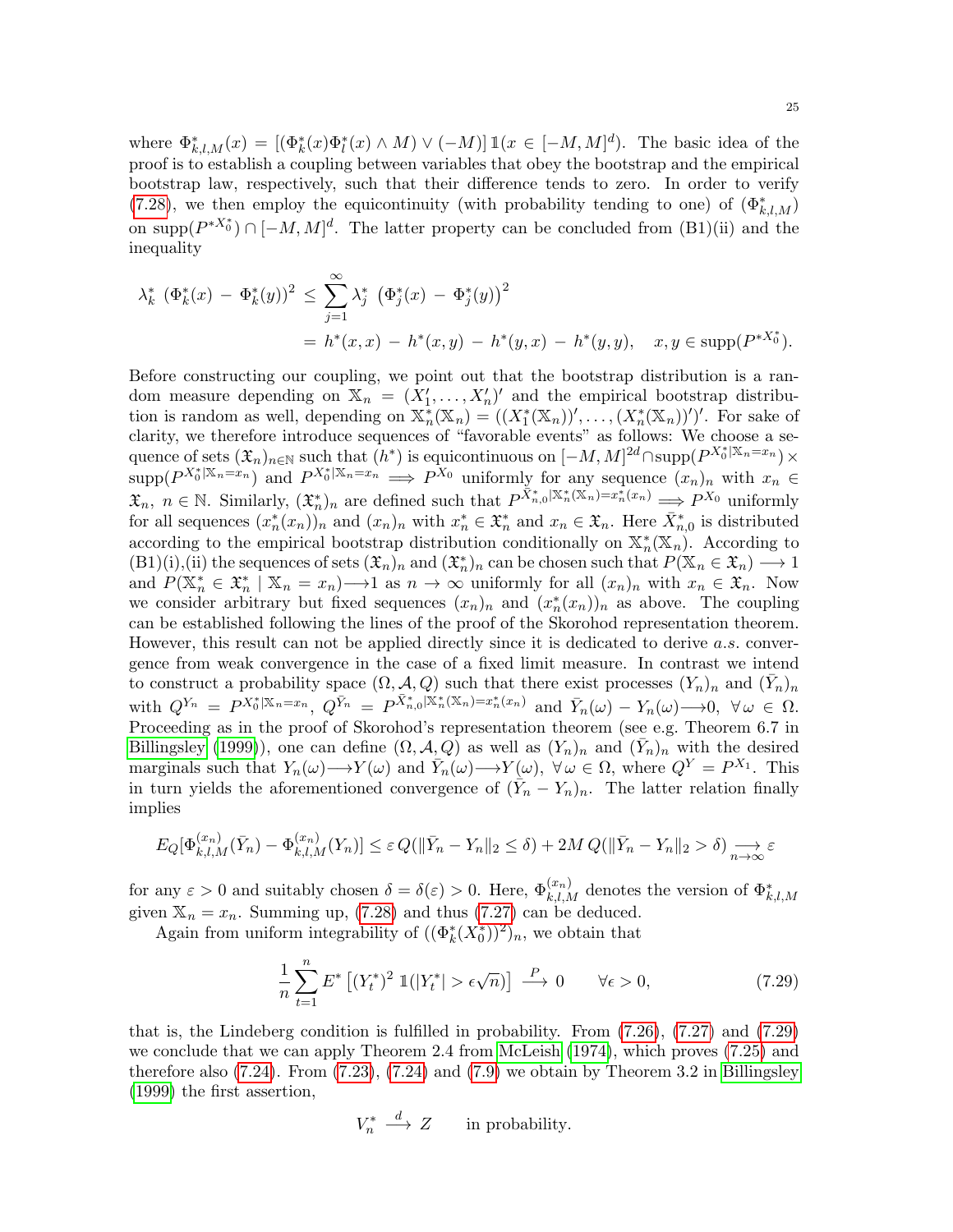The latter relation also implies

<span id="page-25-0"></span>
$$
U_n^* \xrightarrow{d} Z - Eh(X_0, X_0) \quad \text{in probability.} \tag{7.30}
$$

if additionally  $n^{-1} \sum_{t=1}^{n} h^*(X_t^*, X_t^*) - Eh(X_0, X_0) = o_{P^*}(1)$ . Assumptions (B1)(i), (iv) yield that  $(h^*(X_1^*, X_1^*))$  is uniformly integrable in probability. In view of  $(B1)(ii)$ , we obtain  $n^{-1}\sum_{t=1}^{n} [h^*(X_t^*, X_t^*) \wedge M] \vee (-M) - E[(h(X_0, X_0) \wedge M) \vee (-M)] = o_{P^*}(1)$  by invoking Corollary 11.3.4 of [Dudley](#page-28-22) [\(1989\)](#page-28-22). Combining both results, we get  $n^{-1}\sum_{t=1}^{n} h^*(X_t^*, X_t^*)$  –  $Eh(X_0, X_0) = o_{P^*}(1)$  and eventually [\(7.30\)](#page-25-0).

Finally, if additionally  $P(h(X_0, \tilde{X}_0) \neq 0) > 0$ , it follows from  $var(Z) = 2\sum_k \lambda_k^2 > 0$ that the random variable  $Z$  has a continuous distribution. In this case, the last assertion of Theorem [4.1](#page-7-2) is an immediate consequence of the first one and of Theorem [2.1.](#page-4-1)  $\Box$ 

*Proof of Proposition [4.1.](#page-8-1)* We consider the V-type statistics only since the corresponding results on U-statistics can be established in a similar manner. To show that

$$
V_n^*(\widehat{\theta}_n^*) = \int \left\| \frac{1}{\sqrt{n}} \sum_{t=1}^n \left\{ h_1(X_t^*, z, \widehat{\theta}_n) + E^*[h_1(X_0^*, z, \widehat{\theta}_n)] \, l_t^* \right\} \right\|_2^2 Q(dz) + op^*(1),
$$

we invoke the bootstrap counterpart of the decomposition [\(7.10\)](#page-18-2). Denote the bootstrap counterpart of  $S_n$  by  $S_n^*$ . Then,  $E^* \int ||S_n^*(z)||_2^2 Q(dz)$  is bounded with probability tending to one due to our moment assumptions. In view of the continuity assumption in (B2)(iv), we obtain the counterpart of [\(7.12\)](#page-19-0) by Corollary 11.3.4 from [Dudley](#page-28-22) [\(1989\)](#page-28-22). (Note that instead of a.s. convergence, we have stochastic convergence here.) Now the verification of the analogues to [\(7.13\)](#page-19-2), [\(7.14\)](#page-19-3) and [\(7.15\)](#page-20-0) is straightforward under (B2).

Therefore, we obtain the limits of  $U_n^*(\widehat{\theta}_n)$  and  $V_n^*(\widehat{\theta}_n)$  by Theorem [4.1](#page-7-2) if

$$
h^*(x, y) = \int \left\{ h_1(x_1, z, \hat{\theta}_n) + E^*[\dot{h}_1(X_0^*, z, \hat{\theta}_n)] x_2 \right\}' \times \left\{ h_1(y_1, z, \hat{\theta}_n) + E^*[\dot{h}_1(X_0^*, z, \hat{\theta}_n)] y_2 \right\} Q(dz)
$$

satisfies  $(B1)(ii)$  to  $(v)$ . Invoking the Cauchy-Schwarz inequality,  $(B1)(ii)$  results from  $(B2)(iii)$ , (iv). Next, we have to show that  $h^*(x, y) \stackrel{P}{\longrightarrow} \hat{h}(x, y)$ , where  $\hat{h}$  is defined as in Proposition [3.1.](#page-5-0) It follows from (B2)(iii) and  $\hat{\theta}_n \stackrel{P}{\longrightarrow} \theta_0$ , that

$$
\int \left\{ h_1(x_1, z, \widehat{\theta}_n) \right\}^{\prime} \left\{ h_1(y_1, z, \widehat{\theta}_n) \right\} Q(dz) \stackrel{P}{\longrightarrow} \int \left\{ h_1(x_1, z, \theta_0) \right\}^{\prime} \left\{ h_1(y_1, z, \theta_0) \right\} Q(dz).
$$

The desired convergence of  $\int \{E^*[h_1(X_0^*, z, \widehat{\theta}_n)] | x_2\}' \{E^*[h_1(X_0^*, z, \widehat{\theta}_n)] | y_2\} Q(dz)$  follows from  $(X_1^*, \hat{\theta}_n) \stackrel{d}{\longrightarrow} (X_1, \theta_0)$  and  $(B2)(iv)$ . To this end, note that

 $\int {\{\tilde{h}_1(x_1, z, \theta)\}}'{\{\tilde{h}_1(x_2, z, \theta)\}} Q(dz)$  is continuous in  $(x'_1, x'_2, \theta')'$  under (B2)(iv). It remains to verify

$$
\int \left\{ h_1(x_1, z, \hat{\theta}_n) \right\}' \left\{ E^*[\dot{h}_1(X_0^*, z, \hat{\theta}_n)] y_2 \right\} Q(dz)
$$

$$
\xrightarrow{P} \int \left\{ h_1(x_1, z, \theta_0) \right\}' \left\{ E_{\theta_0}[\dot{h}_1(X_0, z, \theta_0)] y_2 \right\} Q(dz)
$$

On the one hand,

$$
\int \left\{ h_1(x_1, z, \hat{\theta}_n) - h_1(x_1, z, \theta_0) \right\}' \left\{ E^*[\dot{h}_1(X_0^*, z, \hat{\theta}_n)] y_2 \right\} Q(dz) = o_P(1).
$$

On the other hand,  $\int {\{h_1(x_1, z, \theta_0)\}'\{[E^*[\dot{h}_1(X_0^*, z, \hat{\theta}_n)] - E_{\theta_0}[\dot{h}_1(X_0, z, \theta_0)]]\}y_2\} Q(dz)$  is asymptotically negligible under the moment assumptions of  $(B2)(iv)$  since  $(X_1^*, \hat{\theta}_n) \stackrel{d}{\longrightarrow}$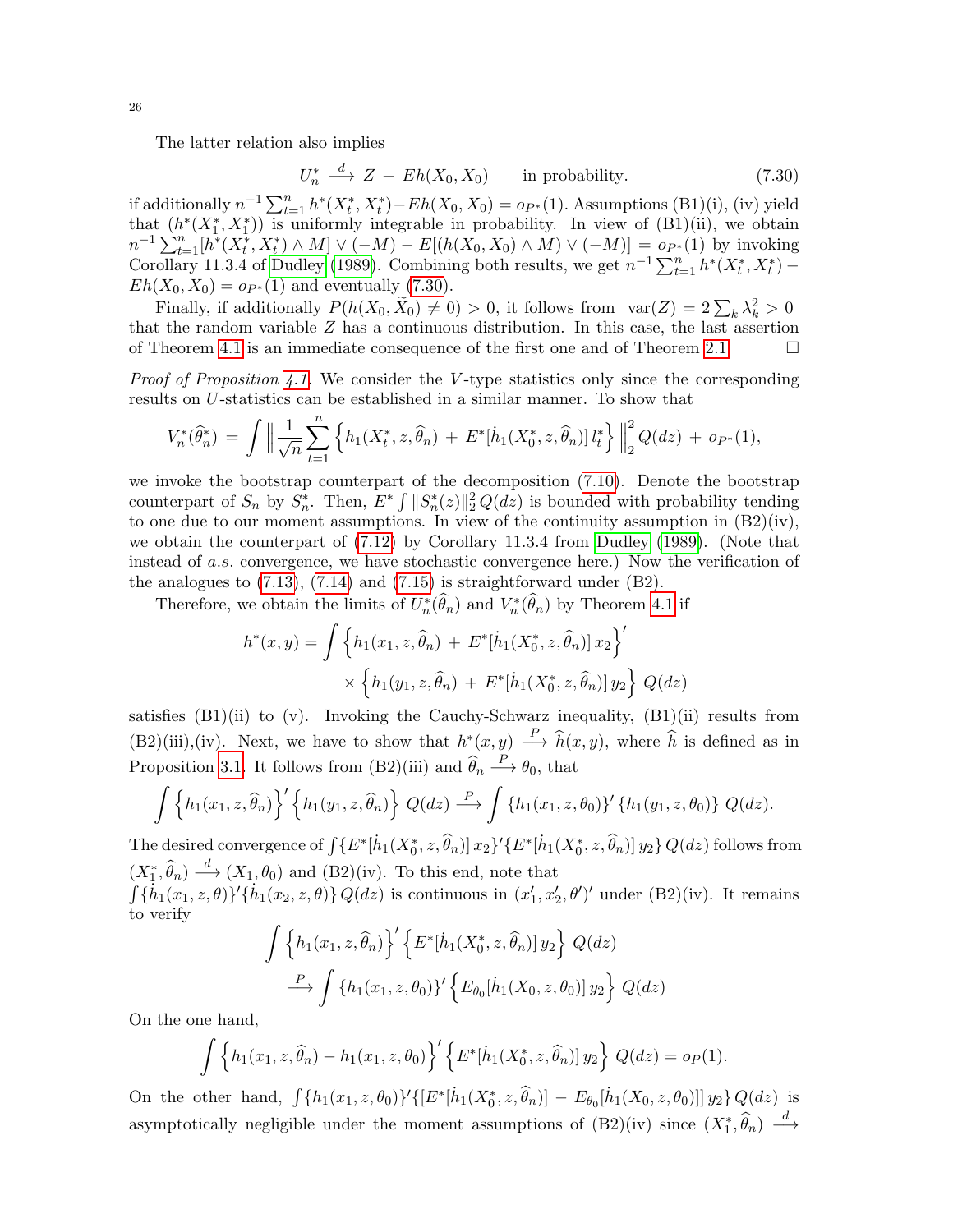$(X_1, \theta_0)$  and because of the continuity of  $\int {\{h_1(x_1, z, \theta_0)\}' \{h_1(y_1, z, \theta)\}} Q(dz)$  in  $(y'_1, \theta')'.$ Similarly we obtain  $(B1)(iv)$  from  $(B2)(iii)$ , (iv) and the relation  $(X_1^*, \hat{\theta}_n) \xrightarrow{d} (X_1, \theta_0)$ . The validity of  $(B1)(v)$  is obvious, which finally allows for the application of Theorem [4.1.](#page-7-2)  $\Box$ 

*Proof of Lemma [5.2.](#page-15-1)* It suffices to construct a coupling such that, for arbitrary  $\epsilon > 0$ ,

<span id="page-26-1"></span>
$$
P\left(n^{-1}\sum_{t=1}^{n}\min\{\|X_t^*-X_t\|_2,1\} > \epsilon\right) \underset{n\to\infty}{\longrightarrow} 0. \tag{7.31}
$$

The main difficulty arises from the fact that the parameter controlling the process  $((Y_t^*, \lambda_t^*)')_{t \in \mathbb{Z}}$ ,  $\widehat{\theta}_n$ , is random. In this sense, we have to deal with a triangular scheme of processes and we cannot use, for example, the ergodic theorem here. To circumvent this problem, we construct a coupling of  $((Y_t, \lambda_t)')_{t \in \mathbb{Z}}$  with a whole family of processes, with parameters  $\theta$  in a neighborhood of  $\theta_0$ .

As in [Fokianos, Rahbek and Tjøstheim](#page-28-19) [\(2009\)](#page-28-19), we draw all Poisson random variables from a family of independent Poisson processes  $(N_t(\lambda))_{\lambda \in [0,\infty)}$ ,  $t \in \mathbb{Z}$ , with intensity functions equal to 1. For any parameter  $\theta \in \Theta$ , we contruct the corresponding process as follows. For any fixed  $K \in \mathbb{Z}$ , we begin the construction by setting  $\lambda_K^{(K)} = 0$  and  $Y_K^{(K)} = N_K(\lambda_K^{(K)}) = 0$ . Provided  $\lambda_K^{(K)}, Y_K^{(K)}, \ldots, \lambda_{t-1}^{(K)}, Y_{t-1}^{(K)}$  are defined, we define the next intensity according to the model equation,  $\lambda_t^{(K)} = \theta_1 + \theta_2 Y_{t-1}^{(K)}$  $t_{t-1}^{(K)}$  and we set  $Y_t^{(K)} = N_t(\lambda_t^{(K)})$  $\binom{(\mathbf{A})}{t}$ . Finally, we define, for all  $t \in \mathbb{Z}$ ,  $\lambda_t = \lim_{K \to -\infty} \lambda_t^{(K)}$  $t_t^{(K)}$  and  $Y_t = \lim_{K \to -\infty} Y_t^{(K)}$  $t^{(n)}$ . Since the contractive property is fulfilled for  $\theta \in \Theta$ , these limits exist and  $((Y_t, \lambda_t)')_{t \in \mathbb{Z}}$  is a stationary and ergodic version of the bivariate process with parameter  $\theta$ . Since  $\theta_n$  is a consistent estimator of  $\theta_0$ , the bootstrap process  $((Y_t^*, \lambda_t^*)')_{t \in \mathbb{Z}}$  can be sandwiched by two processes  $((Y_t^+, \lambda_t^+))_{t \in \mathbb{Z}}$  and  $((Y_t^-, \lambda_t^-))_{t \in \mathbb{Z}}$  that are sufficiently close to the original process. For some  $\delta > 0$ , we set  $\theta_1^+ = \theta_{0,1} + \delta$ ,  $\theta_2^+ = \theta_{0,2} + \delta$  and  $\theta_1^- = \max{\theta_{0,1} - \delta, 0}$ ,  $\theta_2^- = \max{\theta_{0,2} - \delta, 0}$ . We denote by  $((Y_t^+, \lambda_t^+)')_{t \in \mathbb{Z}}$  and  $((Y_t^-, \lambda_t^-)')_{t \in \mathbb{Z}}$  those processes generated as decribed above, with parameters  $(\theta_1^+, \theta_2^+)$  and  $(\theta_1^-, \theta_2^-)$ , respectively.

Let  $K(\delta) = \max\{E|\lambda_t^+ - \lambda_t|, E|\lambda_t^- - \lambda_t|\}.$  We can show that

$$
K(\delta) \xrightarrow[\delta \to 0]{} 0. \tag{7.32}
$$

Now we obtain by the ergodic theorem that

$$
P\left(n^{-1}\sum_{t=1}^{n}|\lambda_{t}^{o}-\lambda_{t}|>2K(\delta)\right)+P\left(n^{-1}\sum_{t=0}^{n}|Y_{t}^{o}-Y_{t}|>2K(\delta)\right)\underset{n\to\infty}{\longrightarrow}0,\qquad(7.33)
$$

where the index  $o$  stands for  $+$  or  $-$ .

Now we can make use of the fact that the random variables  $\lambda_t = \lambda_t(\theta)$  and  $Y_t = Y_t(\theta)$ are monotone in both components of  $\theta$ . If  $\theta_1^- \leq \widehat{\theta}_{n,1} \leq \theta_1^+$  and  $\theta_2^- \leq \widehat{\theta}_{n,2} \leq \theta_2^+$ , then we obtain from the above construction that  $\lambda_t^- \leq \lambda_t^* \leq \lambda_t^+$  and  $Y_t^- \leq Y_t^* \leq Y_t^+$  for all  $t \in \mathbb{Z}$ . Since the least squares estimator is consistent, we have

$$
P\left(\theta_1^- \leq \hat{\theta}_{n,1} \leq \theta_1^+ \text{ and } \theta_2^- \leq \hat{\theta}_{n,2} \leq \theta_2^+\right) \underset{n \to \infty}{\longrightarrow} 1,
$$

which yields that

<span id="page-26-0"></span>
$$
P\left(n^{-1}\sum_{t=1}^{n}|\lambda_{t}^{*}-\lambda_{t}|>2K(\delta)\right)+P\left(n^{-1}\sum_{t=0}^{n}|Y_{t}^{*}-Y_{t}|>2K(\delta)\right)\underset{n\to\infty}{\longrightarrow}0\qquad(7.34)
$$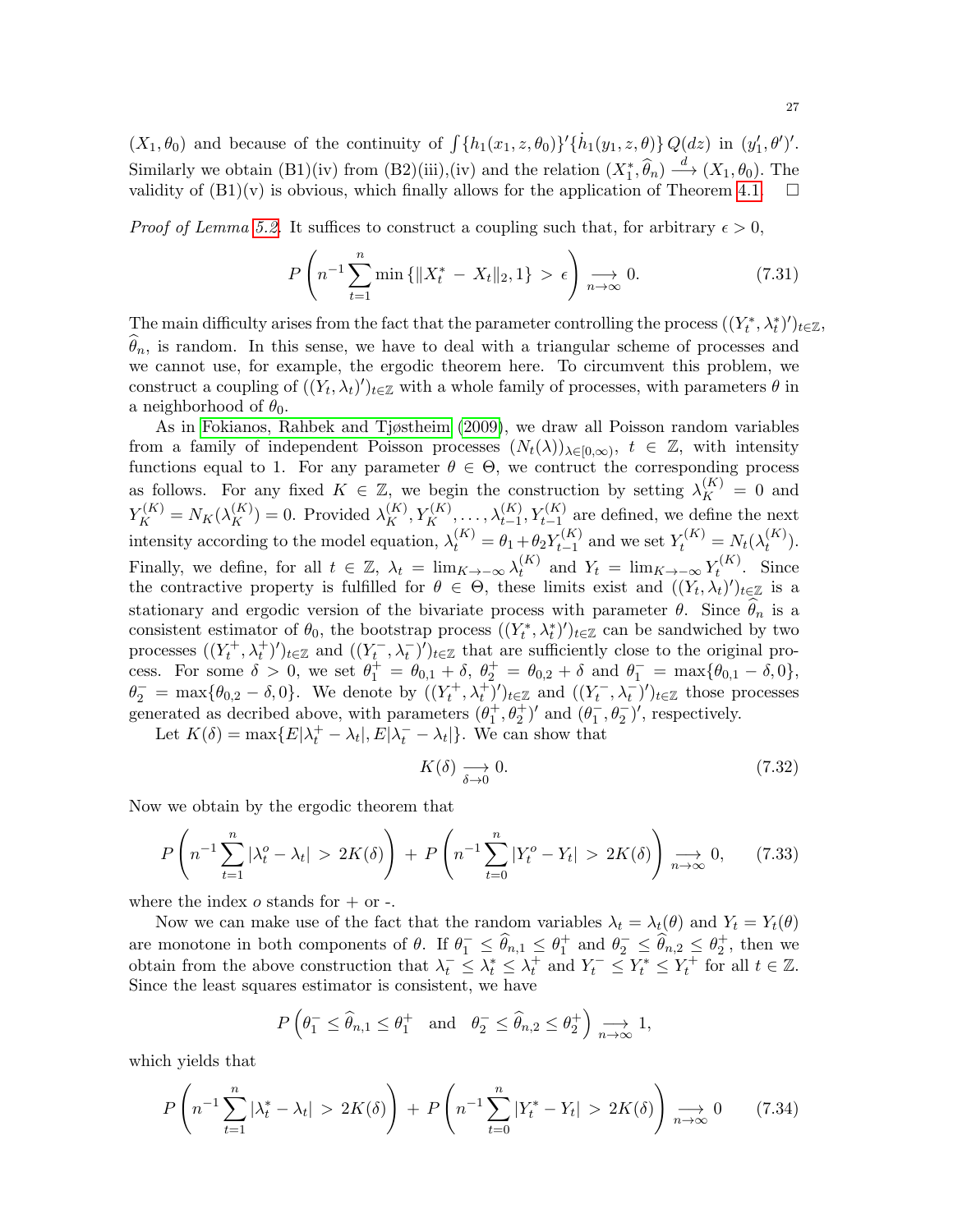As for the  $l_t^*$ , note first that it follows from the above calculations that

 $M^* = \begin{pmatrix} 1 & n^{-1} \sum_{t=1}^n Y_{t-1}^* \\ n^{-1} \sum_{t=1}^n (Y_{t-1}^*)^2 \end{pmatrix}$ converges in probability to the matrix  $M$ . Therefore, with a probability tending to 1,  $\hat{\theta}_n^*$  has an explicit representation as

$$
\widehat{\theta}_n^* = (M^*)^{-1} \frac{1}{n} \sum_{t=1}^n \left( Y_{t-1}^* Y_t^* \right),
$$

which implies that

$$
\widehat{\theta}_n^* - \widehat{\theta}_n = (M^*)^{-1} \frac{1}{n} \sum_{t=1}^n \left( \begin{array}{c} Y_t^* - \lambda_t^* \\ Y_{t-1}^*(Y_t^* - \lambda_t^*) \end{array} \right).
$$

It follows from Proposition 6 of [Ferland, Latour and Oraichi](#page-28-18) [\(2006\)](#page-28-18) that all moments of  $Y_t^*$  are bounded in probability. Therefore, we obtain that  $E^*(n^{-1/2}\sum_{t=1}^n (Y_t^* - \lambda_t^*))^2$  $E^*(Y_1^* - \lambda_1^*)^2 = O_P(1)$  and  $E^*(n^{-1/2} \sum_{t=1}^n Y_{t-1}^*(Y_t^* - \lambda_t^*))^2 = E^*[(Y_0^*)^2(Y_1^* - \lambda_1^*)^2] = O_P(1)$ . Hence, we can replace the random matrix  $M^*$  by its nonrandom limit and obtain

<span id="page-27-8"></span>
$$
\widehat{\theta}_n^* - \widehat{\theta}_n = \frac{1}{n} \sum_{t=1}^n l_t^* + op_*(n^{-1/2}),
$$

with  $l_t^* = M^{-1} \begin{pmatrix} Y_t^* - \lambda_t^* \\ Y_{t-1}^*(Y_t^* - \lambda_t^*) \end{pmatrix}$ ). Now we can deduce from  $(7.34)$  that P  $\sqrt{ }$  $n^{-1}\sum_{n=1}^n$  $t=1$  $\min\{\|l_t^* - l_t\|_2, 1\} > \widetilde{K}(\delta)$  $\setminus$  $\Rightarrow n \rightarrow \infty$  $(7.35)$ 

for some  $\widetilde{K}(\delta) \longrightarrow_{\delta \to \infty} 0$ . [\(7.34\)](#page-26-0) and [\(7.35\)](#page-27-8) imply [\(7.31\)](#page-26-1), which completes the proof.

Acknowledgment . This research was funded by the German Research Foundation DFG, projects NE 606/2-1 and NE 606/2-2.

#### **REFERENCES**

- <span id="page-27-6"></span>Anderson, T. W. and Darling, D. A. (1954). A test of goodness of fit. J. Amer. Statist. Assoc. 49, 765–769.
- <span id="page-27-1"></span>Andrews, D. W. K. (1984). Non-strong mixing autoregressive processes. J. Appl. Probab. 21, 930–934.
- <span id="page-27-0"></span>Arcones, M. A. and Giné, E. (1992). On the bootstrap of U and V statistics. Ann. Statist. 20, 655–674.
- <span id="page-27-2"></span>Babbel, B. (1989). Invariance principles for U-statistics and von Mises functionals. J. Statist. Plann. Inference 22, 337–354.
- <span id="page-27-4"></span>Bierens, H. J. and Ploberger, W. (1997). Asymptotic theory of integrated conditional moment tests. Econometrica 65, 1129–1151.
- <span id="page-27-5"></span>Bierens, H. J. and Wang, L. (2011). Integrated conditional moment tests for parametric conditional distributions. Econometric Theory (to appear) DOI: 10.1017/S0266466611000168.

<span id="page-27-7"></span>Billingsley, P. (1999). Convergence of Probability Measures. 2nd Edition. New York: Wiley.

<span id="page-27-3"></span>Borisov, I. S. and Bystrov, A. A. (2006). Limit theorems for the canonical von Mises statistics with dependent data. Sibirsk. Mat. Zh. 47, 1205–1217. [English translation: Siberian Math. J. 47, 980–989.]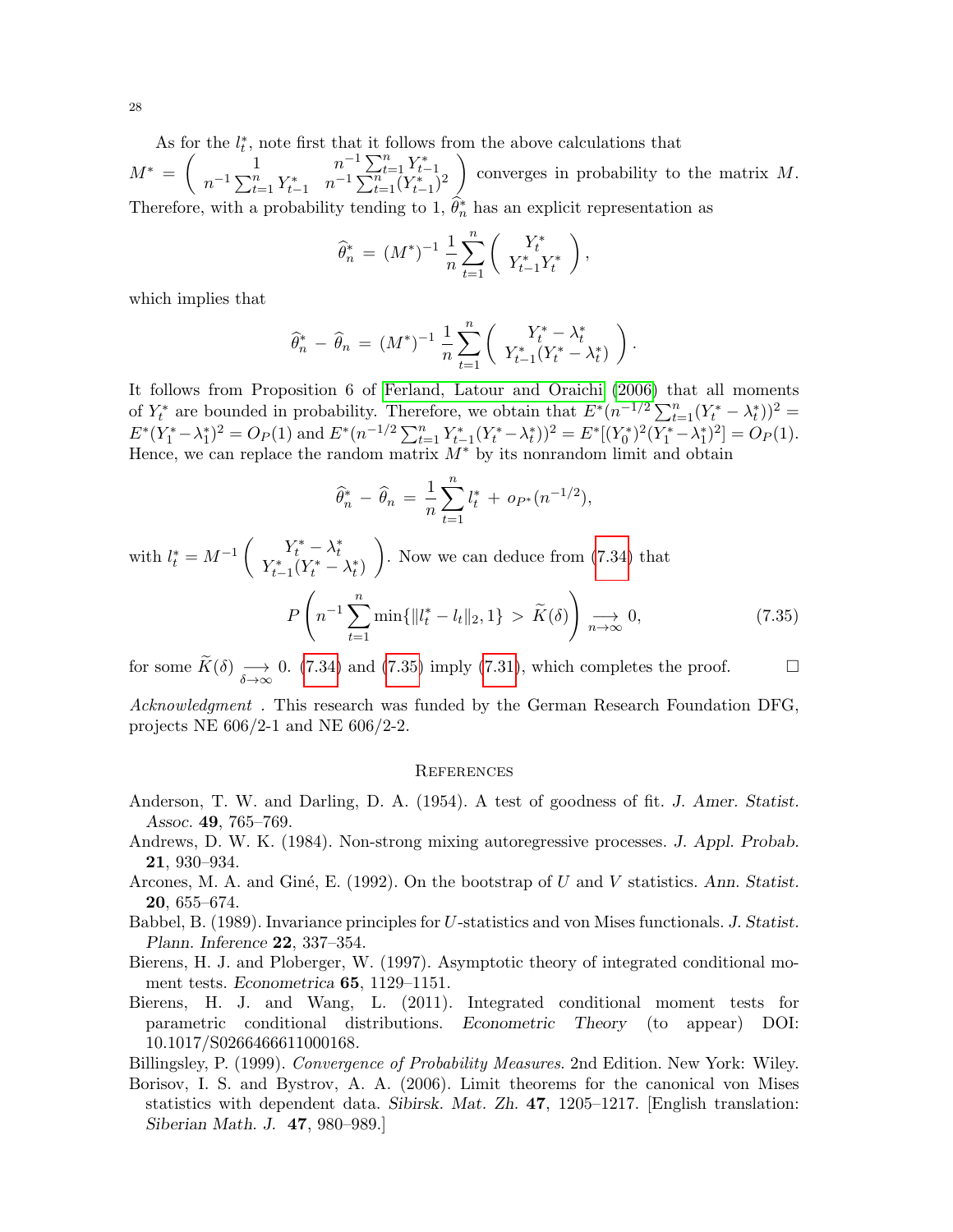- <span id="page-28-8"></span>Borisov, I. S. and Volodko, N. V. (2008) Orthogonal series and limit theorems for canonical U- and V -statistics of stationary connected observations. Siberian Advances in Mathematics 18, 242–257.
- <span id="page-28-7"></span><span id="page-28-1"></span>Bradley, R. C. (2007). Introduction to Strong Mixing Conditions, Volume I. Kendrick Press.
- Carlstein, E. (1988). Degenerate U-statistics based on non-independent observations. Calcutta Statist. Assoc. Bull. 37, 55–65.
- <span id="page-28-17"></span>Davis, R. A., Dunsmuir, W. T. M., and Streett, S. B. (2003). Observation-driven models for Poisson counts. Biometrika 90, 777–790.
- <span id="page-28-0"></span>Dehling, H. and Mikosch, T. (1994). Random quadratic forms and the bootstrap for Ustatistics. J. Multivariate Anal. 51, 392–413.
- <span id="page-28-2"></span>Dehling, H. and Taqqu, M. S. (1991). Bivariate symmetric statistics of long-range dependent observations. J. Statist. Plann. Inference 28, 153–165.
- <span id="page-28-9"></span>Dewan, I. and Prakasa Rao, B. L. S. (2001). Asymptotic normality for U-statistics of associated random variables. J. Statist. Plann. Inference 97, 201–225.
- <span id="page-28-12"></span>de Wet, T. and Randles, R. H. (1987). On the effect of substituting parameter estimators in limiting  $\chi^2$  U and V statistics. Ann. Statist. 15, 398-412.
- <span id="page-28-22"></span>Dudley, R. M. (1989). Real Analysis and Probability. New York: Chapman and Hall.
- <span id="page-28-4"></span>Dunford, N. and Schwartz, J. T. (1963). Linear Operators, Part II, Spectral Theory. Self Adjoint Operators in Hilbert Space. New York: John Wiley and Sons.
- <span id="page-28-11"></span>Dynkin, E. B. and Mandelbaum, A. (1983). Symmetric statistics, Poisson point processes, and multiple Wiener integrals. Ann. Statist. 11, 739–745.
- <span id="page-28-6"></span>Eagleson, G. K. (1979). Orthogonal expansions and U-statistics. Austral. J. Statist. 21, 221–237.
- <span id="page-28-13"></span>Escanciano, J. C. (2007). Model checks using residual marked empirical processes. Statistica Sinica 17, 115–138.
- <span id="page-28-14"></span>Fan, Y. and Li, Q. (1999). Central limit theorem for degenerate U-statistics of absolutely regular processes with applications to model specification testing. J. Nonparametr. Stat. 10, 245–271.
- <span id="page-28-15"></span>Fan, Y. and Li, Q. (2000). Consistent model specification tests: kernel-based tests versus Bierens' ICM tests. Econometric Theory 16, 1016–1041.
- <span id="page-28-3"></span>Fokianos, K. and Neumann, M. H. (2011). A goodness-of-fit test for Poisson count processes. Preprint.
- <span id="page-28-18"></span>Ferland, R., Latour, A., and Oraichi, D. (2006). Integer-valued GARCH processes. Journal of Time Series Analysis 27, 923–942.
- <span id="page-28-19"></span>Fokianos, K., Rahbek, A., and Tjøstheim, D. (2009). Poisson autoregression. Journal of the American Statistical Association 104, 1430–1439.
- <span id="page-28-21"></span>Fokianos, K. and Tjøstheim, D. (2010). Log-linear Poisson autoregression. J. Multivariate Anal. 102, 563–578.
- Freedman, D. A. (1975). On tail probabilities for martingales. Ann. Probab. 3, 100–118.
- <span id="page-28-20"></span>Gao, J., King, M., Lu, Z., and Tjøstheim, D. (2009). Specification testing in nonlinear and nonstationary time series regression. Annals of Statistics 37, 3893–3928.
- <span id="page-28-5"></span>Gregory, G. G. (1977). Large sample theory for U-statistics and tests of fit. Ann. Statist. 5, 110–123.
- <span id="page-28-10"></span>Huang, W. and Zhang, L.-X. (2006). Asymptotic normality for U-statistics of negatively associated random variables. Statist. Probab. Lett. 76, 1125–1131.
- <span id="page-28-16"></span>Leucht, A. (2010). Consistent model-specification tests based on parametric bootstrap. Reports of the Department of Mathematics and Computer Science, Friedrich Schiller University Jena 10-07.